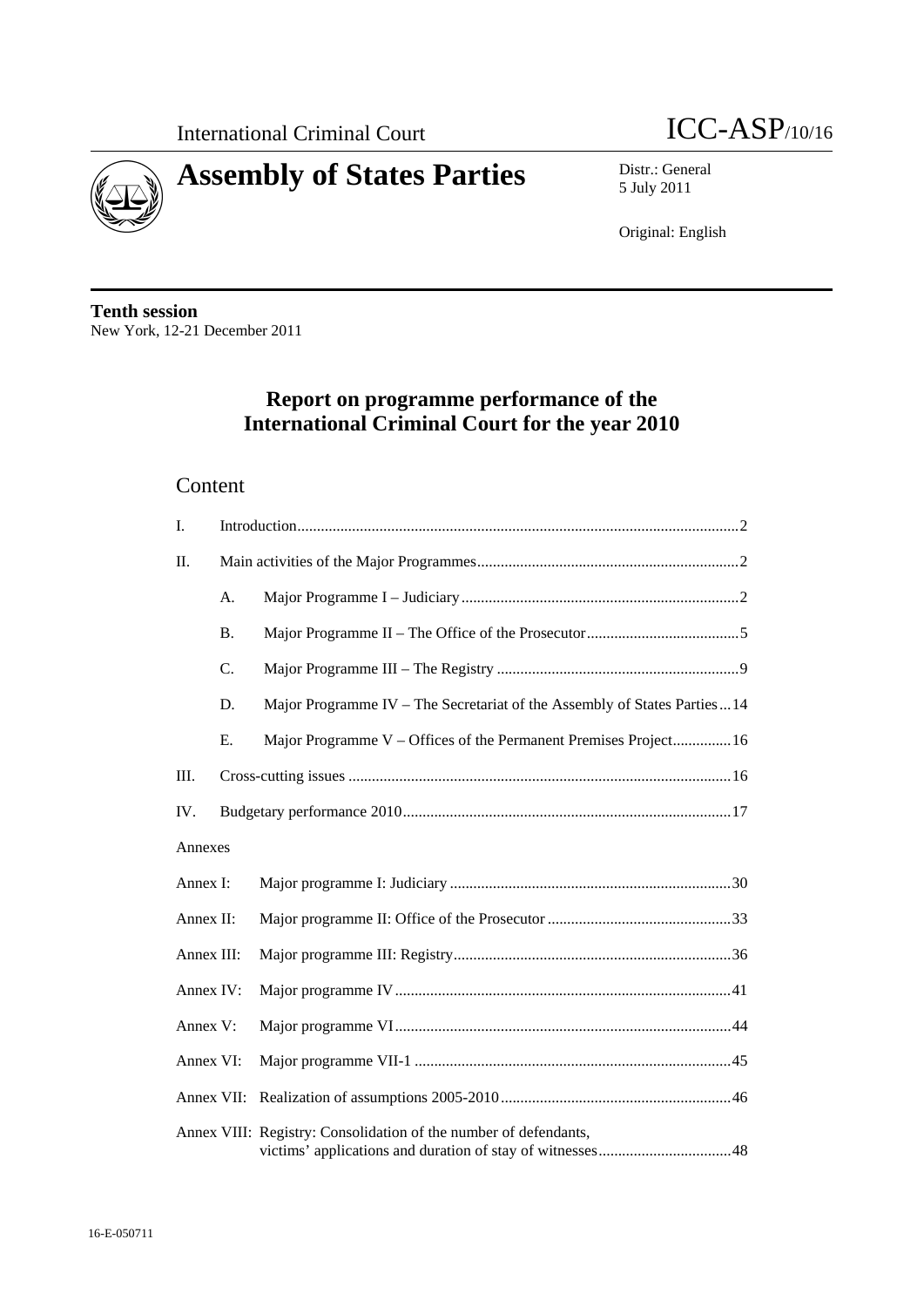### **I. Introduction**

1. This report details the main activities conducted by each major programme of the International Criminal Court ("the Court"). It includes a breakdown of expenditure<sup>1</sup> by major programme and a staffing table that details actual versus budgeted staffing levels, as requested by the Committee on Budget and Finance<sup>2</sup> ("the Committee"). In addition, a detailed review of programme performance by section with reference to objectives, expected accomplishments, indicators of achievement and performance indicators is included in annexes I to VI.

2. The detailed descriptions of the main activities of each major programme in the first section of the report show that the Court undertook the activities projected for 2010. Additional unplanned activities, specifically the conduct of parallel trials and the development of the Kenya situation, were largely addressed within the constraints of the Court's approved programme budget. Out of the €8.2 million notified by the Court to cover these unforeseen activities,  $\epsilon$ 5.1 million has been spent. Finally, annex VII provides further details on the Court's realization of its budgetary assumptions.

### **II. Main activities of the Major Programmes**

### **A. Major Programme I – Judiciary**

#### **1. The Presidency**

3. In 2010, the Presidency continued exercising extensive functions in its three main areas of responsibility: legal and judicial tasks, external relations and administration. The intensity of legal and judicial tasks reached a new high in terms of the number of decisions issued (most of them confidential) and enforcement agreements negotiated and concluded. The Presidency also had a significant workload in constituting Chambers, supporting meetings of the judges and negotiating agreements with international organisations. Finally, the Presidency continued its review of all inter-organ draft administrative policies.

4. In the area of external relations, the Presidency engaged heavily with States, the Assembly of States Parties ("the Assembly") and its subsidiary organs, intergovernmental and regional organisations and civil society. In particular, the Presidency promoted the key areas of universality, cooperation and complementarity as identified at the Review Conference. As the public face of the Court, the President (or one the Vice-Presidents) raised awareness about the ICC in a large number of events and meetings on different continents.

5. One of the Presidency's key achievements in the area of administration was to initiate and coordinate the process which led to the adoption of the report of the Court on measures to increase clarity on the responsibilities of the different organs, $3$  including the section on the corporate governance framework. The Presidency continues to be engaged in the latter's proper implementation. Another major area of the Presidency's administrative activity was efficient strategic oversight of the Registry and ongoing coordination of interorgan issues through periodic meetings.

#### **2. Pre-Trial Division**

6. There are currently five situations assigned to the two Pre-Trial Chambers. The situations in the Democratic Republic of the Congo and in Darfur, Sudan, are assigned to Pre-Trial Chamber I. The situations in Uganda, the Central African Republic and Kenya are assigned to Pre-Trial Chamber II. It should be noted that only five judges were assigned to the Pre-Trial Chambers during the year 2010. Therefore, one judge had to sit in both Pre-Trial Chambers throughout the year. In addition, during the second semester of 2010, a

 $\overline{\phantom{a}}$  $1$  Expenditure 2010 is based on preliminary, unaudited figures, which are subject to change.

<sup>&</sup>lt;sup>2</sup> Official Records of the Assembly of States Parties to the Rome Statute of the International Criminal Court, Fifth

*session, The Hague, 23 November –1 December 2006* (ICC-ASP/5/32/Corr. 1), part II.D.6(a), para. 23.

 $3$  ICC-ASP/9/CBF.1/12.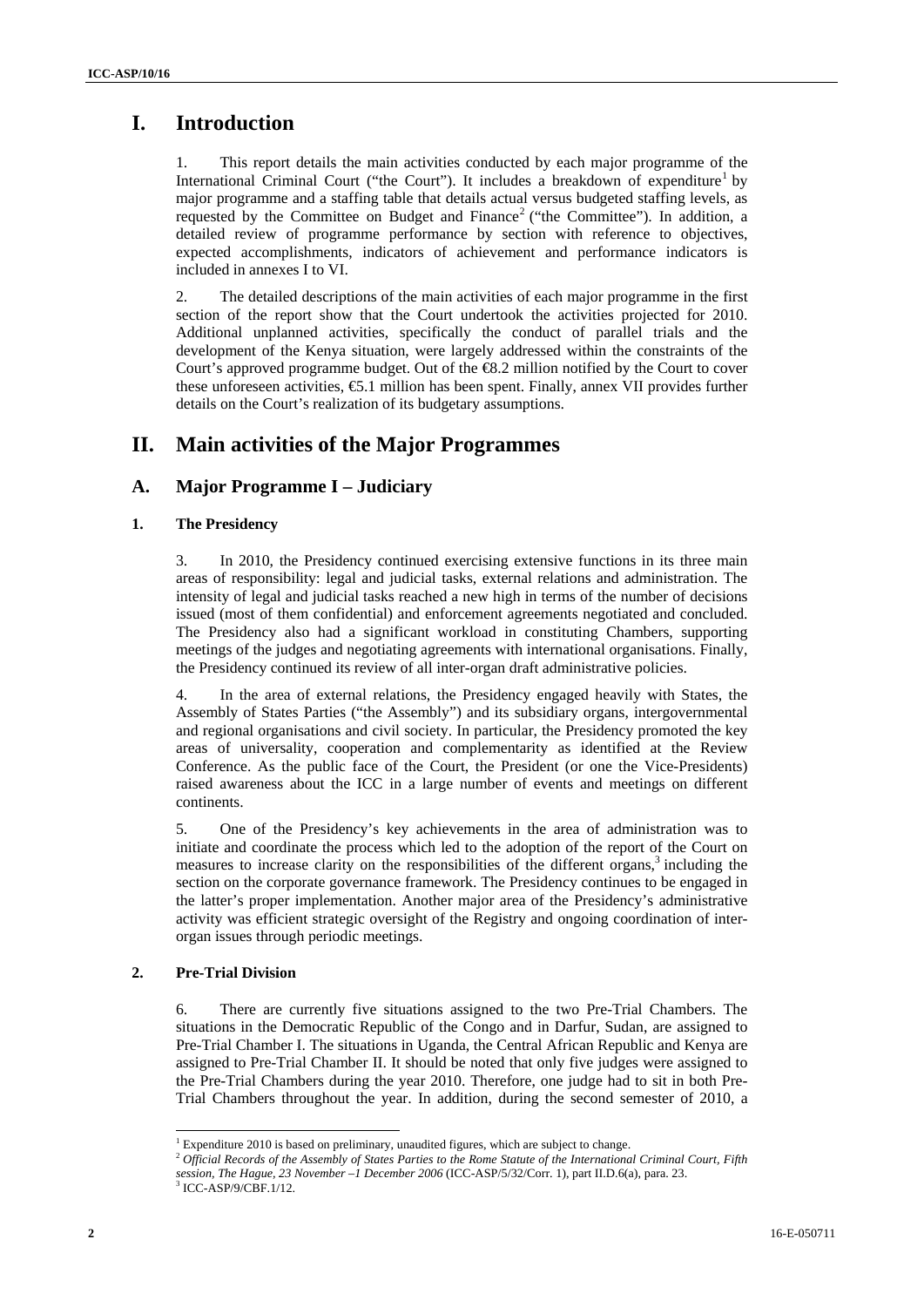judge had to sit in Pre-Trial Chamber I and at the same time act as Presiding Judge of Trial Chamber III. Finally, judges assigned to the Pre-Trial Chambers also had to participate in several interlocutory appeals as ad hoc members of the Appeals Chamber.

7. In 2010, principal matters addressed by the Pre-Trial Chambers included a request for authorization to open an investigation pursuant to article 15 of the Statute, as well as requests for the issuance of two warrants of arrest and six summonses to appear. They further declined to confirm the charges brought by the Prosecutor against a suspect and held a confirmation hearing in a case involving two other suspects. This represents an increase in the workload of the Pre-Trial Chambers by comparison with 2009, where they had four situations, issued three summonses to appear and held two confirmation hearings, following one of which a decision on the confirmation of charges was issued.

8. A number of the decisions of the Pre-Trial Chambers required the review of several hundreds, or even thousands, of pages. Notably, the 31 March 2010 decision of Pre-Trial Chamber II authorizing the Prosecutor to open an investigation into the situation in the Republic of Kenya was issued after the review of (i) the request of the Prosecutor and the supporting material thereto, amounting to almost 2000 pages, and (ii) almost 400 victims' representations. On 28 September 2010, Pre-Trial Chamber I issued a warrant of arrest against Callixte Mbarushimana after reviewing almost 1100 pages of evidence and other information submitted by the Prosecutor in August 2010. Pre-Trial Chamber II was seized on 15 December 2010 of two requests from the Prosecutor for the issuance of summonses to appear for six individuals, supported by evidence and other information amounting to almost 5000 pages.

9. Throughout 2010, the Pre-Trial Chambers also held a number of hearings, including status conferences in relation to disclosure, protective measures for witnesses and victims and initial appearance hearings, issuing a significant number of oral decisions in both open and closed sessions. Such oral decisions were to a large extent prepared in advance by the legal staff of the Pre-Trial Division following deliberation by the judges.

#### **3. Trial Division**

10. The Trial Division is composed of eight judges and three Chambers (one judge's term of office was extended so as to enable him to complete the Lubanga trial, while another, the Presiding Judge of Trial Chamber III, is formally assigned to the Pre-Trial Division); each Chamber is assigned a case to be tried. As noted in previous years, criminal proceedings are organic in character, and unexpected developments, although dealt with as expeditiously as possible by the respective Chambers, have caused unavoidable delays. Nonetheless, all three Chambers have ensured that their cases advance significantly and as fast as possible, while at the same time guaranteeing the integrity of the proceedings and the fair trial rights of the accused.

11. In the Lubanga trial, Trial Chamber I continued hearing evidence presented by the parties in the course of 2010: testimony was heard from 33 witnesses called by the defence and prosecution, including three participating victims called at the request of their legal representative.<sup>4</sup> The Chamber issued 61 written decisions and orders (including annexes but excluding transcript redaction orders), and delivered 125 oral decisions. In total, 1078 documents were filed in the record of the case in 2010 and the Chamber sat on 96 days. As of the end of 2010, 119 victims, represented by three teams of legal representatives including the OPCV, participate in the proceedings. Although it was originally anticipated that the presentation of the evidence would conclude in 2010, following the defence allegations on the role played by intermediaries used by the Prosecutor, and the subsequent refusal of the Prosecutor to disclose the name of one of the intermediaries, the Chamber had to deal with a number of unexpected issues which culminated in the 8 July 2010 decision staying the proceedings. The presentation of the evidence was only able to resume on 25 October 2010 following the disposal of the appeal on 8 October 2010. Between the end of October and early December, the Chamber heard ten witnesses.

 $\overline{\phantom{a}}$ 

<sup>4</sup> Figures provided are based on the *Tableau de bord* maintained by the Registry.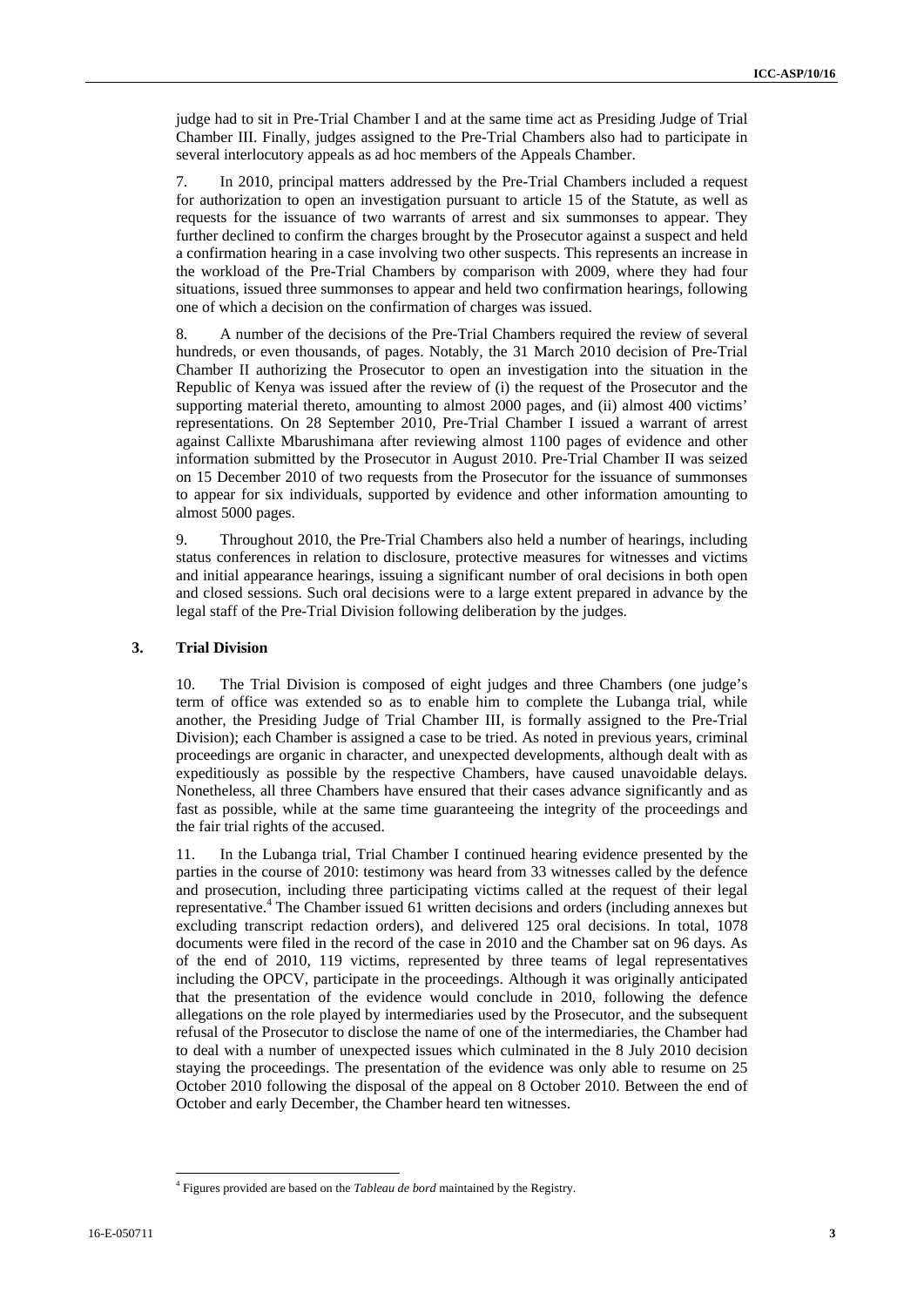12. The trial of Germain Katanga and Mathieu Ngudjolo started on 24 November 2009 before Trial Chamber II. In 2010 Chamber continued hearing the witnesses called by the Prosecutor (23 witnesses testified), who closed the presentation of his live evidence on 8 December 2010, within the time granted by the Chamber in 2009. The Chamber issued 75 decisions and orders (including annexes but excluding transcript redaction orders), and delivered 111 oral decisions. In total, 1485 documents were filed in the record of the case in 2010 and the Chamber sat on 142 days. As of the end of 2010, 364 victims, represented by two teams of legal representatives, participate in the proceedings.

13. Trial Chamber III had actively prepared in order to enable the trial of Jean-Pierre Bemba to start as soon as possible in 2010. However, due to the unexpected filing of a challenge to the jurisdiction of the Court (admissibility of the case) by the defence in February and given the time-limits necessary for the filing of all the written submissions, including by the concerned States, the start of the trial, which had been planned for April, was unavoidably delayed, initially until July 2010, then, following the change in the composition of the Chamber, to September 2010. It finally commenced, after 1233 additional victim applications for participation had been received, on 22 November 2010. As of the end of 2010, 1258 victims were authorized to participate in the proceedings. They are represented by two teams of legal representatives. By the end of the year, the Chamber had heard the testimony of three witnesses, and the presentation of evidence continues in 2011. The Chamber issued 75 written decisions and orders (including annexes but excluding transcript redaction orders), and delivered 19 oral decisions. In total, 4442 documents were filed in the record of the case in 2010 and the Chamber sat on 21 days.

14. In 2010, the three Trial Chambers sat a total of 259 hearing days, a significant increase as compared to 2009. Overall, the workload of the Chambers (especially taking into consideration the number of witnesses heard by the Trial Chambers and corresponding number of transcript pages to review) notably increased in 2010 as compared to 2009, in particular taking account of the fact that, as cases progress, preparatory work for the final judgment needs to be undertaken, so that the final decision may be issued speedily after the conclusion of the presentation of evidence and final submissions. In order to absorb the increased workload, staff were assigned flexibly and working methods were streamlined to the extent possible; in addition, recourse was had to the Contingency Fund so as to enable additional staff to be hired when the current staffing levels and framework were assessed as insufficient to reasonably undertake the additional work necessary.

#### **4. Appeals Division**

15. With six interlocutory appeals disposed of in 2010, the Appeals Chamber's workload was comparable to that in 2009, when the Chamber heard seven interlocutory appeals. By implementing efficiency measures, the Appeals Chamber was able to further reduce the time needed to dispose of interlocutory appeals. As no trial was completed in 2010, the Appeals Chamber did not hear any appeal from a final verdict.

16. The Appeals Chamber had to adjudicate a number of appeals in the Lubanga case, following the Trial Chamber's decision of 8 July 2010 to stay the proceedings for abuse of process. On 15 July 2010 the Trial Chamber also ordered the release of Mr. Lubanga, a decision appealed by the prosecution the next day. On 23 July 2010, the Appeals Chamber suspended the implementation of Mr. Lubanga's release pending determination of the appeal.

17. On 8 October 2010, the Appeals Chamber delivered its judgments on the appeals of the Prosecutor against the decision of Trial Chamber I of 8 July 2010 to stay the proceedings against Mr. Lubanga Dyilo and against the oral decision of 15 July 2010 to release him. The Appeals Chamber reversed both decisions. In relation to the stay of proceedings, the Appeals Chamber held that, even though the Prosecutor should have complied with the Trial Chamber's orders to disclose the identity of an intermediary, the Trial Chamber erred in resorting immediately to a stay of proceedings. Instead, the Trial Chamber should have first imposed sanctions to bring about compliance with its orders. Considering that the decision to release Mr. Lubanga Dyilo was predicated entirely on the decision to stay proceedings, which the Appeals Chamber reversed, it also reversed the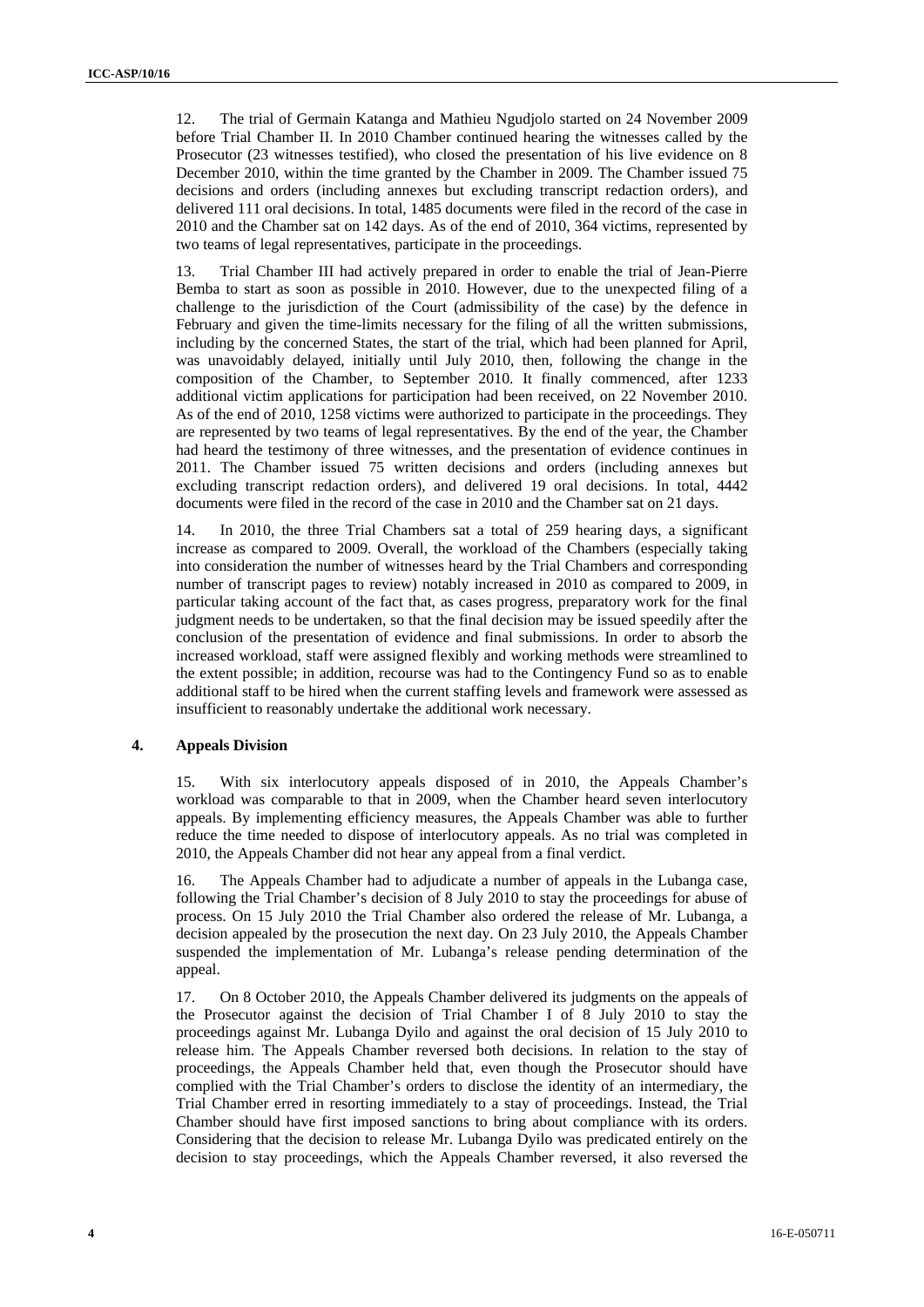decision to release the accused. The proceedings recommenced with a status conference on 11 October 2010.

18. In the Katanga and Ngudjolo Chui trial, on 12 July 2010 the Appeals Chamber delivered its judgment on the appeal of Mr. Katanga against the decision of Trial Chamber II of 20 November 2009 entitled "Decision on the Motion of the Defence for Germain Katanga for a declaration on Unlawful Detention and stay of Proceedings". The Appeals Chamber found, by majority, that, based on the facts and circumstances of the case, the Trial Chamber committed no error of law, fact or procedure when it held that the "Defence motion for a declaration on unlawful detention and stay of proceedings" had been filed too late.

19. On 16 July 2010, the Appeals Chamber delivered its judgment on the appeal of Mr Katanga against the decision of Trial Chamber II of 22 January 2010 on the modalities of victim participation at trial. The Appeals Chamber confirmed Trial Chamber II's decision, citing its judgment of 11 July 2008 in the case of *The Prosecutor v. Thomas Lubanga Dyilo*.

20. In the case of Jean-Pierre Bemba Gombo, on 19 October 2010 the Appeals Chamber delivered its judgment on the appeal of Mr. Bemba Gombo against the decision of Trial Chamber III of 24 June 2010 entitled "Decision on the Admissibility and Abuse of Process Challenges". The Appeals Chamber confirmed the impugned decision, finding that, when a Trial Chamber is presented with the question of whether the outcome of domestic judicial proceedings was a decision not to prosecute in terms of article  $17(1)(b)$  of the Statute, the Trial Chamber should accept prima facie the validity and effect of the decisions of domestic courts, unless presented with compelling evidence indicating otherwise.

21. On 19 November 2010, the Appeals Chamber delivered its judgment on the appeal of Mr. Bemba Gombo against the decision of Trial Chamber III of 28 July 2010 on the review of Mr. Bemba Gombo's detention. The Appeals Chamber found that the Trial Chamber had not carried out this review properly and directed Trial Chamber III to carry out a new review of Mr. Bemba's detention.

### **B. Major Programme II – The Office of the Prosecutor**

22. The Office of the Prosecutor had its most active year in 2010 and has, as in previous years, exceeded its assumptions. While the Office of the Prosecutor had planned to conduct five active investigations, it actually performed six, including two in a new situation which had also not been assumed. The number of investigations where suspects are at large or the case is on trial met the assumptions. In the area of analysis of potential situations, the assumed number of eight situations was exceeded; the Office of the Prosecutor analyzed a total of nine situations. In the area of trials, the assumptions were met in full.

23. The Office of the Prosecutor was able to perform all these activities within its approved budget and had no reason to make use of the Contingency Fund. On the contrary, being mindful of the fact that other organs of the Court had a need for additional resources, since the activities in their areas also exceeded the level planned, the Prosecutor exercised utmost care in his financial planning in accordance with the recommendations of the Committee on Budget and Finance as well as the resolutions of the Assembly, carefully prioritizing activities and exercising due diligence so as to contribute through savings to the additional financial needs of the Court as a whole.

24. The Office of the Prosecutor continued in 2010 to actively monitor national proceedings in various countries so as to ensure that alleged crimes are investigated and, where warranted, subsequently prosecuted and tried. This contributes to the end of impunity for core international crimes without expanding the activities and financial resources of the Court. The Prosecutor will continue this strategy in the current and following years.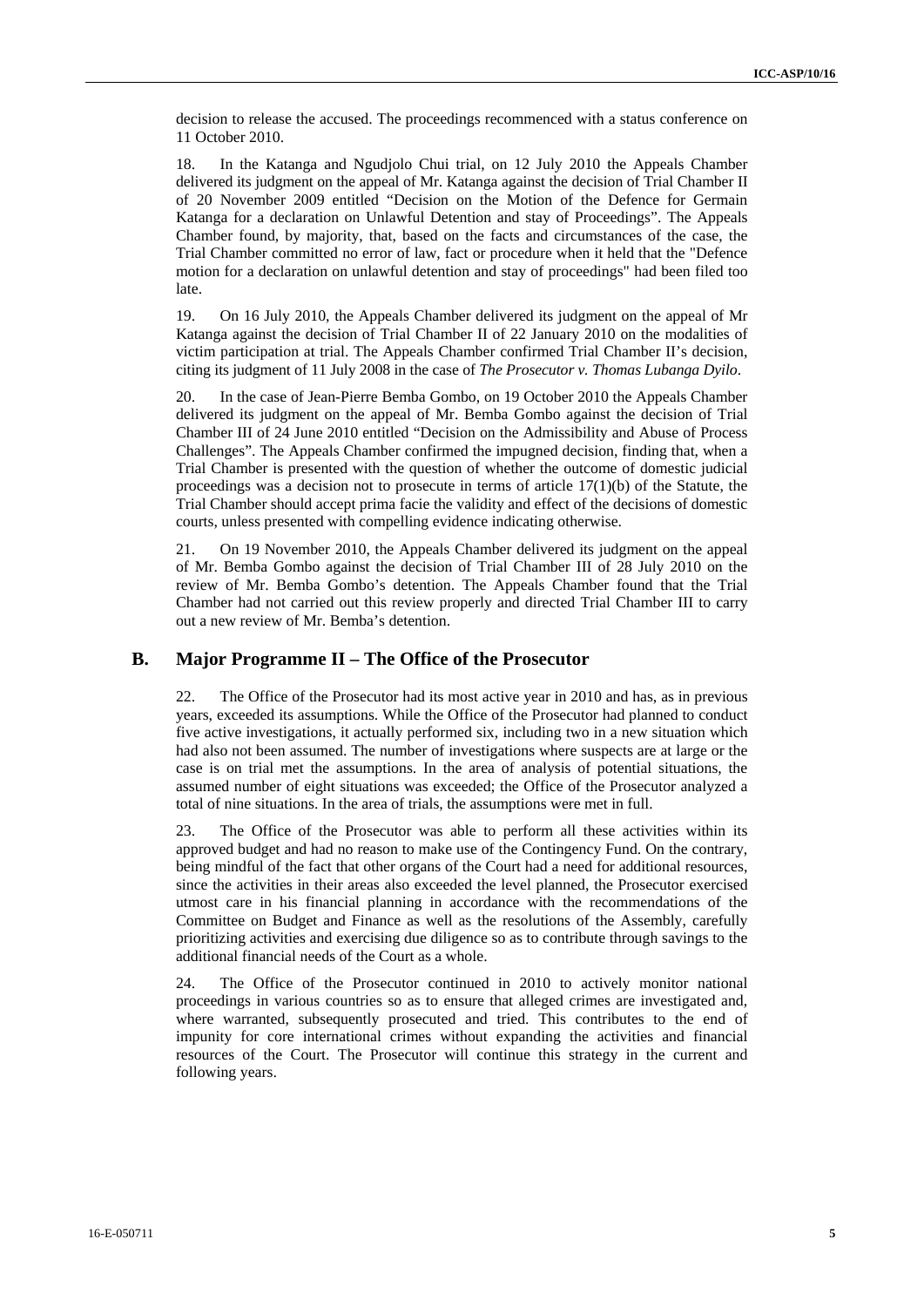#### **1. Preliminary analysis activities**

25. In addition to the monitoring of open-source material, the Office of the Prosecutor received, acknowledged and analyzed 418 new communications received under Article 15 of the Rome Statute. The Office of the Prosecutor conducted an in-depth analysis of situations in various countries, including:

#### **(a) Afghanistan**

26. The Office of the Prosecutor has received 13 new communications in relation to Afghanistan and has pursued analysis of these in addition to open-source material.

27. The Office of the Prosecutor has maintained and sought to develop contacts with Afghan officials and organizations, as well as other interested States and international NGOs, with a view to gathering additional information on crime patterns and complementarity issues.

#### **(b) Colombia**

28. The Office of the Prosecutor has received 11 new communications in relation to Colombia and has pursued analysis of those in addition to open-source material.

29. The Office of the Prosecutor has liaised regularly with the Colombian authorities to obtain information on national proceedings against those most responsible for crimes within the Court's jurisdiction.

30. The Office of the Prosecutor organized a session of the NGO roundtable of 20 October 2010 focused on complementarity within the preliminary examination of the Colombia situation, with panellists commenting on the response of Colombian authorities to fighting impunity, including through the Justice and Peace Law proceedings.

#### **(c) Georgia**

31. The Office of the Prosecutor has received 9 new communications in relation to Georgia and has pursued analysis of volumes of material provided by Russian and Georgian authorities.

32. The Office of the Prosecutor conducted two missions to Moscow and Tbilisi in March and June 2010 respectively, with a view to receiving information on the ongoing investigations performed by the competent authorities of both countries into alleged crimes falling under the Court's jurisdiction.

#### **(d) Cote d'Ivoire**

33. The Office of the Prosecutor has received seven new communications in relation to Cote d'Ivoire, a number of them pertaining to alleged crimes committed in the aftermath of the presidential run-off of 28 November 2010, and has pursued analysis of those, as well as of open-source material.

34. The Office of the Prosecutor has continued to monitor closely the situation in Cote d'Ivoire and has liaised with the main protagonists of the ongoing crisis with a view to preventing the commission of new crimes.

#### **(e) Palestine**

35. The Office of the Prosecutor has received 10 new communications in relation to the Palestinian territories as well as over 15 legal communications from experts, academics and NGOs on the question whether the declaration accepting the jurisdiction of the Court filed by the Palestinian National Authority in January 2009 meets the statutory requirements. The Office of the Prosecutor has published a summary of the legal opinions received.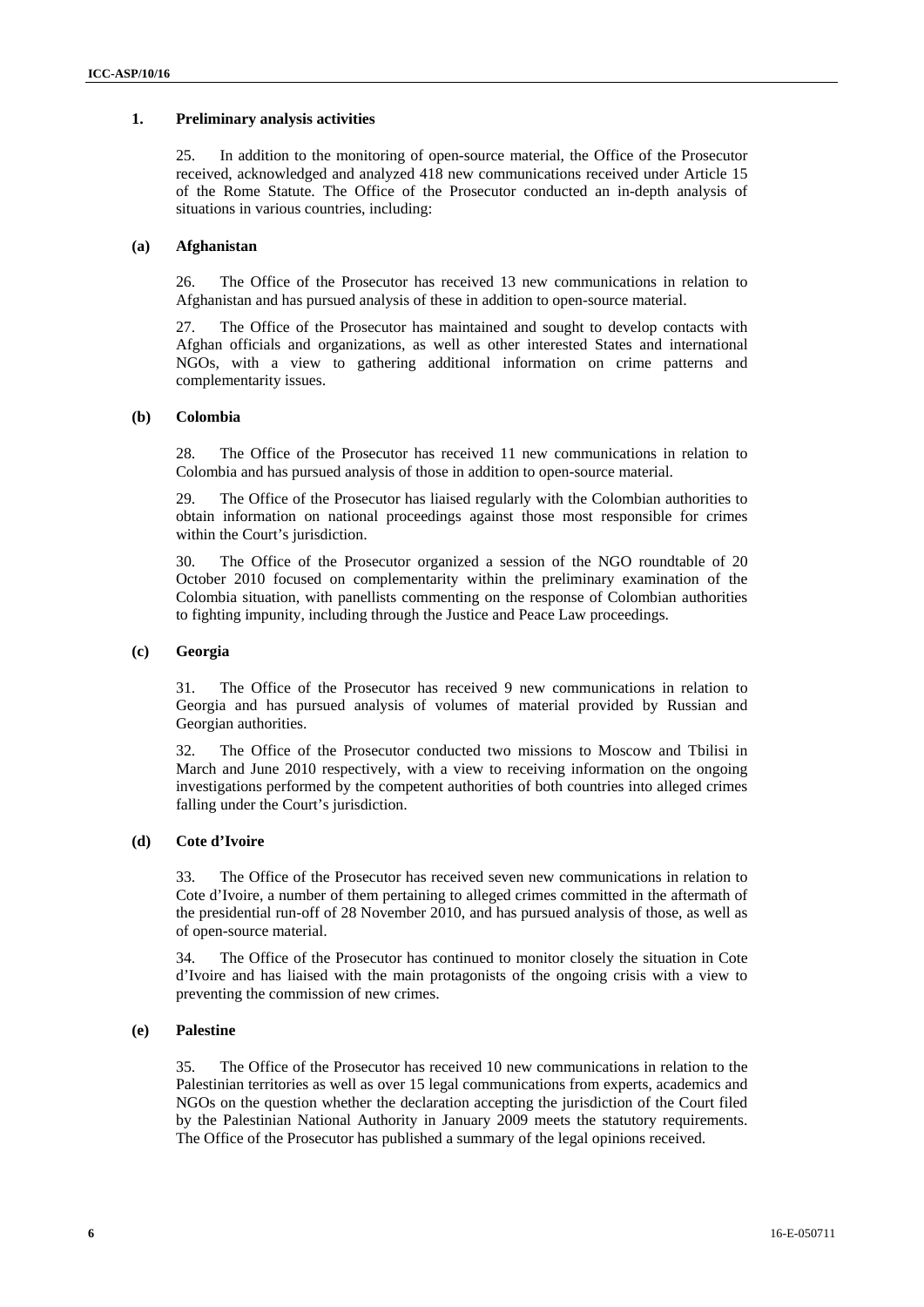36. The Office of the Prosecutor has pursued its analysis of the above-mentioned declaration and has sought to provide all interested parties with an opportunity to present their views. In the context of the NGO roundtable of 20 October 2010, the Office of the Prosecutor held a thematic session concerning the preliminary examination relating to Palestine.

37. In accordance with its policy of positive complementarity, the Office of the Prosecutor has also explored avenues for encouraging national proceedings by both sides, including through contacts with the relevant authorities and with international organisations.

#### **(f) Nigeria**

38. The Office of the Prosecutor has received 12 new communications in relation to Nigeria, and has pursued analysis of those, as well as of open-source material.

39. The Office of the Prosecutor made its preliminary examination of the situation in Nigeria public on 18 November 2010.

40. The Office of the Prosecutor has engaged in constructive consultations with the Nigerian authorities.

#### **(g) Republic of Korea**

41. On 6 December 2010, the Office of the Prosecutor announced that it had received communications pertaining to two incidents in the Yellow Sea in the course of the year.

42. Following the announcement of a preliminary examination, the Office of the Prosecutor has been seeking additional information from relevant sources.

#### **(h) Guinea**

43. The Office of the Prosecutor has received five new communications in relation to Guinea and has pursued analysis of those as well as available information on the national proceedings.

44. The Office of the Prosecutor has performed three missions to Guinea in February, May and November 2010 with a view to gathering and assessing information on the investigation carried out by the Guinean authorities into alleged crimes committed on 28 September 2009.

45. The Office of the Prosecutor has also sought to prevent the commission of new crimes in the context of the presidential election.

#### **(i) Honduras**

46. The Office of the Prosecutor has received five new communications in relation to Honduras and has pursued analysis of those, as well as of open-source material.

47. On 18 November 2010, the Office of the Prosecutor announced that the situation was under preliminary examination. The Honduran authorities immediately offered cooperation.

48. The Office of the Prosecutor has seconded a senior staff member to Honduras' Truth Commission.

#### **2. Investigative and prosecutorial activities**

49. In the context of the Uganda situation, the Prosecutor continued the monitoring of crimes committed after the issuance of the arrest warrants against Joseph Kony et al. in July 2005, including those committed by other parties such as the UPDF, and requested information from the Government on national proceedings.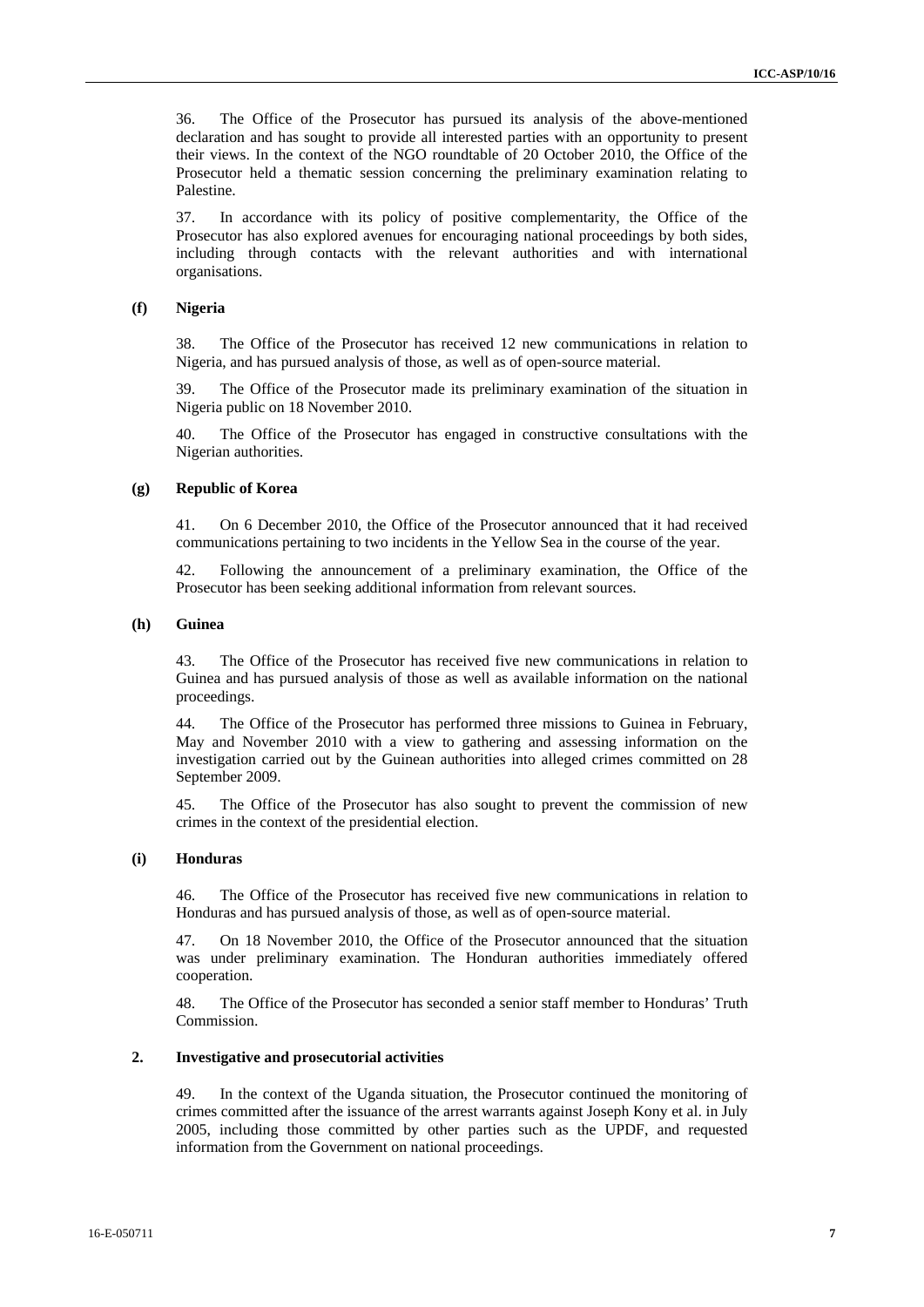50. The Prosecutor also continued the monitoring of the supply networks and direct or indirect assistance that could benefit suspects and help them abscond.

51. The Office of the Prosecutor continued its efforts to galvanize support for the arrest and surrender of the suspects, emphasising the importance of arrest with States and international actors in the region and more widely, and regularly highlighting the continuing problem in key international meetings.

52. In the context of the DRC situation, the Office of the Prosecutor conducted a total of 107 missions, which included investigative missions as well as missions related to the situation of OTP witnesses and missions to secure cooperation.

53. In the case of Thomas Lubanga Dyilo*,* the Prosecutor litigated before the Trial Chamber during the presentation of the defence case and before the Appeals Chamber. In this connection, he filed 344 documents totalling 4,725 pages.

54. In the case of Germain Katanga and Mathieu Ngudjolo Chui, the Prosecutor concluded the presentation of his case in 69 court days (versus a planned 100 days) and filed 530 documents with the Chamber, totalling 6,618 pages.

55. In the case of Bosco Ntaganda, the Prosecutor continued to galvanize support for the arrest and surrender of the suspect.

56. In the case of Callixte Mbarushimana, the Prosecutor advanced the investigation and applied for a warrant of arrest on 20 August 2010. With the authorization of the Pre-Trial Chamber, he was closely involved in the arrest of Mr. Mbarishimana and in the subsequent search and seizure operation conducted by the French police. The Office filed 16 documents with the Pre-Trial Chamber, totalling 635 pages.

57. In the context of the situation in Darfur, Sudan, the Office of the Prosecutor conducted 21 investigative missions in various countries.

58. In accordance with United Nations Security Resolution 1593 (2005), the Prosecutor reported twice to the United Nations Security Council, in June and December 2010, on the progress of his Office's investigation.

59. The Prosecutor continued consultations with governments, the African Union, the Arab League, the European Union and NGO coalitions to enhance efforts relating to marginalisation and arrest in cases where arrest warrants have been issued.

60. In the case of Omar Hassan Ahmad Al-Bashir, the Prosecutor filed seven documents, totalling 54 pages, into the court records of the case.

61. In the case of Bahar Idriss Abu Garda, the Prosecutor filed 13 documents totalling 47 pages into the court records of the case, and maintained contact with other relevant governments, including the governments of Libya, Egypt and Kenya, to facilitate official Court contact with Abu Garda, including with his chosen counsel, and to facilitate his travel to The Hague.

62. In the case of Abdallah Banda Abakaer Nourain and Saleh Mohammed Jerbo Jamus, after the issuance of a summons to appear, the Office of the Prosecutor worked together with the Registry in connection with the appearance of these two individuals in The Hague.

63. The Office of the Prosecutor litigated the case before Pre-Trial Chamber I in status conference and at the confirmation hearings. In this connection, the Office of the Prosecutor filed 111 documents, totalling 3,886 pages, into the court records of the case.

64. In the situation in the Central African Republic (the CAR) in the case of Jean-Pierre Bemba Gombo, the Office of the Prosecutor conducted 26 investigative missions in the CAR and other countries. It litigated the case before Trial Chamber III in status conferences and began the presentation of the prosecution case before that Chamber. In this connection, it filed 331 documents, totalling 4,014 pages, into the court records of the case.

65. The Prosecutor also continued the monitoring of other acts of violence committed more recently on the territory of the Central African Republic and requested information on the status of national proceedings.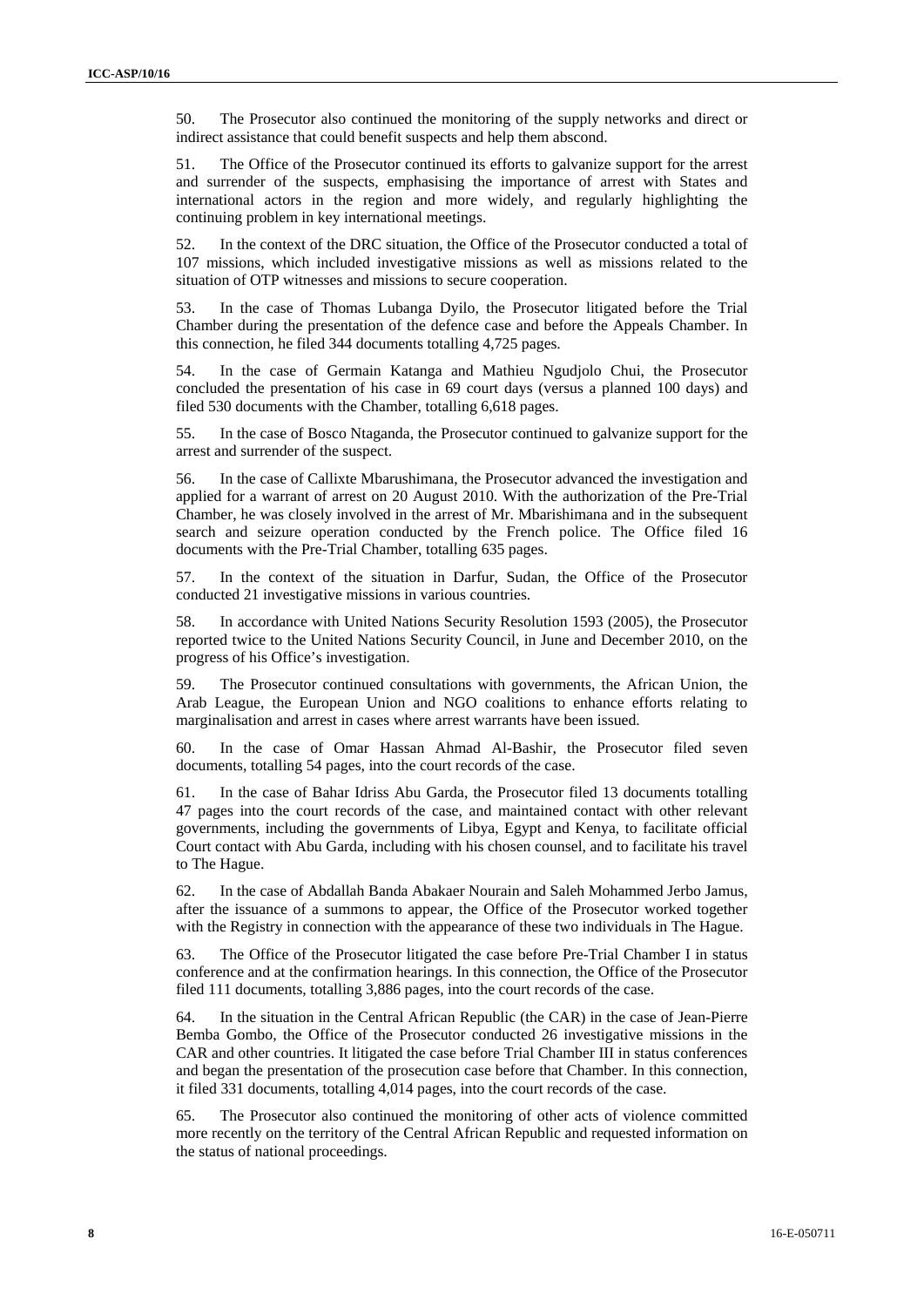66. In the situation in Kenya, after receiving authorization from the Pre-Trial Chamber the Prosecutor launched investigations into crimes allegedly committed by members of various groups. The Office of the Prosecutor conducted 52 investigative missions in Kenya and other countries and the Prosecutor personally conducted one mission to Kenya, meeting inter alia with the Prime Minister and other high-ranking government officials as well as with representatives of civil society.

67. Following nine months of investigations, the Prosecutor requested summonses to appear under Article 58 of the Rome Statute against six individuals in two cases. In this connection, the Office of the Prosecutor filed 58 documents, totalling of 5,473 pages, into the court records of the case.

#### **C. Major Programme III – The Registry**

#### **1. Court Management**

68. In the situation in Uganda, a total of four documents was registered and notified, as well as translations.

69. In the situation in the Democratic Republic of the Congo, a total of 3,389 documents and 1,315 transcripts of hearings were registered and notified. Support (both procedural and technical) was provided for 238 hearings.

70. In the situation in Darfur, Sudan, a total of 865 documents and 19 transcripts of hearings were registered and notified. Support (both procedural and technical) was provided for six hearings.

71. In the situation in the Central African Republic, a total of 4,558 documents and 83 transcripts of hearings were registered and notified, as well as translations. Support (both procedural and technical) was provided for 21 hearings.

72. In the situation in Kenya, a total of 525 documents were registered and notified. The numbers quoted relate to the following: i) originals and translations of filings, and ii) documents concerning the situation and all the related cases.

#### **2. Translation and interpretation**

73. The Court Interpretation and Translation Section provided interpretation for parallel trials and, in addition to French and English, arranged for interpretation from and into Swahili (2 booths for 2 different trials), Lingala and Sango (from November 2010).

74. To provide interpretation from and into Sango, it organised training for Sango trainee interpreters. Training was provided entirely in-house, following a training curriculum developed in-house, using wide Court expertise in the form of lectures and workshops. The actual interpretation training was given by staff interpreters, occasional external interpreters and consultants with specific expertise. The Sango interpreters were trial-ready on time for the start of the Bemba trial. The Sango terminology required for the trial was also worked on in-house, primarily by the Terminology and Reference Unit and the trainee Sango interpreters with the assistance of a Sango language expert. The Court is the only international organisation which trains interpreters in the above languages, and the only court where these languages are used in the simultaneous mode.

#### **3. Legal aid and counsel issues**

#### **(a) Counsel Support Section**

75. While the assumptions used to establish the budget for 2010 included three indigent defendants (no assumption was included regarding the number of victims), the legal aid system accepted six defendants and 2,257 victims, and advanced the necessary funds to cover legal assistance to Jean-Pierre Bemba Gomba, who was declared non-indigent by the Registrar. The Registrar has continued to implement the order of the Chamber to advance the necessary funds for the legal representation of Jean-Pierre Bemba Gombo and has continued with the investigation of Mr. Bemba's assets, which resulted in the recovery of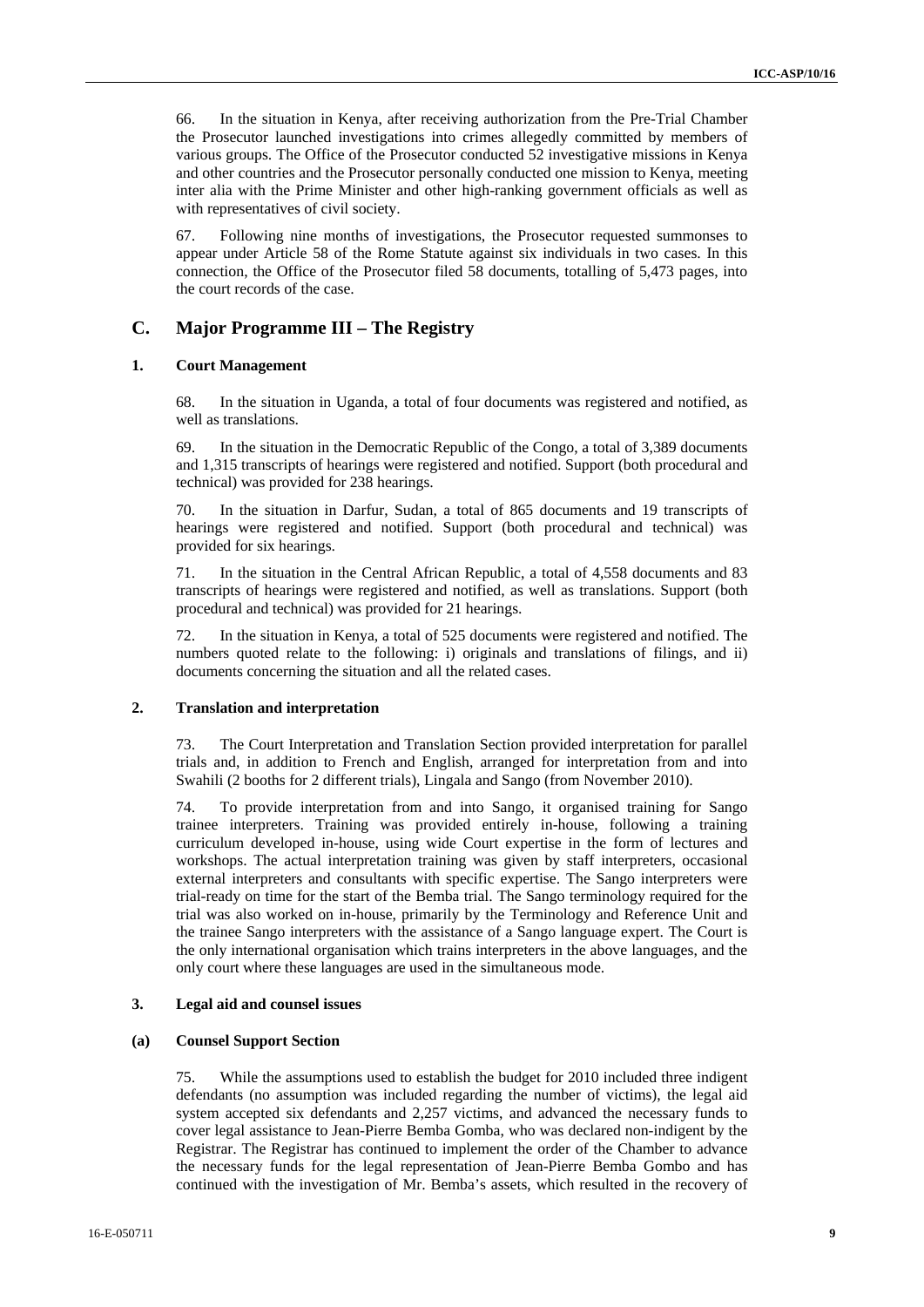€25,700 in 2010. A breakdown of indigent defendants and victim applications is given in annex VIII.

76. The Registry also provided administrative support and assistance to all legal teams representing accused or victims.

77. The Registry held several consultations and activities with members of the legal profession, including a new Seminar of Counsel, complemented for the third time by a training programme targeting lawyers who might act as counsel before the Court.

78. In respect of its list of counsel, the Registry received 79 new applications. Of the complete dossiers processed, 38 persons were added to the list, bringing the total number of admitted counsel to 364. It further handled 73 applications for admission to the list of assistants to counsel. With the dossiers treated from 2010 and those received in the preceding years, the total number of admissions to the list of assistants to counsel is currently 78. The list of professional investigators comprises 27 members.

79. In this context, the campaign to encourage African female lawyers to apply for admissions to the list of counsel and the list of assistants has started to bear fruit, with 24 applications to the list of counsel resulting so far in seven admissions, as well as 25 applications to the list of assistants, resulting so far in ten admissions.

#### **(b) Office of Public Counsel for the Defence**

80. The Office of Public Counsel for the Defence (OPCD) provided ongoing representation of the interests of the defence in connection with the Darfur and DRC situations. It continued to provide legal advice, memoranda and real-time assistance during court hearings (through access to real-time transcripts) to the defence teams of Thomas Lubanga Dyilo, Germain Katanga, Mathieu Ngudjolo, Jean Pierre Bemba, Bahar Idriss Abu Garda, Abdallah Banda Abakaer Nourain, Saleh Mohammed Jerbo Jamus, Calixte Mbarushimana and ad hoc counsel appearing in the situation phase. The OPCD was also instructed by Trial Chamber III to assist the defence team of Jean Pierre Bemba in submitting observations on 1233 victim applications.

#### **(c) Office of Public Counsel for Victims**

81. The work of the Office of Public Counsel for Victims (OPCV) significantly increased in 2010, with the number of victims represented by the OPCV increasing by 82%.

82. The OPCV has been involved in all situations and cases before the Court, providing:

(a) Support and assistance to 31 external legal representatives in all situations and cases before the Court;

(b) 150 items of legal advice and research to external legal representatives;

(c) Legal assistance to and representation of 109 victims in the DRC situation/cases;

(d) Legal assistance to and representation of 237 victims in the Uganda situation/case;

(e) Legal assistance to and representation of 1556 victims in the CAR situation/Bemba case;

Legal assistance to and representation of 23 victims in the Darfur–Sudan situation/cases in accordance with the power of attorney signed by the external legal representatives;

(g) Legal assistance to around 100 victims in other countries; and

(h) Counsel of the Office attends daily the hearings in the Lubanga trial, all hearings in the Bemba case and some hearings in the Katanga and Ngudjolo/Chui trial.

83. The OPCV has published a manual for legal representative appearing before the Court, in English and French, and a booklet explaining its role and mandate.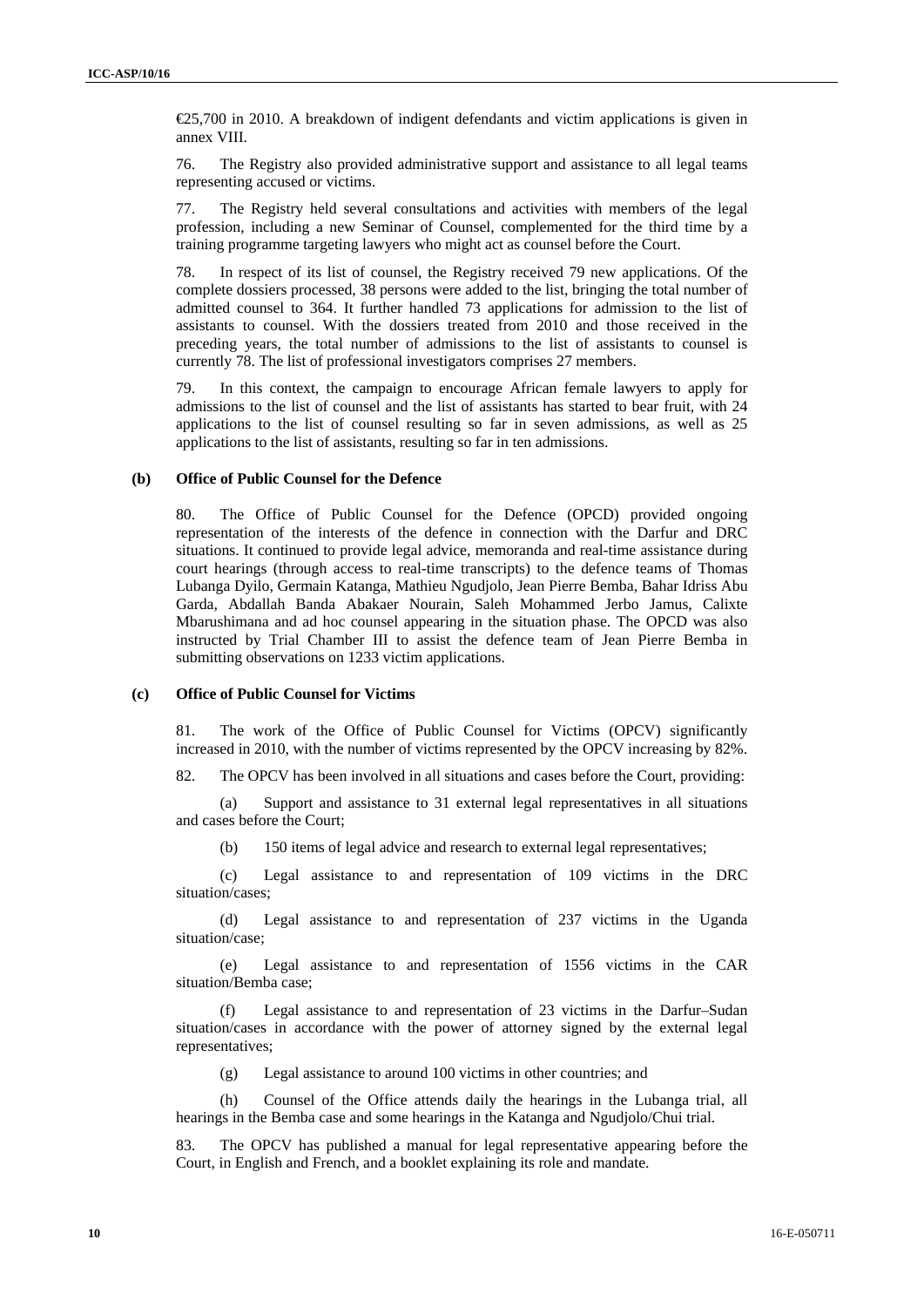#### **4. Victim participation**

84. A total of 2,239 applications for participation in proceedings were received in 2010 by the Victims Participation and Reparations Section (VPRS), which acts as the entry point for applications from victims. This represents an increase of around 200% compared to the number received in 2009. Over the same period, the number of applications for reparation received increased more than five-fold. During the year a total of 1,436 victims were authorized by Chambers to participate in the different proceedings, the largest number being in the Bemba case in the period leading up to the start of the trial. A breakdown of victim participation applications is shown in annex VIII.

85. In the Uganda situation, a further 311 applications for participation from victims were received, bringing the total number of applications received to 1012.

86. In the situation in the DRC, a further 47 applications for participation from victims were received, bringing the total number of applications received to 1,068. In the case of Thomas Lubanga Dyilo, 15 new applicants have been granted the status of victims by Trial Chamber I, bringing the total number of victims accepted in this case to 118. In the case of German Katanga and Mathieu Ngudjolo Chui, five new applicants have been granted the status of victims by Trial Chamber II, bringing the total number of victims accepted in this case to 624.

87. In the situation in Darfur, Sudan, 63 new applications for participation from victims were received, bringing the total number of applications received to 204. In the case of Ahmad Muhammad Harun ("Ahmad Harun") and Ali Muhammad Ali Abd-Al-Rahman ("Ali Kushayb"), six new applicants have been granted the status of victims by Pre-Trial Chamber I. In the case of Omar Hassan Ahmad Al Bashir, the VPRS filed eight redacted documents. In the case of Bahar Idriss Abu Garda, nine new applicants have been granted the status of victims by Pre-Trial Chamber I, bringing the total number of victims accepted in this case to 87. In the case of Abdallah Banda Abakaer Nourain and Saleh Mohammed Jerbo Jamus, 89 new applicants have been granted the status of victims by Pre-Trial Chamber I.

88. In the situation in the CAR, 1,761 new applications for participation from victims wishing to participate in the proceedings were received, bringing the total number of applications received to 1928. In the case of Jean-Pierre Bemba Gombo, 1,312 new applicants have been granted the status of victims by Trial Chamber III.

89. In the Kenya situation, 645 applications for representation and 52 applications for participation from victims wishing to participate in the proceedings were received, bringing the total number of applications received to 54.

90. The VPRS undertook 46 missions during the year. The section's field activities were aimed primarily at providing accurate information on victim participation and reparation before the Court, making available copies of the standard application forms, following up on incomplete applications, and providing training and support to intermediaries assisting victims with their applications and to legal representatives of victims.

91. In September 2010, revised versions of the standard application forms for participation and reparations were approved by the Presidency, and were subsequently made available for use in the field. The preparation of the new forms was the result of an extensive consultation process both within the Court and with external interlocutors, whilst at the same time responding to the needs of the judicial proceedings.

92. The Prosecutor's request for authorization of an investigation relating to Kenya gave rise to the possibility (envisaged under rule 50(3) of the Rules) for victims to make representations to the Pre-Trial Chamber in the context of its consideration of the request. Almost 400 victims' representations were facilitated by the VPRS, 76 of which were collective representations made by community leaders on behalf of affected groups.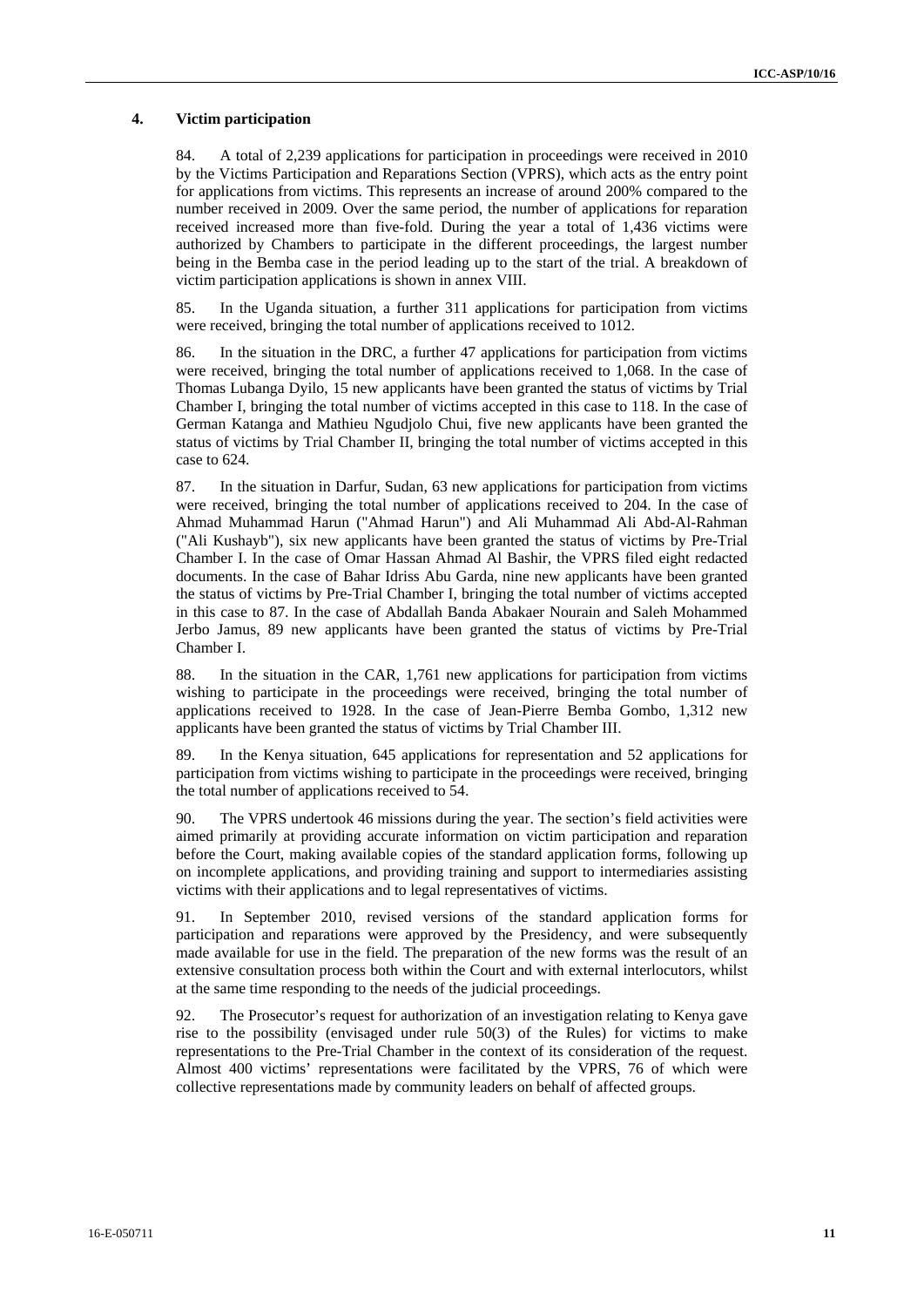#### **5. Victims and Witnesses**

93. With regard to the protection of victims and witnesses, the Victims and Witnesses Unit (VWU) provided expert advice to the various Chambers, parties and participants. Eleven new requests for access to the ICC Protection Programme (ICCPP) were received, as well as four new requests for local protection measures.

94. With regard to victims and witnesses activities related to trial operations, the number of witnesses supported by VWU in 2010 was 60 (33 for DRC I, 24 for DRC II and 3 for CAR), five more than assumed by the Court in its budget preparation. The number of expert witnesses stood at six, exceeding the budget assumptions by two. Similarly, the number of accompanying persons reached six, exceeding the budget assumptions by one. A breakdown of stay per witness at HQ appears in annex VIII.

95. The maximum duration of stay per witness at HQ was 22 days for DRC I, 41 days for DRC II and 19 days for the CAR. The Court had assumed a maximum duration of stay per witness of 10 days.

96. In its interaction with Chambers, during 2010 the VWU submitted 51 filings to Chambers: Lubanga case – 10 filings; Katanga/Ngudjolo Chui case – 29 filings; Bemba case – 11 filings; and Abu Garda case – one filing. In addition, the VWU submitted to the Chambers by email 27 other formal reports.

97. VWU representatives also attended in total 13 hearings. In relation to relocation agreements, the VWU developed a new approach on relocation of witnesses and created a Special Fund for Relocations. The VWU has already collected voluntary contributions to the Fund from four States.

98. With regard to the operational side, the VWU maintained local response measures in Uganda and the DRC, in the Darfur situation and in the Central African Republic. Towards the end of 2010 the Unit began assessing the feasibility of establishing local response measures in the Kenya situation.

99. In total, in 2010 the VWU facilitated the appearance of 33 witnesses and victims in the Lubanga case (DRC I), 26 witnesses in the Katanga/Ngudjolo case (DRC II) and three witnesses in the Bemba case (CAR).

100. With regard to the psycho-social/support side, the VWU support team has been helping witnesses in two simultaneous trials since the beginning of 2010. In November and December 2010, the support team provided services to witnesses for three simultaneous trials, using the resources allocated for two trials.

#### **6. Public Information and Outreach**

101. Public information and outreach plans were implemented to explain the mandate, role, functioning and activities of the Court in connection with five situations and ten cases, with 15 warrants of arrest publicly issued. Action plans also included making judicial proceedings accessible in situation-related countries and publicizing them worldwide through the media and the internet.

102. The Court was able to engage with thousands of affected populations across all of the situation-related countries. In the course of 537 outreach sessions, 53,263 participants received answers to their questions, while an estimated audience of nearly 70 million<sup>5</sup> people was regularly exposed to Court information through local radio and television programmes. For outreach purposes the Court produced 98 radio programmes and 77 television programmes, including weekly summaries of the proceedings in two trials.

103. The Court increased the number of key groups and global audiences regularly informed in non-situation-related countries by enhancing its communication tools, launching the ICC YouTube web-based page and Flickr and Twitter sites, and by developing and implementing projects tailored to the legal and academic communities. In partnership with the International Bar Association, the Court helped legal communities to

 5 This figure includes 25 million reached in Kenya, a new situation-related country not included in the ICC 2010 proposed budget programme.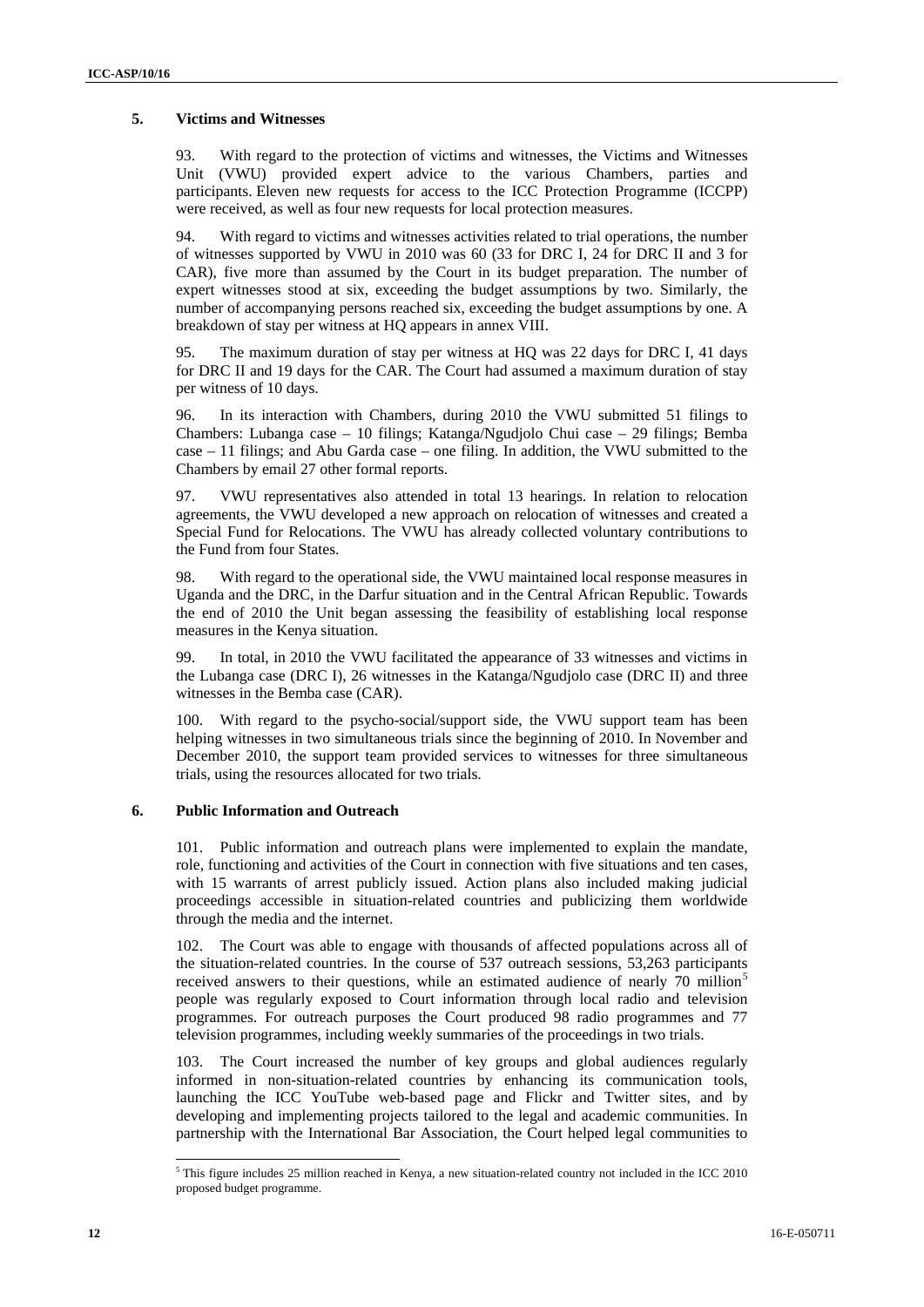increase their knowledge and understanding of the ICC through information sessions held in the context of the campaign Calling African Female Lawyers. There was further engagement with the law and academia through study visits to The Hague by university groups, through the internship and visiting professional programme funded by the European Commission and others, and through the holding at ICC Headquarters of the finals of the international competition, The Moot Court.

104. A Court-wide Public Information Strategy for the period 2011 to 2013 was developed and endorsed by the Assembly at its ninth session. The strategy further develops existing tactics, improves approaches and defined operational objectives and strategies within four programmatic action lines intended to hold sustainable communication programmes with the media, global audiences and the legal and academic communities.

#### **7. External Relations and Cooperation**

105. The Registry, through its Immediate Office, participated and actively engaged in all the Hague Working Group sessions it was invited to, ensuring that States Parties received a coordinated input from the Registry and the Presidency and, where appropriate, also the Office of the Prosecutor on matters of mutual concern. This work was crucial to ensuring a successful 9<sup>th</sup> session of the Assembly. The Immediate Office also maintained good relations and liaised with international and regional organizations, so as to ensure broader support for the work of the Registry at the political and operational level.

106. All requests for cooperation to States Parties as ordered by Chambers were transmitted and followed up. In addition, the voluntary cooperation of States in areas within Registry mandate such as witness protection was sought. In this respect, a new Trust Fund was opened in order to fund relocations to third States that do not have the resources to do so, and substantial donations were received to the Trust Fund.

#### **8. Field Operations**

107. In 2010, 146 missions in Uganda received support and assistance from the Registry's Field Office Section (FOS). The office in Kampala was instrumental in providing assistance and support to the Court's staff on mission during the Review Conference of the Rome Statute, including visits by Principals of the Court and other highlevel States Parties officials to the northern part of Uganda and parts of the Democratic Republic of the Congo. The Immediate Office was also instrumental in assisting increased work in other situations such as the Democratic Republic of the Congo and Kenya.

108. A review of the resources allocated to the Kampala Field Office to support activities undertaken in the situation of Uganda was completed and submitted to the Committee in April  $2010<sup>6</sup>$ 

109. In the DRC, 396 missions undertaken by the Office of the Prosecutor, Registry, defence teams and Trust Fund for Victims received support and assistance from FOS. Due to increased judicial activities and the arrest of Callixte Mbarushimana, the Forward Field Office in Bunia assisted a number of missions in the two Kivu provinces. Additionally, 25 requests for judicial cooperation and assistance were notified and followed up by the Kinshasa Field Office.

110. As mentioned in paragraph 105 above, in connection with the Review Conference of the Rome Statute, FOS organised and coordinated a mission for 15 representatives of States Parties to the Bunia Forward Field Office. It was the first time States Parties had been able to visit a Court Field Office and acquaint themselves with the activities and challenges faced by the Court in the field.

111. In the Central African Republic, 82 missions were provided with support and assistance from FOS. With the commencement of the Bemba case, the Bangui Office assisted all the parties and participants in the proceedings. In addition, the Bangui Office notified 20 requests for judicial cooperation and assistance to the Ministry of Justice.

 $\overline{\phantom{a}}$ 

<sup>&</sup>lt;sup>6</sup> Report of the Court on the Kampala Field Office: activities, challenges and review of staffing levels; and on memoranda of understanding with situation countries (ICC-ASP/9/11).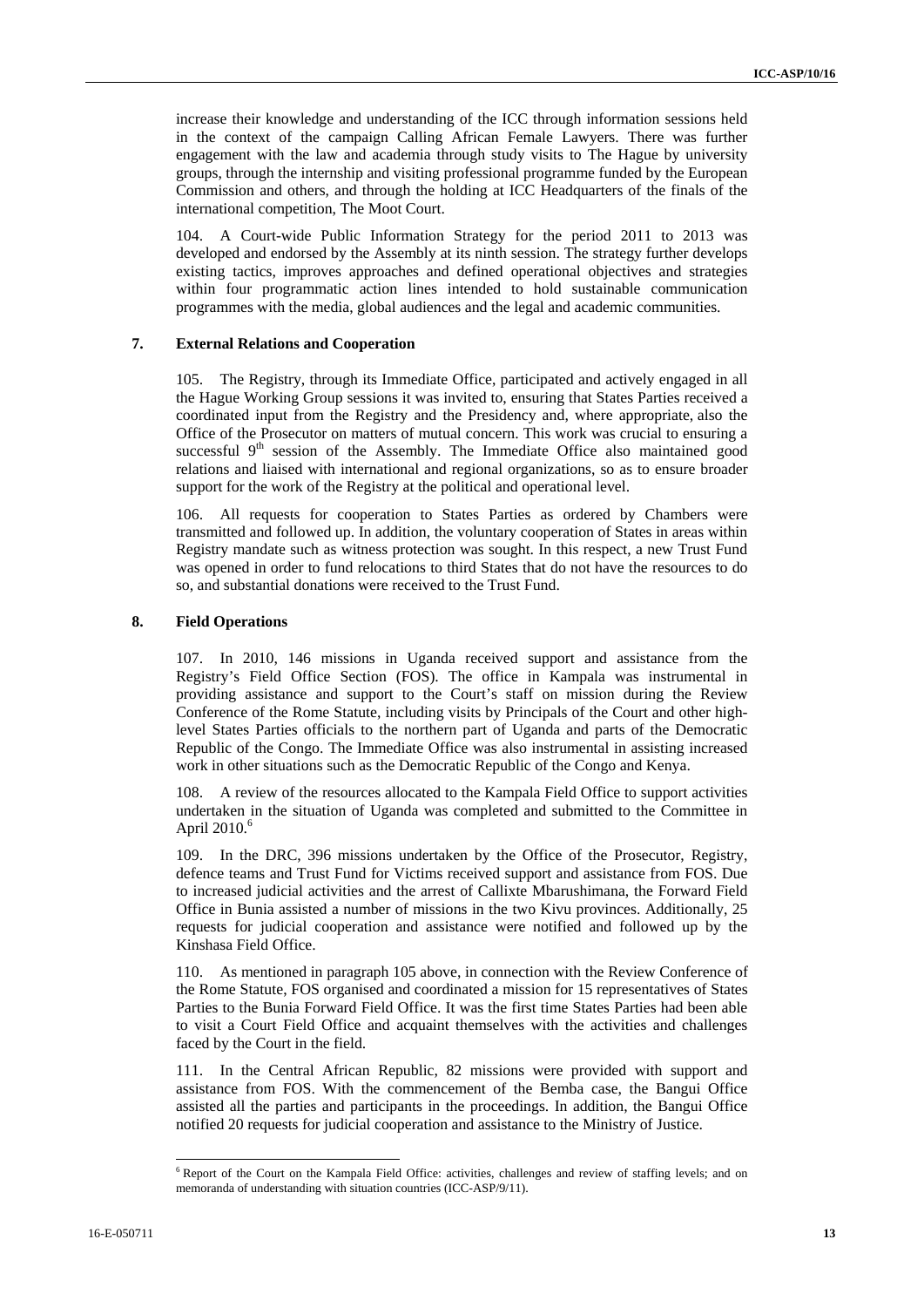112. In respect of Kenya, FOS conducted an analysis of the most effective way to support its operations in relation to the situation in that country. The decision to open a small, temporary field support structure in Nairobi was approved by the Presidency on 23 September 2010. Between September and November 2010, FOS coordinated negotiations with the United Nations Office in Nairobi (UNON) with respect to the services to be offered to the field office once formally established within the UNON compound.

#### **9. E-court and ICT**

113. Following up on the consultant's report on the eCourt, an inter-organ working group has been established, chaired by the Chief of the Court Management Section, and attended by focal points from Pre-Trial, Trial and Appeals Divisions of Chambers, Office of the Prosecutor, Counsel Support Section, Office of Public Counsel for Victims, Office of Public Counsel for the Defence, and ICT Section. This working group meets on a monthly basis in order to secure improvements for all users of the electronic systems in place to support proceedings.

114. ECOS enhancements have also progressed, with the deployment of the module supporting scheduling and notification of court activities planned for the end of February 2011. Development of the document management module was scheduled to start in early February 2011, in- house, with the assistance of the ICT Section. Development of the interpretation module started in the summer of 2010 and is still ongoing. Testing of the module supporting VWU activities started as of late December 2010.

#### **10. Human Resources**

115. Implementation of the Court's human resources strategy continued throughout 2010. Recruitment was maintained at targeted levels, with 55 new staff joining the Court in established posts; at the same time, the percentage of staff leaving the institution was lower than in previous years (about 8 per cent). In support of its objective of attracting and retaining professionals of the highest calibre, the Court introduced improved conditions of service for internationally-recruited professional staff serving in field locations. Performance management was further enhanced by introducing a rebuttal mechanism and providing training to managers. Strategic learning plans were established and implemented in all organs and a number of staff well-being activities were carried out. A Leadership Development Programme, designed for managers at all levels, commenced with a comprehensive needs assessment phase and will be rolled out in 2011.

#### **11. Security and Safety**

116. In 2010, the Security and Safety Section continued to manage and ensure the security and safety of Court personnel, assets and information both at Headquarters and for operations in the field. The section has provided for security and safety of Court proceedings as required by the hearing schedule and by decisions of the Chambers. In the field the section has ensured that all relevant security and safety risks to Court personnel, assets, information and premises are managed appropriately following the Court's protocols and relevant security and safety frameworks.

117. In the area of information security, the section has implemented and delivered information security awareness training and continued the monitoring and testing of the information security infrastructure. The section has also continued to work towards improving information security in the field by conducting assessments of information security infrastructure and practices in the Court's field offices and by testing secure communications solutions for the support of activities outside Headquarters.

### **D. Major Programme IV – The Secretariat of the Assembly of States Parties**

118. The Secretariat of the Assembly of States Parties ("the Secretariat") continued to provide substantive and conference servicing to the Assembly and its subsidiary bodies. In this respect, it: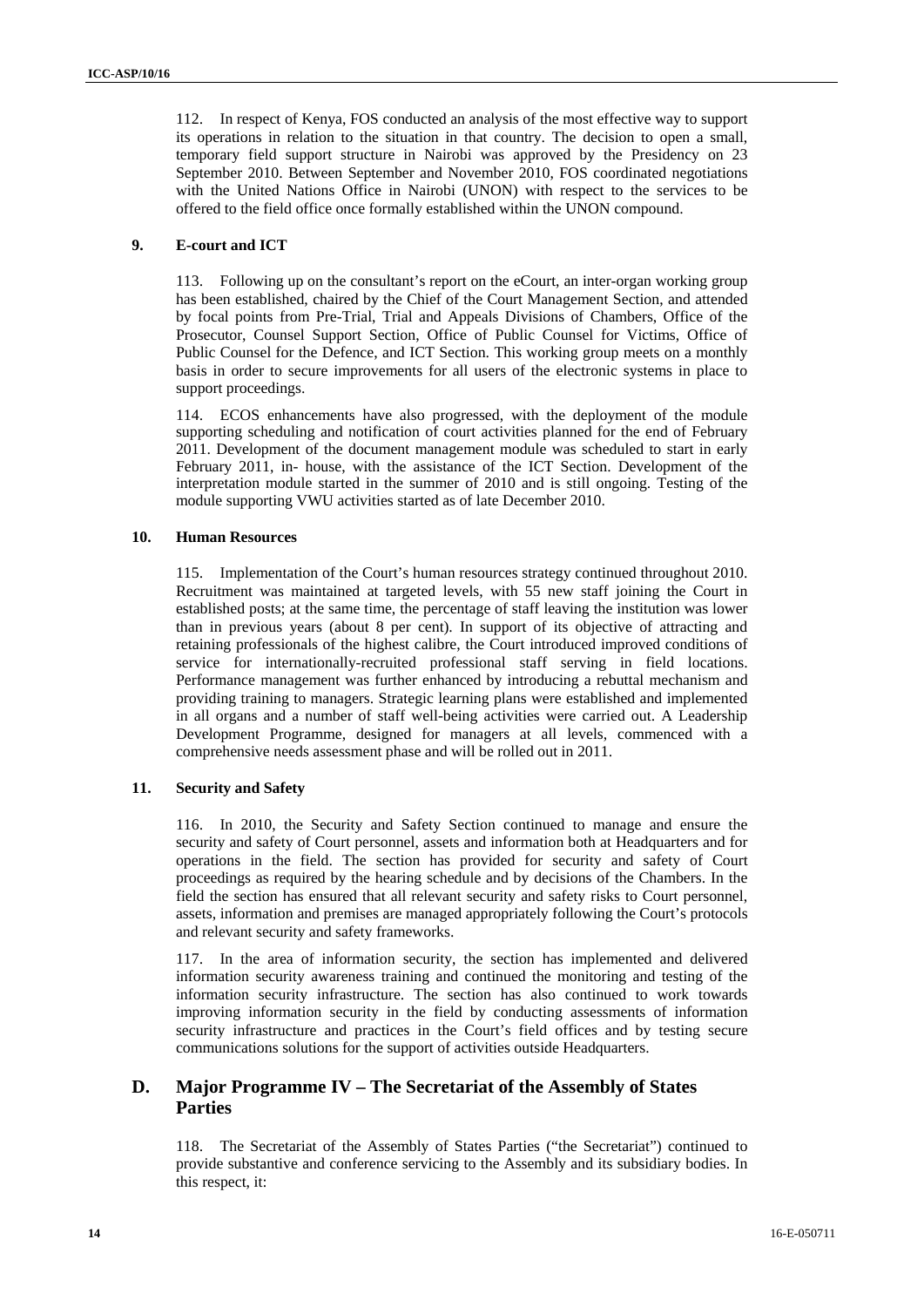(a) Organized and serviced the Assembly's resumed eighth session, which had not been foreseen in the 2010 budget, as well as the ninth session, both held in New York, for periods of four and five working days respectively;

Serviced the subsidiary bodies of the Assembly, in particular the Bureau and its Working Groups, the Committee on Budget and Finance and the Oversight Committee on permanent premises;

(c) Organized and serviced two sessions of the Committee on Budget and Finance in The Hague;

(d) Provided legal and substantive secretariat services, such as the provision of documentation, reports and analytical summaries, to the Assembly and its subsidiary bodies, including the preparation of documentation relating to the election of six members of the Committee on Budget and Finance;

(e) Provided advice to the Assembly, the Bureau and their subsidiary bodies on legal and substantive issues relating to the work of the Assembly;

(f) Discharged its mandate regarding the Plan of action pursuant to resolutions ICC-ASP/5/Res.3, ICC-ASP/6/Res.2, ICC-ASP/7/Res.3 and ICC-ASP/8/Res.3, resulting in the accessibility of information provided on the Assembly's website;

(g) Secured contributions to and managed the trust fund for the participation of the least developed countries and other developing States in the work of the Assembly, thus facilitating the participation of a total of 50 representatives in the Review Conference, as well as at the ninth session of the Assembly; and

(h) Corresponded with governments, the Court, intergovernmental organizations, other relevant bodies, individuals and non-governmental organizations on matters relating to the work of the Assembly.

119. In 2010, the Secretariat also provided substantive and conference servicing to the Review Conference as well as support to the Bureau in its preparations for the Review Conference. In this connection, it

(a) Organized the Review Conference, with the assistance of the United Nations Office at Nairobi and the Government of Uganda, held in Kampala for a period of ten working days; and

(b) Provided legal, technical and substantive support for the Assembly's preparations for the Conference, including meetings of the Bureau and the Working Groups of the Bureau (see paragraph 120 below); the scope, financial and legal implications, as well as practical and organizational issues;<sup>7</sup> the preparation of the stocktaking panels and the participation of the panelists;  $\delta$  organized the convening of a high-level segment; provided legal and substantive secretariat services to the Review Conference; prepared the documentation for the Conference; conducted activities to disseminate information about the Conference and corresponded with governments, the Court, intergovernmental organizations, other relevant bodies, individuals and non-governmental organizations on matters relating to the Review Conference.

120. In addition to the plenary meetings of the Assembly and the Review Conference and the related informal consultations, the Secretariat serviced 119 meetings as follows:

- (a) Bureau.......................................24 (including Review Conference);
- (b) The Hague Working Group ......46;
- (c) New York Working Group .......17; and
- (d) Oversight Committee................32.

 $\overline{\phantom{a}}$ 

<sup>&</sup>lt;sup>7</sup> Official Records … Eighth session … 2009 (ICC-ASP/8/20), vol. I, part II, ICC-ASP/8/Res.6, para. 8.<br><sup>8</sup> Ibid., para. 6 and *Official Records … Resumed eighth session … 2010* (ICC-ASP/8/20/Add.1), part II ICC-ASP/8/Res.9, paras. 3 - 5.

<sup>9</sup> *Official Records … Eighth session … 2009* (ICC-ASP/8/20), vol. I, part II, ICC-ASP/8/Res.9, para. 1.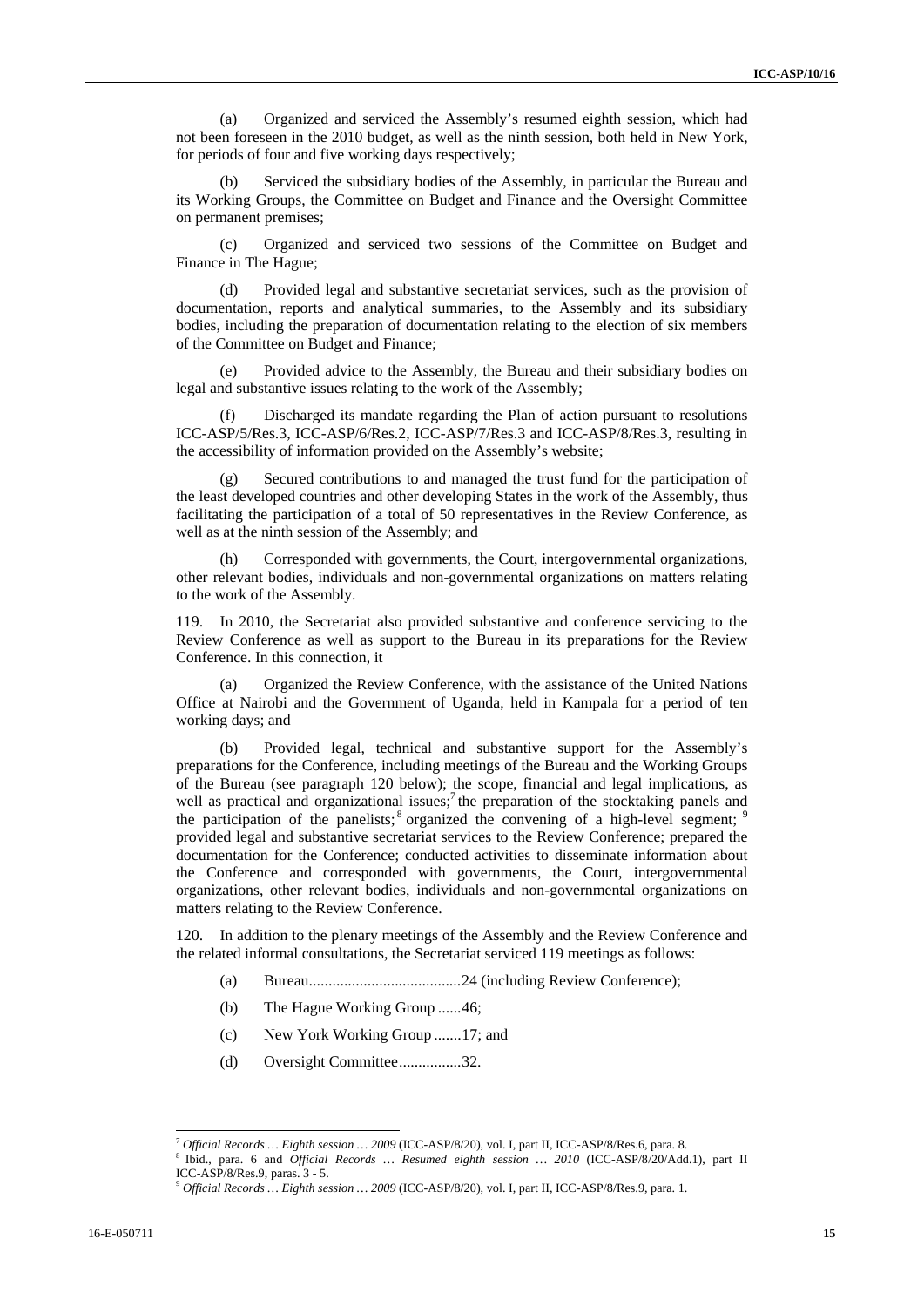121. The Secretariat processed a total of 165 documents and 2,501 pages (in the six official languages) for the resumed eighth session, the Review Conference and the ninth session, broken down as follows:

- (a) Pre-session.........265 documents and 3,865 pages;
- (b) In-session...........351 documents and 2,172 pages; and
- (c) Post-session .......25 documents and 2,998 pages.

122. For the two sessions of the Committee on Budget and Finance, the Secretariat also processed a total of 198 documents and 1,782 pages, in three official languages.

#### **E. Major Programme V – Offices of the Permanent Premises Project**

123. The contract process with the architect was concluded, the project manual was completed and the Preliminary Design of the permanent premises was finalised within budget.

#### **III. Cross-cutting issues**

#### **A. Strategic Plan**

124. In 2010 the Court continued the development of operational strategies in key areas, such as Public Information. In addition, the Court is further developing a strategy on the operations of its field offices. An initial report was presented at the fourteenth session of the Committee.

125. Internally, the Court has continued the process of familiarising its managers and staff with the Strategic Plan and the process of strategic planning. In parallel, all organs of the Court have further strengthened the connection between the Court's strategic plan and the workplans of their units.

126. The Court, in part as a result of the ongoing constructive dialogue with the Hague Working Group, has developed an annual strategic planning process at all levels which will guide the formation of the annual budget in a more comprehensive manner. This process will be incorporated immediately into preparation for the 2012 budget.

127. The Court has also begun the process of bringing together its planning cycles. The 2012 budget cycle will be the first budget exercise in which strategic planning, risk management and budget planning will be brought together systematically to produce a more comprehensive, strategically driven process.

#### **B. Risk management**

128. The initial risk management project of the Court is nearly complete. The project consists of three phases: identification of risks, analysis and strategy selection and risk treatment (planning and implementation).

129. Project management has made its recommendations to the Coordination Council, which has agreed on measures to be implemented. The implementation process will be monitored on an ongoing basis to ensure that the planned results are achieved.

130. In partnership with the Audit Committee, the Court has investigated best practices among other international organisations of similar size and begun developing an enterprise risk management system. The first step, which was initiated at the end of the year in preparation for the annual budget cycle, is the development of risk registers at all levels of the Court. Managers have received basic training in risk management. From the section level cascading up, risk registers are being developed at all levels of the Court. These will also be used to inform the annual budget preparation cycle. The risk registers will be part of the Court's management tools and will be regularly updated. The Court will further develop its Enterprise Risk Management structure.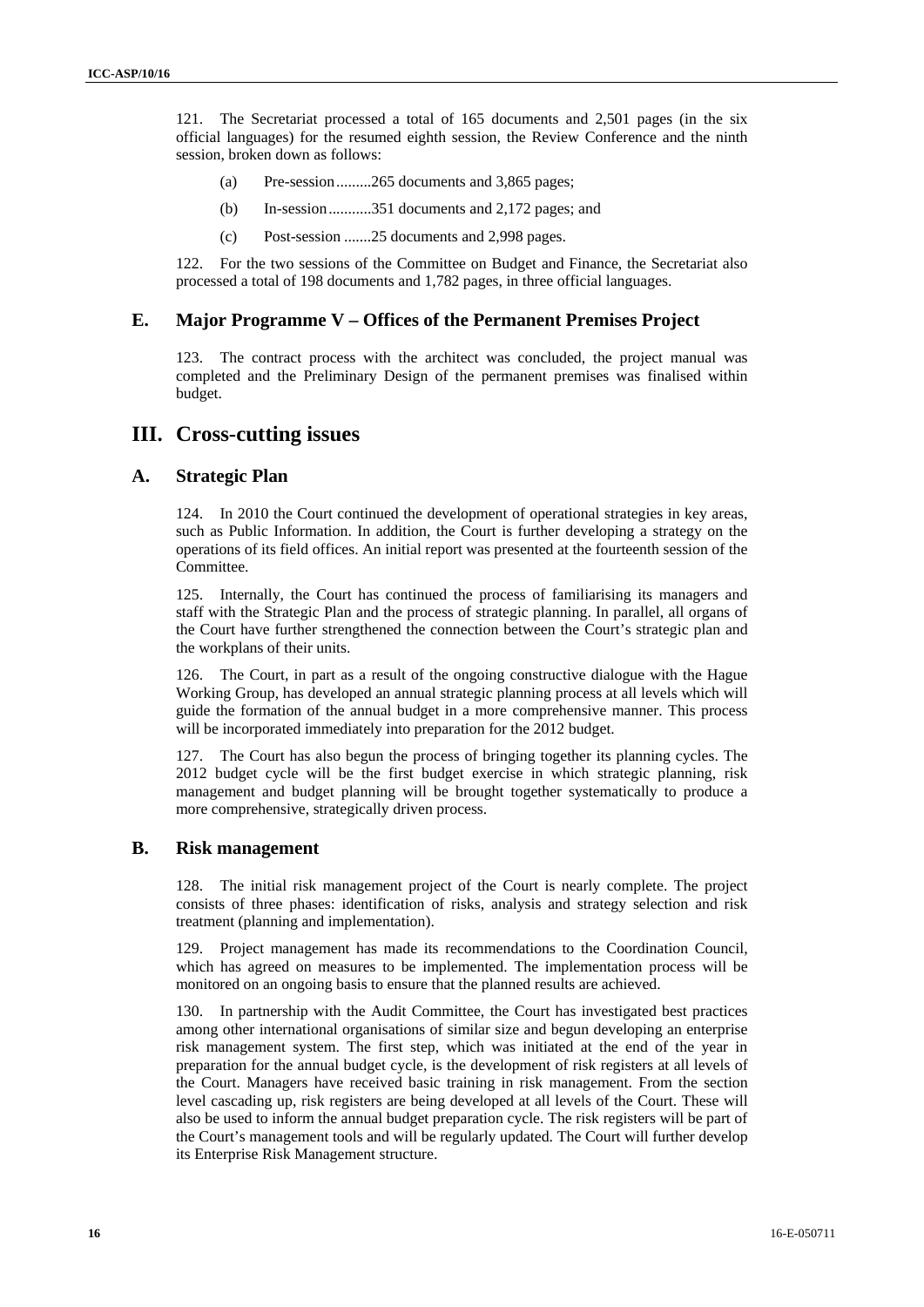### **C. Transfers of funds**

131. An amount of  $\epsilon$ 200,000 was transferred from the Outreach Unit in the Public Information and Documentation Section to the Furniture and Equipment category in the Field Operations Section. This was to cover material costs for the start-up / set-up of the Kenya field office. Due to the late start, the intended investments were not realized before the end of the year.

132. An amount of  $\epsilon$ 300,000 was transferred from the Staffing category in the Security and Safety Section to contractual services in Counsel Support Section, so as to fund legal aid costs.

133. Another transfer of €275,000 was made, from general operating expenses of the Detention Section to contractual services in the Counsel Support Section, in order to cover legal aid costs.

#### **D. Annual inventories**

134. The General Services Section visited and conducted a full physical check of equipment at Headquarters and the field offices during December 2010, with the exception of Kinshasa and Bangui, where inventory checks were carried out in October 2009 and March 2010 respectively. Office Managers in these two locations, and at the in New York office, were requested to conduct a full inventory. This exercise was due to be completed in early 2011, so as to ensure strict Asset Management control.

135. As of 31 December 2010, the total number of assets in use was 8,250 pieces, with an acquisition value of €15.1 million, representing an increase of €0.6 million over 2009. This includes the actual acquisition of assets in 2010 amounting to  $\epsilon$ 1.1 million after adjusting actual write-off against acquisition value due to obsolescence, damage, loss or theft  $(40.5)$ million). As a first result of this Asset Management control exercise, 294 items are recommended to be written-off, with a corresponding original acquisition value of  $\epsilon 0.3$ million.

### **IV. Budgetary performance 2010**

#### **Overview of the budgetary performance of the Court**

136. The overall implementation rate of the Court, including the Review Conference and actual Contingency Fund expenditure (see para. 3 below), was 100.8 per cent, or a total of €104.5 million against an approved budget of €103.6 million, resulting in an overspend of €0.9 million. After taking into consideration the Court's interest income of €0.4 million and other income of  $\bigoplus$ .1 million, an amount of  $\bigoplus$ .4 million was accessed from the Contingency Fund, subject to completion of the external audit certification. Thus for the year 2010, for the first time in its history, the Court fully exhausted its programme budget.

137. The implementation rate of the Court, excluding the Review Conference and Contingency Fund expenditure, was 95.7 per cent, or a total of  $\Theta$ 7.9 million against an approved budget of  $\bigoplus$ 02.3 million. The implementation rate for the Review Conference was 107.2 per cent, representing an overspend of almost 0.1 million against an approved budget of approximately €1.37 million.

138. On 18 December 2009 and 15 April and 10 May 2010, the Court had submitted notifications to the Committee for authorization to access the Contingency Fund, in a total amount of  $\epsilon$ 8.24 million. The implementation rate against Contingency Fund notifications was 62.4 per cent, or a total of  $\epsilon$ 5.1 million. The Court could not foresee parallel trial hearings at the time of the 2010 budget preparation and decided to prepare the budget on the assumption of consecutive trials. Also, the Court could not foresee the development of the Kenya situation. Nevertheless, the Court made every effort to absorb the associated costs within the approved programme budget.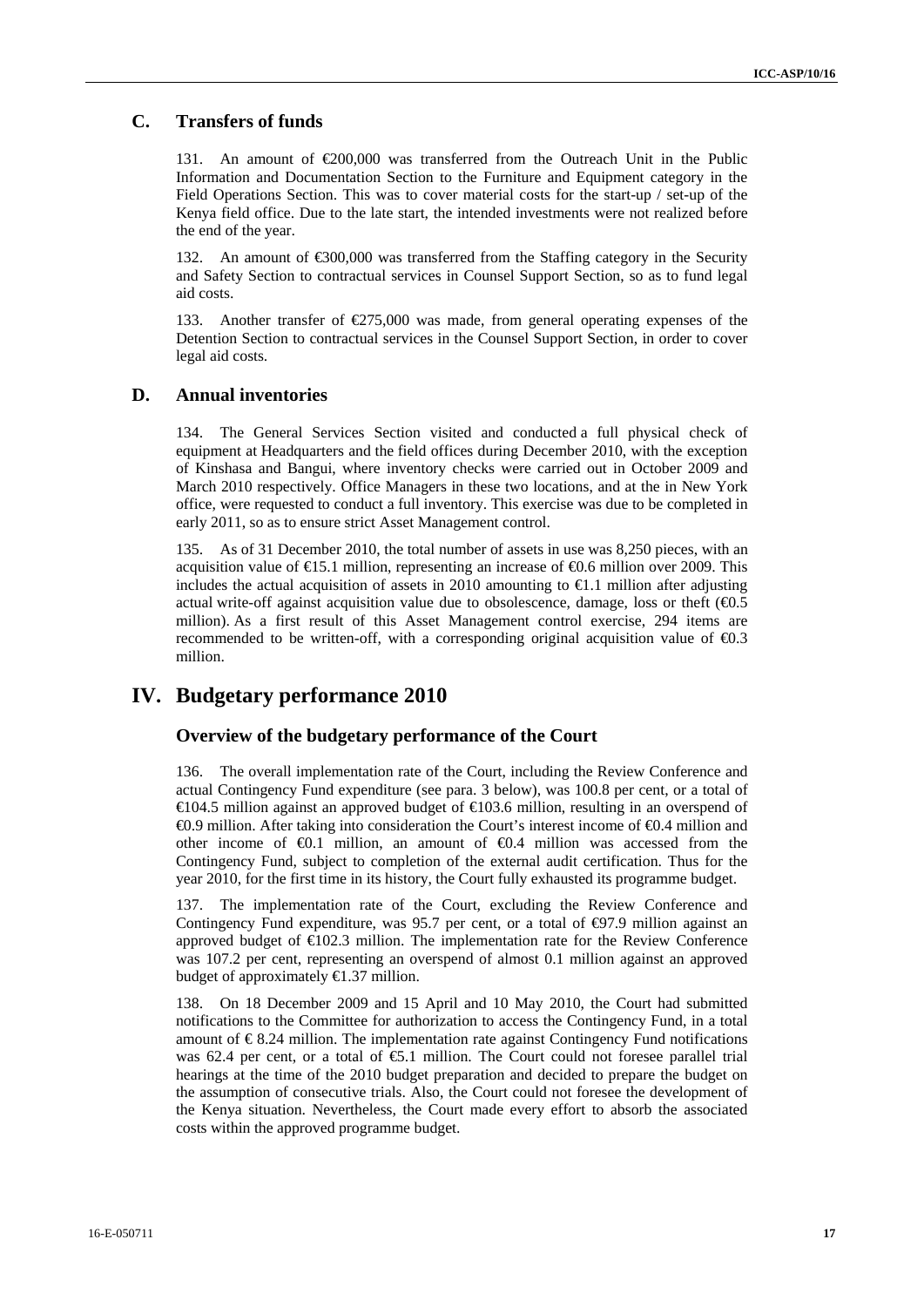139. The Court's 2010 annual average vacancy rate was 9.3 per cent. However, the actual implementation rate was 92.6 per cent in terms of staff salary costs. Vacancy rates in the major programmes were fairly stable throughout the year. Judiciary's annual average vacancy rate was 8.0 per cent, with a staff costs implementation rate of 89.5 per cent. The Registry's annual average vacancy rate was 9.4 per cent. Its staff costs implementation rate was 94.9 per cent. Annual average vacancy rate for the Office of the Prosecutor was 6.5 per cent, and staff costs implementation rate was 92.5 per cent.

140. In 2010, the Court changed its accounting policy to include the liability of accrued annual leave for its staff. An amount of  $\epsilon 0.6$  million, an increase in the annual leave from 2009, was included in staff-related costs.

141. The Judiciary achieved a high implementation rate of 98.8 per cent, or a total of  $\in$ 10.6 million against an approved budget of  $\in$ 10.7 million. The comparably low implementation rate for the Liaison Offices was mainly the result of a resolution issued by the African Union denying accreditation of an African Union Liaison Office and the Court's subsequent decision not to move ahead with the establishment of such an office in the circumstances.

142. The Office of the Prosecutor had a 94.2 per cent implementation rate, identical to the previous year's. Expenditure totalled  $\epsilon$ 25.3 million, against an approved budget of  $\epsilon$ 26.8 million. The costs of investigation-related activities in Kenya were fully absorbed by redeploying existing staff to the new situation.

143. The Registry achieved a high implementation rate of 98.0 per cent, or a total of €58.3 million against an approved budget of €59.5 million. The Division of Court Services showed underspend at 93.0 per cent, or  $\bigoplus$  29 million. There was a major underspend of €0.45 million in the Detention Section for the costs of rental of cells due to actual engagement of six cells instead of the planned twelve. The other major underspend, of €0.47 million, was in the Court Interpretation and Translation Section, due to delayed recruitment of Professional staff and a reduced need for general temporary assistance, as a result of developments in judicial proceedings.

144. The Secretariat had a 75.2 per cent implementation rate, attributable to delays in recruitment and savings generated through enhanced efficiency in documentation processes.

145. The implementation rate of the Secretariat of the Trust Fund for Victims was lower still at 74.7 per cent. This was mainly due to posts being filled later than anticipated.

146. The low implementation rate at 67.7 per cent for the Project Director's Office for the Permanent Premises was due to: (a) underspend in contractual services because of delayed implementation processes; and (b) lower interest costs due to early repayment of fund loan to host State.

147. The Independent Oversight Mechanism is in the process of setting up the office and its only expenditure was for the staff costs of one official on reimbursable loan from the United Nations Office of Internal Oversight Services in New York from June 2010. Thus it has a low implementation rate of 31.4 per cent.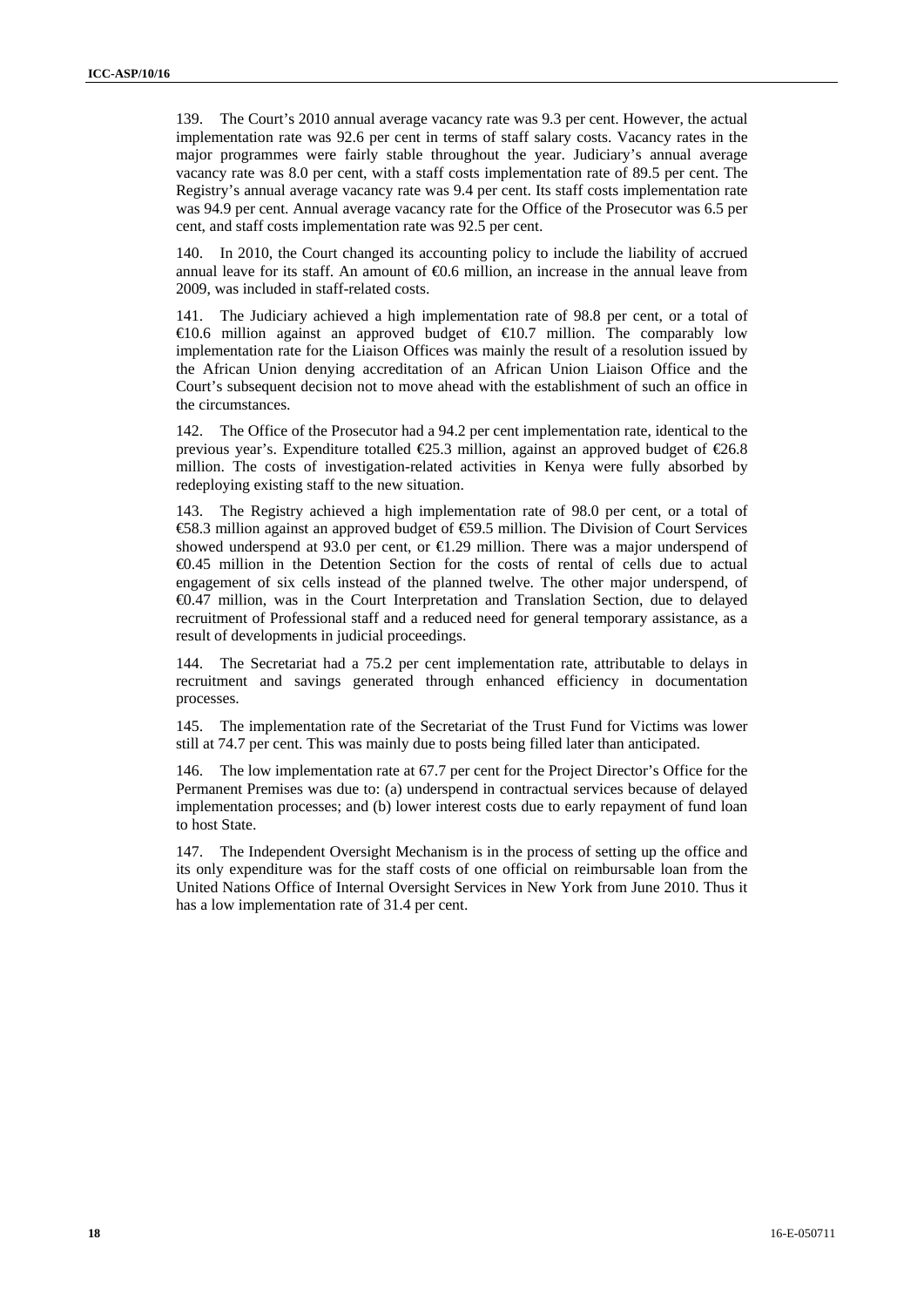148. Table 1-1 provides a summary of budget implementation rates 2010, excluding expenditure for the Contingency Fund, by major programme and programme.

| Major Programme/Programme                            | Appropriation | Expenditure* | Variance | Implementation<br>rate in % |
|------------------------------------------------------|---------------|--------------|----------|-----------------------------|
| <b>Major Programme I</b>                             |               |              |          |                             |
| <b>Judiciary</b>                                     | 10,719        | 10,587       | 132      | 98.8                        |
| Presidency                                           | 2,318         | 2,387        | $-69$    | 103.0                       |
| Chambers                                             | 7,758         | 7,908        | $-150$   | 101.9                       |
| <b>Liaison Offices</b>                               | 643           | 292          | 351      | 45.4                        |
| <b>Major Programme II</b>                            |               |              |          |                             |
| <b>Office of the Prosecutor</b>                      | 26,828        | 25,259       | 1,569    | 94.2                        |
| Prosecutor                                           | 6,414         | 5,926        | 488      | 92.4                        |
| Jurisdiction, Complementarity & Cooperation Division | 2,214         | 2,128        | 86       | 96.1                        |
| <b>Investigation Division</b>                        | 13,086        | 11,676       | 1.410    | 89.2                        |
| <b>Prosecution Division</b>                          | 5,114         | 5,529        | $-415$   | 108.1                       |
| <b>Major Programme III</b>                           |               |              |          |                             |
| <b>Registry</b>                                      | 59,541        | 58,333       | 1,208    | 98.0                        |
| Office of the Registrar                              | 17,206        | 17,767       | $-562$   | 103.3                       |
| Common Administrative Services Division              | 20,784        | 20,446       | 339      | 98.4                        |
| Division of Court Services                           | 18,276        | 16,991       | 1,285    | 93.0                        |
| <b>Public Information and Documentation Section</b>  | 3,276         | 3,130        | 146      | 95.5                        |
| <b>Major Programme IV</b>                            |               |              |          |                             |
| <b>Secretariat of the Assembly of States Parties</b> | 3,022         | 2,271        | 751      | 75.2                        |
| <b>Major Programme VI</b>                            |               |              |          |                             |
| <b>Secretariat of the Trust Fund for Victims</b>     | 1,218         | 910          | 308      | 74.7                        |
| <b>Major Programme VII.1</b>                         |               |              |          |                             |
| <b>Project Director's Office</b>                     | 584           | 395          | 189      | 67.7                        |
| <b>Major Programme VII.5</b>                         |               |              |          |                             |
| <b>Independent Oversight Mechanism</b>               | 342           | 107          | 234      | 31.4                        |
| <b>Total Court</b>                                   | 102,254       | 97,863       | 4,391    | 95.7                        |

#### **Table 1-1: Budget Performance 2010 by Major Programme and Programme (€'000)**

\* Expenditure 2010 is based on preliminary, unaudited figures which are subject to change. The appropriation and actual expenditure figures in Major Programme III relating to the Office of the Registrar and Division of Court services have been restated to reflect the restructuring of the Victims Participation and Reparations Section, through which the legal aid activities were moved to Counsel Support Section under the Office of the Registrar. This will facilitate a like-to-like comparison of budget and actual expenditure.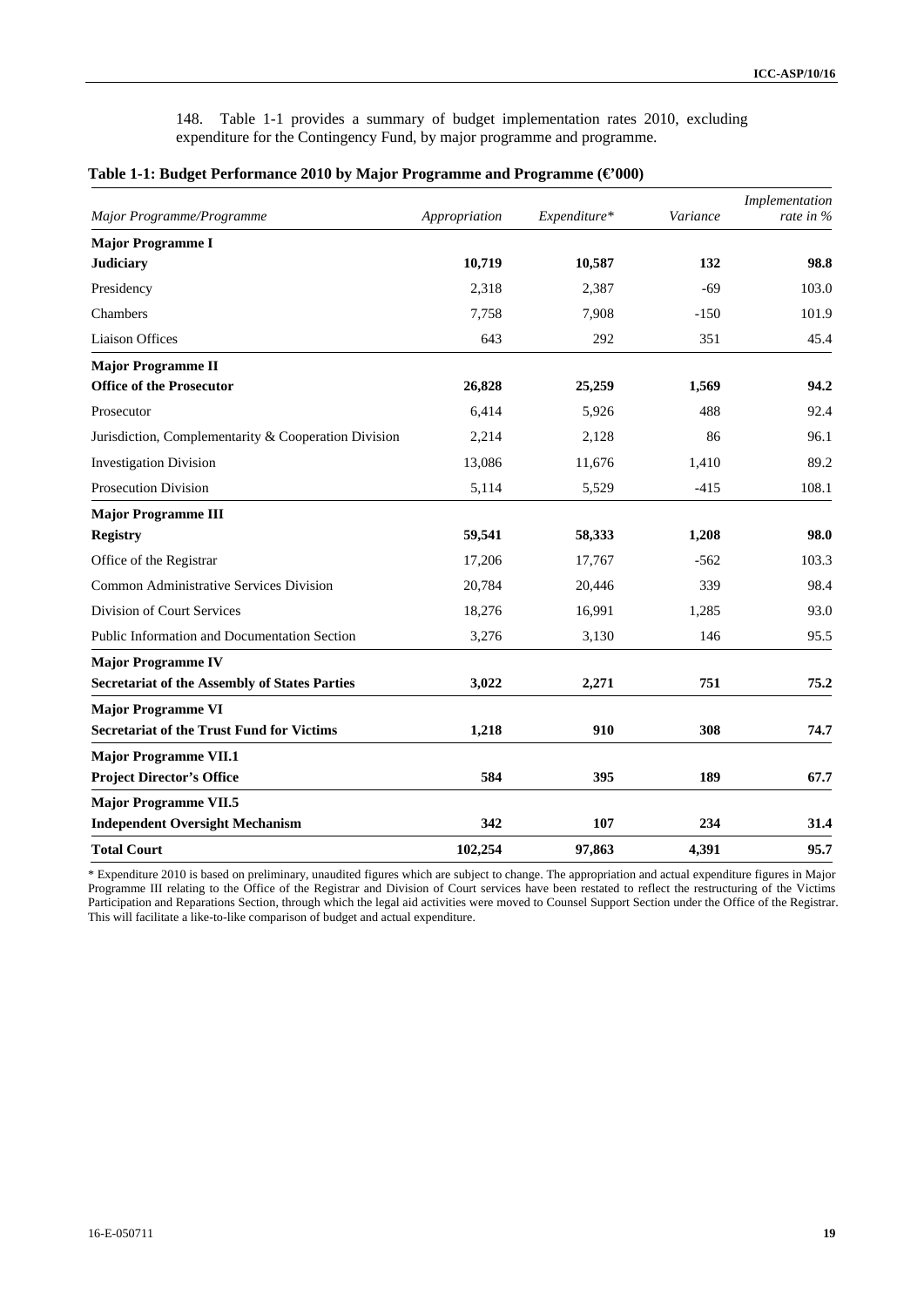149. Table 1-2 provides a summary of budget implementation rates for the Review Conference held in June 2010, by major programme and programme.

150. The Secretariat incurred an overspend, due to the additional costs incurred for travel for panellists, and costs for consultancy and translations which had not been originally budgeted, while the Secretariat for the Trust Fund for Victims also substantially overspent, because more participants than planned attended the Review Conference.

#### **Table 1-2: Budget Performance for the Review Conference 2010 by Major Programme and Programme (€'000)**

|                                                      | Approved<br>Budget 2010 for | Expenditure for                      |          | Implementation |
|------------------------------------------------------|-----------------------------|--------------------------------------|----------|----------------|
| Major Programme / Programme                          |                             | Review Conference Review Conference* | Variance | rate in $%$    |
| <b>Major Programme I</b>                             |                             |                                      |          |                |
| <b>Judiciary</b>                                     | 24.5                        | 29.6                                 | $-5.1$   | 120.8          |
| Presidency                                           |                             |                                      |          |                |
| Chambers                                             | 24.5                        | 29.6                                 | $-5.1$   | 120.8          |
| Liaison Offices                                      |                             |                                      |          |                |
| <b>Major Programme II</b>                            |                             |                                      |          |                |
| <b>Office of the Prosecutor</b>                      |                             |                                      |          |                |
| Prosecutor                                           |                             |                                      |          |                |
| Jurisdiction, Complementarity & Cooperation Division |                             |                                      |          |                |
| <b>Investigation Division</b>                        |                             |                                      |          |                |
| Prosecution Division                                 |                             |                                      |          |                |
| <b>Major Programme III</b>                           |                             |                                      |          |                |
| <b>Registry</b>                                      | 89.8                        | 89.8                                 |          | 100.0          |
| Office of the Registrar                              | 83.8                        | 70.4                                 | 13.4     | 84.0           |
| Common Administrative Services Division              |                             |                                      |          |                |
| Division of Court Services                           | 2.7                         | 2.4                                  | 0.3      | 88.9           |
| <b>Public Information and Documentation Section</b>  | 3.3                         | 17.0                                 | $-13.7$  | 515.2          |
| <b>Major Programme IV</b>                            |                             |                                      |          |                |
| <b>Secretariat of the Assembly of States Parties</b> | 1,251.0                     | 1,319.1                              | $-68.1$  | 105.4          |
| <b>Major Programme VI</b>                            |                             |                                      |          |                |
| <b>Secretariat of the Trust Fund for Victims</b>     | 4.1                         | 30.0                                 | $-25.9$  | 731.7          |
| <b>Major Programme VII.1</b>                         |                             |                                      |          |                |
| <b>Project Director's Office</b>                     |                             |                                      |          |                |
| <b>Major Programme VII.5</b>                         |                             |                                      |          |                |
| <b>Independent Oversight Mechanism</b>               |                             |                                      |          |                |
| <b>Total Court</b>                                   | 1,369.4                     | 1,468.5                              | $-99.1$  | 107.2          |

\* Expenditure 2010 is based on preliminary, unaudited figures which are subject to change.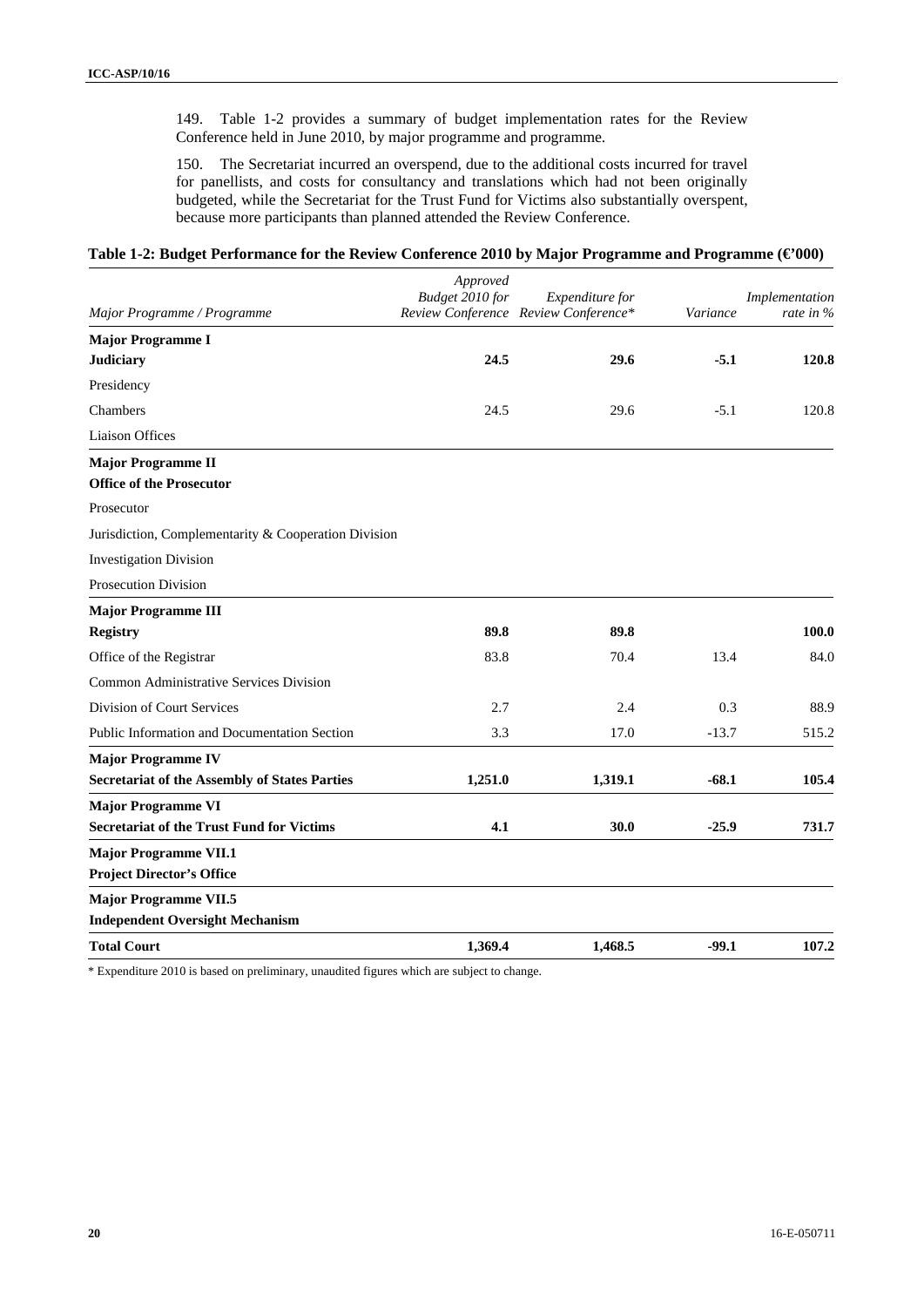151. Table 2-1 provides an overview split by basic and situation-related expenditure, excluding expenditure for the Contingency Fund. The basic component shows a 94.7 per cent implementation rate, whereas the situation-related element comes out at 96.7 per cent.

|  | Table 2-1: Budget Implementation 2010 by Basic and Situation-related Expenditure ( $\in$ 000) |  |
|--|-----------------------------------------------------------------------------------------------|--|
|  |                                                                                               |  |

|                                                            |               | <b>Basic</b> |                                |               | Situation-related |                             |
|------------------------------------------------------------|---------------|--------------|--------------------------------|---------------|-------------------|-----------------------------|
| Major Programme and<br>Programme                           | Appropriation | Expenditure* | Implementation<br>rate in $\%$ | Appropriation | Expenditure*      | Implementation<br>rate in % |
| <b>Major Programme I</b>                                   |               |              |                                |               |                   |                             |
| <b>Judiciary</b>                                           | 10,057        | 10,000       | 99.4                           | 663           | 587               | 88.6                        |
| Presidency                                                 | 2,318         | 2,386        | 102.9                          |               | $\mathbf{1}$      |                             |
| Chambers                                                   | 7,096         | 7,322        | 103.2                          | 663           | 586               | 88.5                        |
| <b>Liaison Offices</b>                                     | 643           | 292          | 45.4                           |               |                   |                             |
| <b>Major Programme II</b>                                  |               |              |                                |               |                   |                             |
| <b>Office of the Prosecutor</b>                            | 5,050         | 4,834        | 95.7                           | 21,778        | 20,425            | 93.8                        |
| Prosecutor                                                 | 2,956         | 2,703        | 91.4                           | 3,458         | 3,223             | 93.2                        |
| Jurisdiction, Complementarity<br>& Cooperation Division    | 903           | 779          | 86.3                           | 1,312         | 1,349             | 102.9                       |
| <b>Investigation Division</b>                              | 410           | 430          | 104.9                          | 12,676        | 11,246            | 88.7                        |
| <b>Prosecution Division</b>                                | 782           | 922          | 117.9                          | 4,332         | 4,607             | 106.3                       |
| <b>Major Programme III</b>                                 |               |              |                                |               |                   |                             |
| <b>Registry</b>                                            | 30,865        | 29,754       | 96.4                           | 28,676        | 28,580            | 99.7                        |
| Office of the Registrar                                    | 8,004         | 7,856        | 98.2                           | 9,203         | 9,915             | 107.7                       |
| Common Administrative<br>Services Division                 | 14,946        | 14,632       | 97.9                           | 5,838         | 5,808             | 99.5                        |
| Division of Court Services                                 | 6,071         | 5,515        | 90.8                           | 12,204        | 11,478            | 94.0                        |
| Public Information &<br><b>Documentation Section</b>       | 1,845         | 1,751        | 94.9                           | 1,431         | 1,379             | 96.4                        |
| <b>Major Programme IV</b>                                  |               |              |                                |               |                   |                             |
| <b>Secretariat of the Assembly</b><br>of States Parties    | 3,022         | 2,271        | 75.2                           |               |                   |                             |
| <b>Major Programme VI</b>                                  |               |              |                                |               |                   |                             |
| <b>Secretariat of the Trust</b><br><b>Fund for Victims</b> | 411           | 283          | 69.0                           | 807           | 626               | 77.7                        |
| <b>Major Programme VII.1</b>                               |               |              |                                |               |                   |                             |
| <b>Project Director's Office</b>                           | 584           | 395          | 67.7                           |               |                   |                             |
| <b>Major Programme VII.5</b>                               |               |              |                                |               |                   |                             |
| <b>Independent Oversight</b><br><b>Mechanism</b>           | 342           | 107          | 31.4                           |               |                   |                             |
| <b>Total Court</b>                                         | 50,331        | 47,645       | 94.7                           | 51,923        | 50,218            | 96.7                        |

\* Expenditure 2010 is based on preliminary, unaudited figures which are subject to change. The appropriation and actual expenditure figures in Major Programme III relating to the Office of the Registrar and Division of Court services have been restated to reflect the restructuring of the Victims Participation and Reparations Section, through which the legal aid activities were moved to Counsel Support Section under the Office of the Registrar. This will facilitate a like-to-like comparison of budget and actual expenditure.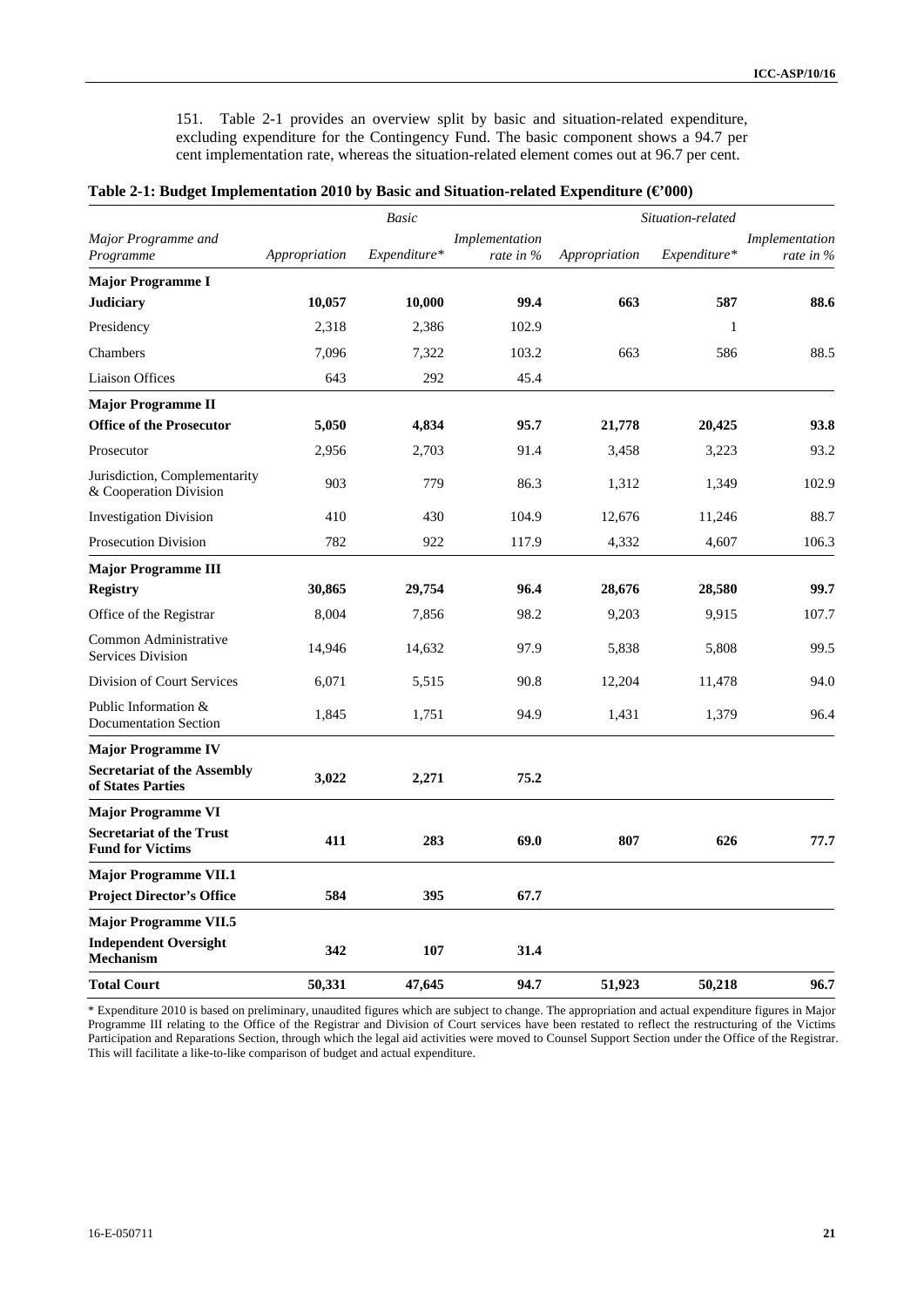152. Table 2-2 shows an overview split for the Review Conference expenditure by basic and situation-related expenditure. The basic component shows a 105.0 per cent implementation rate.

#### **Table 2-2: Budget Implementation for the Review Conference 2010 by Basic and Situation-related Expenditure (€'000)**

|                                                                |         | <b>Basic</b> |                               |                            | Situation-related             |
|----------------------------------------------------------------|---------|--------------|-------------------------------|----------------------------|-------------------------------|
| Major Programme and Programme Appropriation Expenditure*       |         |              | Implementation<br>rate in $%$ | Appropriation Expenditure* | Implementation<br>rate in $%$ |
| <b>Major Programme I</b>                                       |         |              |                               |                            |                               |
| <b>Judiciary</b>                                               | 24.5    | 29.6         | 120.8                         |                            |                               |
| Presidency                                                     |         |              |                               |                            |                               |
| Chambers                                                       | 24.5    | 29.6         | 120.8                         |                            |                               |
| <b>Liaison Offices</b>                                         |         |              |                               |                            |                               |
| <b>Major Programme II</b>                                      |         |              |                               |                            |                               |
| <b>Office of the Prosecutor</b>                                |         |              |                               |                            |                               |
| Prosecutor                                                     |         |              |                               |                            |                               |
| Jurisdiction, Complementarity &<br>Cooperation Division        |         |              |                               |                            |                               |
| <b>Investigation Division</b>                                  |         |              |                               |                            |                               |
| <b>Prosecution Division</b>                                    |         |              |                               |                            |                               |
| <b>Major Programme III</b>                                     |         |              |                               |                            |                               |
| <b>Registry</b>                                                | 89.8    | 59.6         | 66.4                          |                            | 30.2                          |
| Office of the Registrar                                        | 83.8    | 42.6         | 50.8                          |                            | 27.8                          |
| Common Administrative Services<br><b>Division</b>              |         |              |                               |                            |                               |
| Division of Court Services                                     | 2.7     |              |                               |                            | 2.4                           |
| Public Information &<br><b>Documentation Section</b>           | 3.3     | 17.0         | 515.2                         |                            |                               |
| <b>Major Programme IV</b>                                      |         |              |                               |                            |                               |
| <b>Secretariat of the Assembly of</b><br><b>States Parties</b> | 1,251.0 | 1,319.1      | 105.4                         |                            |                               |
| <b>Major Programme VI</b>                                      |         |              |                               |                            |                               |
| <b>Secretariat of the Trust Fund</b><br>for Victims            | 4.1     | 30.0         | 731.7                         |                            |                               |
| <b>Major Programme VII.1</b>                                   |         |              |                               |                            |                               |
| <b>Project Director's Office</b>                               |         |              |                               |                            |                               |
| <b>Major Programme VII.5</b>                                   |         |              |                               |                            |                               |
| <b>Independent Oversight</b><br><b>Mechanism</b>               |         |              |                               |                            |                               |
| <b>Total Court</b>                                             | 1,369.4 | 1,438.3      | 105.0                         |                            | 30.2                          |

\* Expenditure 2010 is based on preliminary, unaudited figures which are subject to change.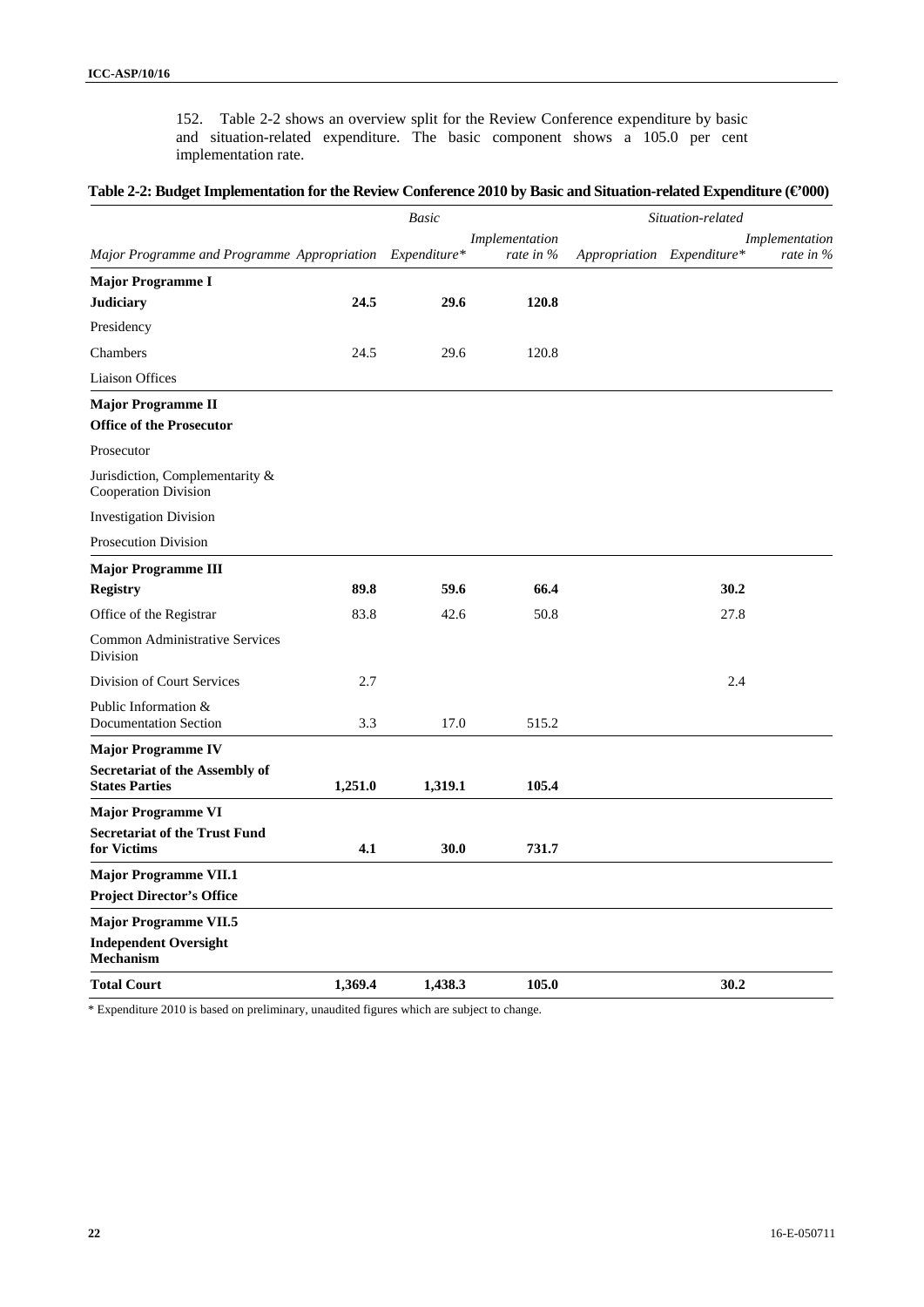153. Table 3-1 illustrates the implementation of the 2010 budget, excluding the Contingency Fund, by expenditure type.

154. The GTA implementation rate exceeded the approved budget at 111.0 per cent Court-wide. It is in line with the previous year's implementation rate of 112.8 per cent.

155. Overspend for legal counsel of 152.4 per cent was due to the need to engage additional legal assistance for Bahar Idriss Abu Garda, Abdallah Banda Abakaer Nourain and Saleh Mohammed Jerbo Jamus. Certain additional resources were also provided to legal teams in light of the circumstances of the cases, and in accordance with the applicable regulations. An amount of €510.5 thousand is included as a doubtful receivable for recovered legal defence fees for Jean-Pierre Bemba Gombo.

156. The furniture and equipment category overspent at 129.7 per cent. This was for two main reasons: the purchase of three vehicles for field offices in the Democratic Republic of the Congo and Uganda, and equipment replacement charged to this category rather than to general operating expenses, which inversely shows an underspend in that category in the Information and Communication Technologies Section.

| <i>Item</i>                       | Approved<br>Budget 2010 | Expenditure* | Variance | Implementation<br>Rate in $\%$ |
|-----------------------------------|-------------------------|--------------|----------|--------------------------------|
| Judges                            | 5.634                   | 5,905        | $-271$   | 104.8                          |
| Judges' Travel                    | 154                     | 116          | 37       | 75.7                           |
| Salaries & allowances of Judges   | 5,788                   | 6,021        | $-233$   | 104.0                          |
| Professional staff                | n/a                     | n/a          | n/a      | n/a                            |
| General Service staff             | n/a                     | n/a          | n/a      | n/a                            |
| Subtotal staff                    | 60,172                  | 55,746       | 4,427    | 92.6                           |
| General temporary assistance      | 7,865                   | 8,728        | $-864$   | 111.0                          |
| Temporary assistance for meetings | 1,151                   | 914          | 237      | 79.4                           |
| Overtime                          | 390                     | 350          | 40       | 89.8                           |
| Consultants                       | 393                     | 470          | $-77$    | 119.6                          |
| Subtotal other staff              | 9,797                   | 10,462       | $-664$   | 106.8                          |
| Travel                            | 4,844                   | 4,262        | 582      | 88.0                           |
| Hospitality                       | 58                      | 43           | 15       | 74.5                           |
| Contractual services              | 3,790                   | 3,260        | 530      | 86.0                           |
| Training                          | 945                     | 844          | 100      | 89.4                           |
| Counsel **                        | 2,711                   | 4,131        | $-1,420$ | 152.4                          |
| General operating expenses        | 12,122                  | 11,064       | 1,058    | 91.3                           |
| Supplies and materials            | 1,236                   | 1,005        | 231      | 81.3                           |
| Furniture and equipment           | 790                     | 1,025        | $-235$   | 129.7                          |
| Subtotal non-staff                | 26,496                  | 25,634       | 862      | 96.7                           |
| <b>Total Court</b>                | 102,254                 | 97,863       | 4,391    | 95.7                           |

**Table 3-1: Budget Implementation 2010 by Expenditure Type (€'000)** 

\* Expenditure 2010 is based on preliminary, unaudited figures which are subject to change.

\*\* A detailed breakdown of the Counsel budget is not available. Overall expenditure for Defence Counsel was €2,896 thousands, and for Counsel for Victims €1,235 thousands.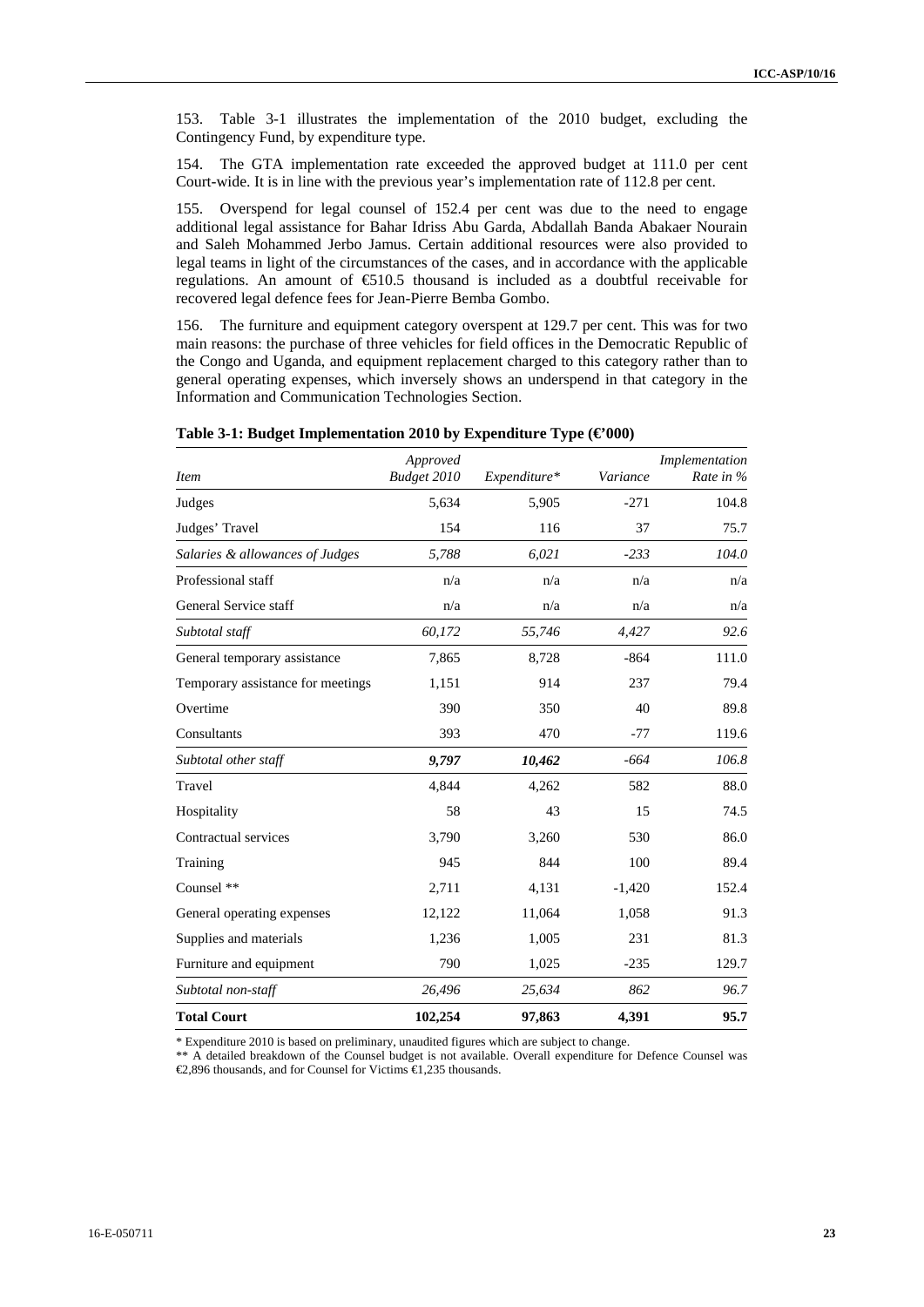157. Table 3-2 shows the budget implementation for the Review Conference 2010 by expenditure type. An amount of €400,000 was transferred from general temporary assistance to contractual services, so as to cover the cost of staff resources, which were deployed by the UNON after being originally budgeted under GTA.

| <b>Item</b>                       | Approved<br>Budget 2010 | Expenditure* | Variance | Implementation<br>rate in $\%$ |
|-----------------------------------|-------------------------|--------------|----------|--------------------------------|
| Judges                            |                         |              |          |                                |
| Judges' Travel                    |                         |              |          |                                |
| Salaries & allowances of Judges   |                         |              |          |                                |
| Professional staff                |                         |              |          |                                |
| General Service staff             |                         |              |          |                                |
| Subtotal staff                    |                         |              |          |                                |
| General temporary assistance      | 670.2                   | 141.5        | 528.7    | 21.1                           |
| Temporary assistance for meetings |                         | 103.6        | $-103.6$ |                                |
| Overtime                          | 16.6                    | 7.2          | 9.4      | 43.4                           |
| Consultants                       |                         | 11.0         | $-11.0$  |                                |
| Subtotal other staff              | 686.8                   | 263.3        | 423.5    | 38.3                           |
| Travel                            | 253.5                   | 277.4        | $-23.9$  | 109.4                          |
| Hospitality                       |                         | 3.6          | $-3.6$   |                                |
| Contractual services              | 341.0                   | 889.6        | $-548.6$ | 260.9                          |
| Training                          |                         |              |          |                                |
| <b>Counsel for Defence</b>        |                         |              |          |                                |
| <b>Counsel for Victims</b>        |                         |              |          |                                |
| General operating expenses        | 76.7                    | 34.5         | 42.2     | 45.0                           |
| Supplies and materials            | 11.4                    | 0.1          | 11.3     | 0.5                            |
| Furniture and equipment           |                         |              |          |                                |
| Subtotal non-staff                | 682.6                   | 1,205.2      | $-522.6$ | 176.6                          |
| <b>Total Court</b>                | 1,369.4                 | 1,468.5      | $-99.1$  | 107.2                          |

| Table 3-2: Budget Implementation 2010 by Expenditure Type $(\epsilon 000)$ |
|----------------------------------------------------------------------------|
|----------------------------------------------------------------------------|

\* Expenditure 2010 is based on preliminary, unaudited figures which are subject to change.

158. Table 4-1 provides a summary of budget implementation rates for the Contingency Fund 2010 by major programme. The implementation rate is 62.4 per cent, or a total of  $\epsilon$ 5.1 million against the requested amount of  $\epsilon$ 8.2 million.

#### **Table 4-1: Budget implementation for the Contingency Fund 2010 by Major Programme**   $(\epsilon 000)$

|                     | Requested   |              |                 | Implementation |
|---------------------|-------------|--------------|-----------------|----------------|
| Major Programme     | Budget 2010 | Expenditure* | <i>Variance</i> | rate in $\%$   |
| Major Programme I   |             |              |                 |                |
| Judiciary           | 473         | 266          | 207             | 56.3           |
| Major Programme III |             |              |                 |                |
| Registry            | 7.768       | 4.878        | 2.890           | 62.8           |
| <b>Total Court</b>  | 8.241       | 5,144        | 3,097           | 62.4           |

\* Expenditure 2010 is based on preliminary, unaudited figures which are subject to change.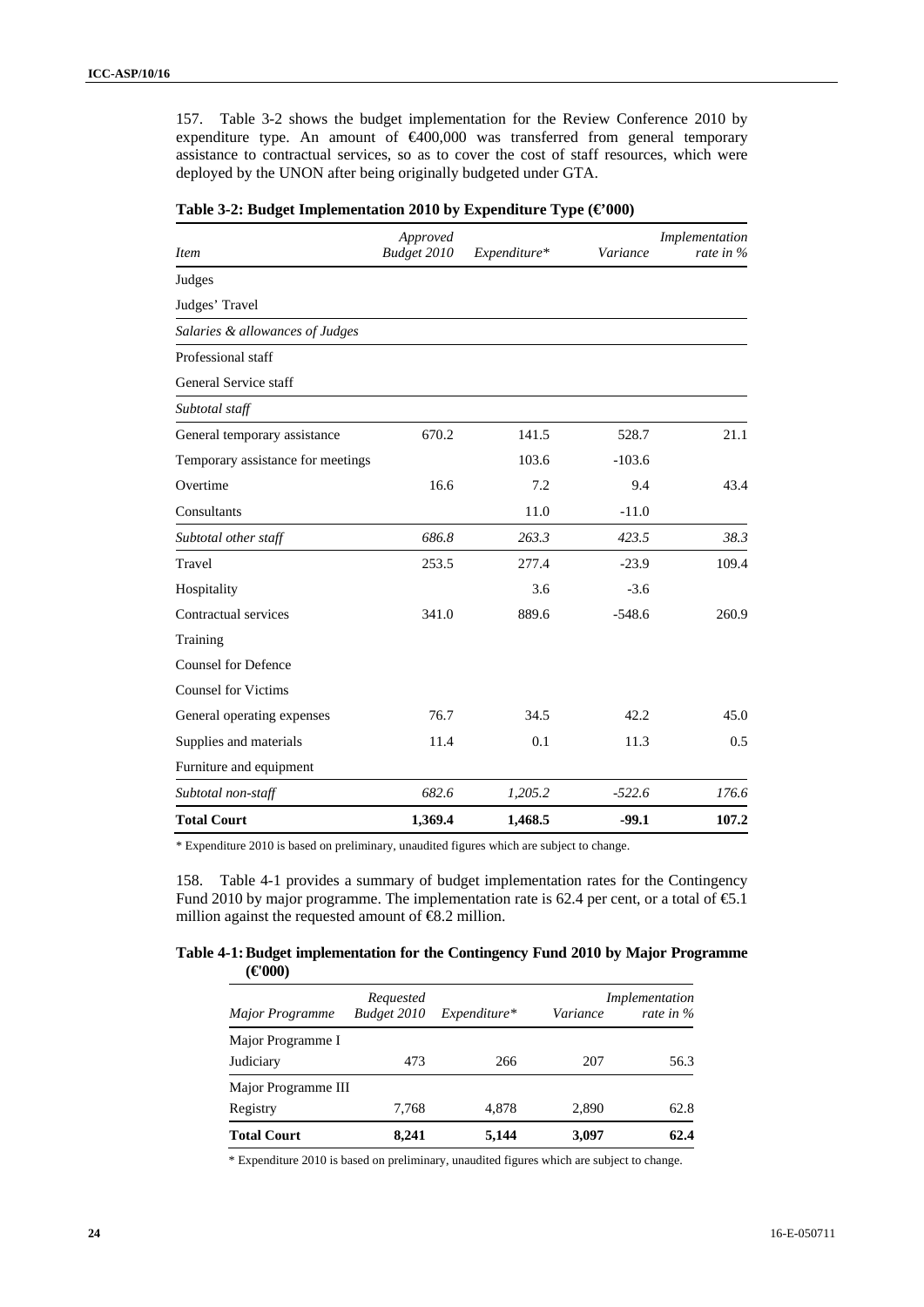159. Table 4-2 provides a summary of budget implementation for the Contingency Fund 2010 by expenditure type.

| <b>Item</b>                       | Requested<br>Budget 2010 | Expenditure* | Variance | Implementation<br>Rate in % |
|-----------------------------------|--------------------------|--------------|----------|-----------------------------|
| Judges                            |                          |              |          |                             |
| Judges Travel                     |                          |              |          |                             |
| Salaries & allowances of Judges   |                          |              |          |                             |
| Professional staff                |                          |              |          |                             |
| General Service staff             |                          |              |          |                             |
| Subtotal staff                    |                          |              |          |                             |
| General temporary assistance      | 6,280                    | 2,473        | 3,807    | 39.4                        |
| Temporary assistance for meetings | 256                      | 1,158        | $-902$   | 453.1                       |
| Overtime                          | 32                       | 4            | 28       | 11.2                        |
| Consultants                       | 95                       | 71           | 24       | 74.7                        |
| Subtotal other staff              | 6,663                    | 3,706        | 2,957    | 55.6                        |
| Travel                            | 477                      | 389          | 88       | 81.5                        |
| Hospitality                       |                          |              |          |                             |
| Contractual services              | 339                      | 452          | $-113$   | 133.4                       |
| Training                          | 86                       |              | 86       |                             |
| Counsel                           | 94                       |              | 94       |                             |
| General operating expenses        | 195                      | 191          | 4        | 97.8                        |
| Supplies and materials            | 42                       |              | 42       |                             |
| Furniture and equipment           | 345                      | 406          | $-61$    | 117.7                       |
| Subtotal non-staff                | 1,579                    | 1,438        | 140      | 91.1                        |
| <b>Total Court</b>                | 8,241                    | 5,144        | 3,097    | 62.4                        |

| Table 4-2: Budget implementation for the Contingency Fund 2010 by expenditure type |  |
|------------------------------------------------------------------------------------|--|
| $(\epsilon 000)$                                                                   |  |

\* Expenditure 2010 is based on preliminary, unaudited figures which are subject to change.

160. Table 5 provides a summary of staffing per major programmes. As at 31 December 2010, a total of 696 posts or 91.2 per cent were filled, against the approved total of 763, excluding five elected officials.

| Table 5: Staffing - Approved versus filled posts by post type (P and G staff)* |  |  |
|--------------------------------------------------------------------------------|--|--|
|                                                                                |  |  |

|                       | Approved       | Filled | Under<br>recruitment | Advertised<br>not under<br>recruitment | Vacant not<br>advertised    |
|-----------------------|----------------|--------|----------------------|----------------------------------------|-----------------------------|
|                       | Ш              | [2]    | $\overline{3}$       | [4]                                    | [5]                         |
| Major Programme I     | 50             | 45     | 2                    |                                        | $\mathcal{D}_{\mathcal{L}}$ |
| Major Programme II    | 215            | 199    | 9                    |                                        | 7                           |
| Major Programme III   | 477            | 437    | 27                   | 3                                      | 10                          |
| Major Programme IV    | 9              | 7      | $\Omega$             |                                        |                             |
| Major Programme VI    | 7              | 6      |                      | $\Omega$                               | 0                           |
| Major Programme VII.1 | 3              | 2      |                      |                                        | 0                           |
| Major Programme VII.5 | $\mathfrak{D}$ | 0      |                      | $\Omega$                               |                             |
| <b>Total ICC</b>      | 763            | 696    | 40                   | 6                                      |                             |

\* The above table excludes five elected official posts (three in MP II and two in MPIII).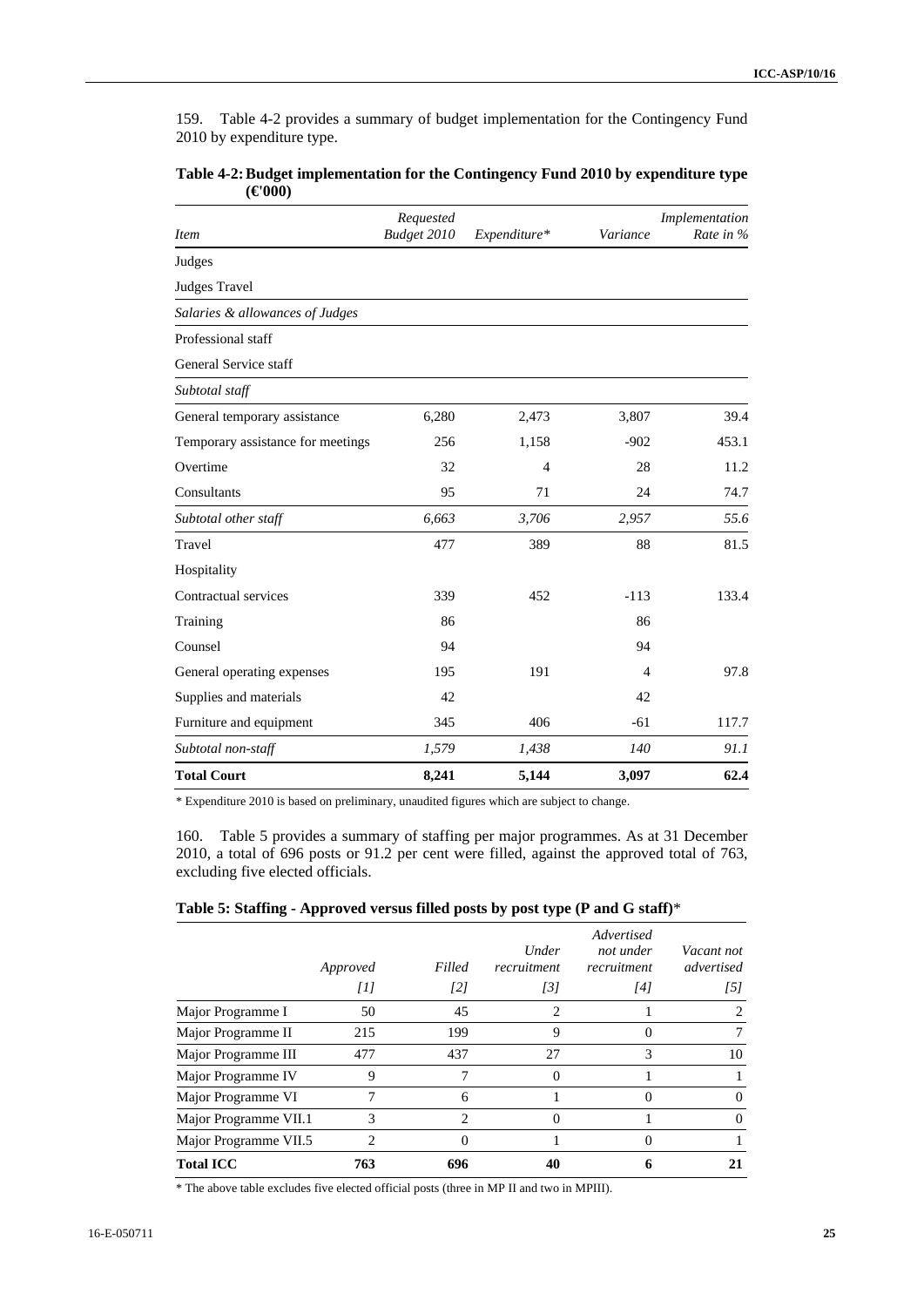161. Table 6 shows a summary of status of trust funds at year-end 2010.

| 2010             | <b>Trust Funds</b>                              | Allotment | Total<br>$Expenditures*$ | Variance |
|------------------|-------------------------------------------------|-----------|--------------------------|----------|
| T <sub>000</sub> | General Trust Fund                              | 8.850     | 8.387                    | 463      |
| T <sub>001</sub> | Internship and visiting professionals programme | 1.697.096 | 1.100.257                | 596,839  |
| T <sub>202</sub> | Legal tools project                             | 204,867   | 170.944                  | 33,923   |
| T <sub>305</sub> | Seminar of Counsel                              | 125,250   | 115.783                  | 9,467    |
| T <sub>308</sub> | Regional Seminar in Yaoundé (Cameroon)          | 77,500    | 40.782                   | 36.718   |
| T <sub>401</sub> | Least developed countries                       | 218,000   | 94.504                   | 123,496  |
|                  | <b>Total</b>                                    | 2,331,563 | 1,530,657                | 800,906  |

#### **Table 6: Status of trust funds 2010**

\* Expenditure 2010 is based on preliminary, unaudited figures which are subject to change.

162. T000 General Trust Fund was used for the Victims and Witnesses Unit to organize a one-day seminar on protection in November 2010.

163. T001 programme is to support interns and visiting professional in Judiciary, Office of the Prosecutor and Registry. This programme runs from April through March for a period of 2 years. Allotment covers two periods: January-March and April-December. The remaining balance will be carried forward to the period of January through March 2011.

164. T202 project is run by the Office of the Prosecutor to facilitate and coordinate the introduction, implementation and use of the Legal Tools project, in particular the Case Matrix, by users outside the Court.

165. T305 seminar is run by the Registry to finance consultations between the Court and the legal profession, represented by the counsel on the Court's list of counsel.

166. T308 programme is run by the Registry to support the organisation of local seminars for significant civil society members and groups (judges, lawyers, politicians, NGOs, etc), to raise awareness and knowledge of the Court around the world. The first seminar took place in Senegal at the end of 2009.

167. T401 programme is run by the Secretariat and covers travel costs related to the participation of representatives of least-developed countries and other developing States at the Assembly. Since this is an ongoing programme, any remaining balance will be carried forward to the following year.

168. In addition, in 2010 the Court received a total amount of €566,077 for the Special Fund for Relocation in cash contributions from three countries. This fund is established to finance relocations of persons at risk to hosting States, and to the extent possible, to finance capacity building in eligible States Parties.

169. The Assembly decided to establish a special fund within the Registry for the purpose of funding family visits for indigent detainees entirely through voluntary donations, with contributions from States Parties, other States, non-governmental organizations, civil society, individuals and other entities.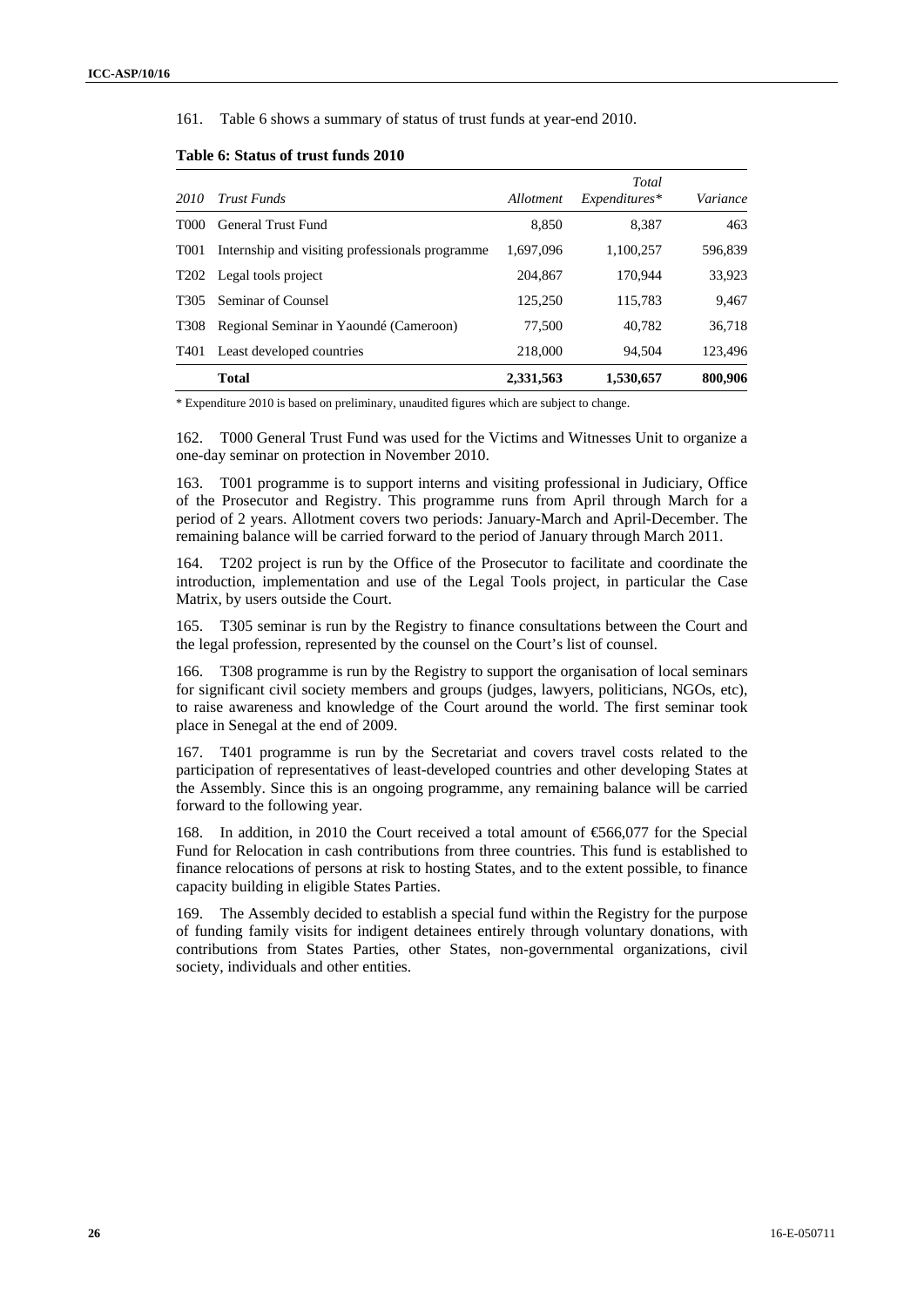### **Additional information on the budget performance, including Contingency Fund expenditure, for the year 2010.**

170. Table 7-1 provides a summary of budget implementation rates for 2010, including the Contingency Fund expenditure, by major programme and programme. Including the Contingency Fund expenditure for simultaneous trials and the Kenya situation, totalling €5.1 million, the Court implemented at 100.7 per cent, or a total of €103.0 million.

| Table 7-1: Budget Performance 2010, including Contingency Fund expenditure, by |                                                |  |  |  |
|--------------------------------------------------------------------------------|------------------------------------------------|--|--|--|
|                                                                                | Major Programme and Programme $(\epsilon 000)$ |  |  |  |

|                                                                |               |              |          | Implementation<br>rate incl.<br>Contingency |
|----------------------------------------------------------------|---------------|--------------|----------|---------------------------------------------|
| Major Programme and Programme                                  | Appropriation | Expenditure* | Variance | Fund in %                                   |
| <b>Major Programme I</b>                                       |               |              |          |                                             |
| <b>Judiciary</b>                                               | 10,719        | 10,853       | $-134$   | 101.2                                       |
| Presidency                                                     | 2,318         | 2,387        | -69      | 103.0                                       |
| Chambers                                                       | 7,758         | 8,174        | $-416$   | 105.4                                       |
| <b>Liaison Offices</b>                                         | 643           | 292          | 351      | 45.4                                        |
| <b>Major Programme II</b>                                      |               |              |          |                                             |
| <b>Office of the Prosecutor</b>                                | 26,828        | 25,259       | 1,569    | 94.2                                        |
| Prosecutor                                                     | 6,414         | 5,926        | 488      | 92.4                                        |
| Jurisdiction, Complementarity &<br>Cooperation Division        | 2,214         | 2,128        | 86       | 96.1                                        |
| <b>Investigation Division</b>                                  | 13,086        | 11,676       | 1,410    | 89.2                                        |
| <b>Prosecution Division</b>                                    | 5,114         | 5,529        | $-415$   | 108.1                                       |
| <b>Major Programme III</b>                                     |               |              |          |                                             |
| <b>Registry</b>                                                | 59,541        | 63,212       | $-3,671$ | 106.2                                       |
| Office of the Registrar                                        | 17,206        | 18,207       | $-1,001$ | 105.8                                       |
| <b>Common Administrative Services</b><br>Division              | 20,784        | 20,926       | -142     | 100.7                                       |
| Division of Court Services                                     | 18,276        | 20,587       | $-2,311$ | 112.6                                       |
| Public Information &<br><b>Documentation Section</b>           | 3,276         | 3,492        | $-217$   | 106.6                                       |
| <b>Major Programme IV</b>                                      |               |              |          |                                             |
| <b>Secretariat of the Assembly of</b><br><b>States Parties</b> | 3,022         | 2,271        | 751      | 75.2                                        |
| <b>Major Programme VI</b>                                      |               |              |          |                                             |
| <b>Secretariat of the Trust Fund</b><br>for Victims            | 1,218         | 910          | 308      | 74.7                                        |
| <b>Major Programme VII.1</b>                                   |               |              |          |                                             |
| <b>Project Director's Office</b>                               | 584           | 395          | 189      | 67.7                                        |
| <b>Major Programme VII.5</b>                                   |               |              |          |                                             |
| <b>Independent Oversight</b><br><b>Mechanism</b>               | 342           | 107          | 234      | 31.4                                        |
| <b>Total Court</b>                                             | 102.254       | 103,008      | $-754$   | 100.7                                       |

\* Expenditure 2010 is based on preliminary, unaudited figures, which are subject to change. The appropriation and actual expenditure figures in Major Programme III relating to the Office of the Registrar and Division of Court services have been restated to reflect the restructuring of the Victims Participation and Reparations Section, through which the legal aid activities were moved to Counsel Support Section under the Office of the Registrar. This will facilitate a like-to-like comparison of budget and actual expenditure.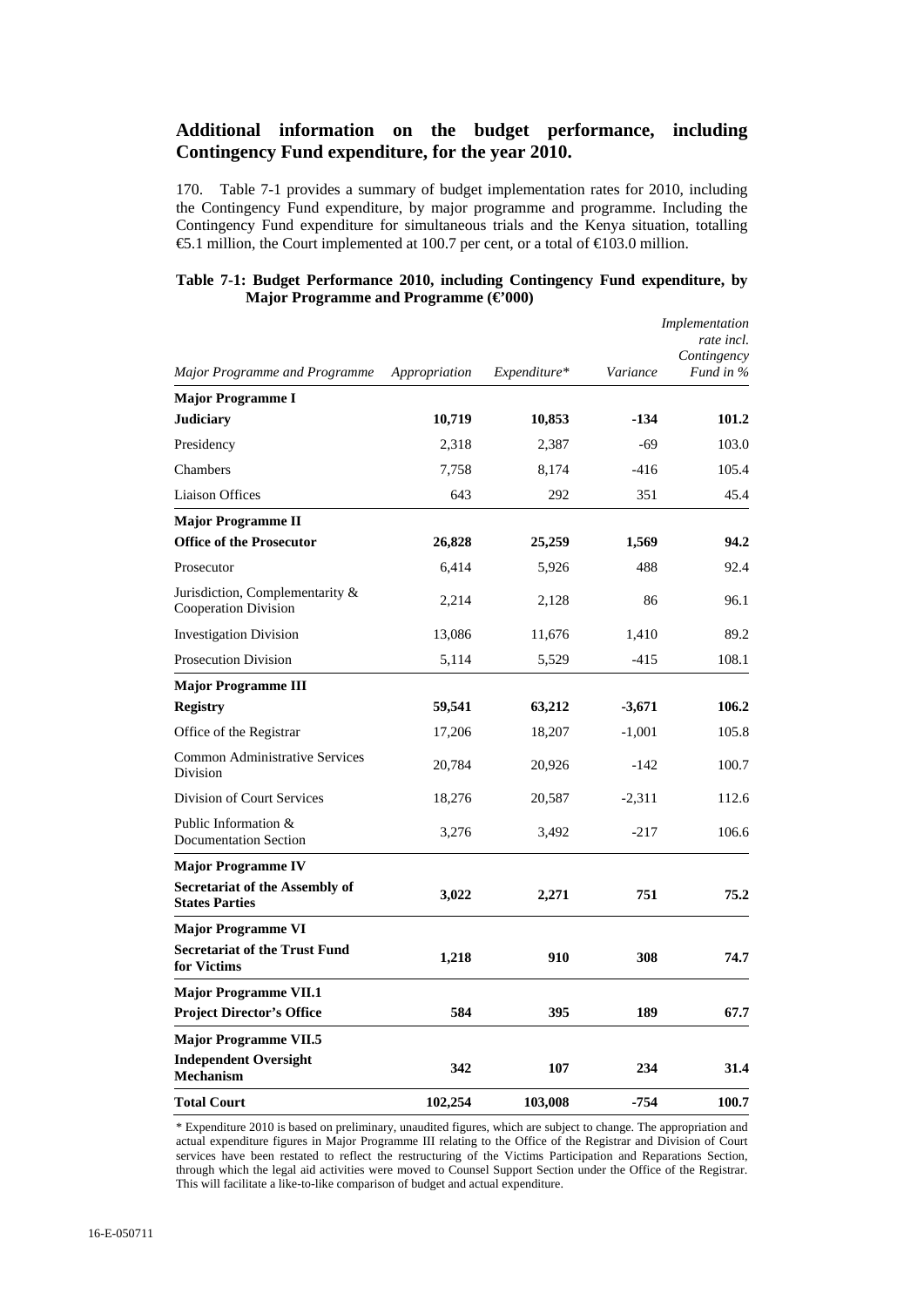171. Table 7-2 provides a summary of budget implementation rates for 2010, including Contingency Fund expenditure, by major programme and programme. The basic component shows a 94.7 per cent implementation rate, whereas the situation-related element comes out at 106.6 per cent.

|                                                          | Basic  |        |                             | Situation-related                         |        |                                        |  |
|----------------------------------------------------------|--------|--------|-----------------------------|-------------------------------------------|--------|----------------------------------------|--|
| Major Programme and Programme Appropriation Expenditure* |        |        | Implementation<br>rate in % | Appropriation Expenditure* Fund rate in % |        | Implementation<br>incl.<br>Contingency |  |
| <b>Major Programme I</b>                                 |        |        |                             |                                           |        |                                        |  |
| <b>Judiciary</b>                                         | 10,057 | 10,000 | 99.4                        | 663                                       | 853    | 128.7                                  |  |
| Presidency                                               | 2,318  | 2,386  | 102.9                       |                                           | 1      |                                        |  |
| Chambers                                                 | 7,096  | 7,322  | 103.2                       | 663                                       | 852    | 128.7                                  |  |
| <b>Liaison Offices</b>                                   | 643    | 292    | 45.4                        |                                           |        |                                        |  |
| <b>Major Programme II</b>                                |        |        |                             |                                           |        |                                        |  |
| <b>Office of the Prosecutor</b>                          | 5,050  | 4,834  | 95.7                        | 21,778                                    | 20,425 | 93.8                                   |  |
| Prosecutor                                               | 2,956  | 2,703  | 91.4                        | 3,458                                     | 3,223  | 93.2                                   |  |
| Jurisdiction, Complementarity &<br>Cooperation Division  | 903    | 779    | 86.3                        | 1,312                                     | 1,349  | 102.9                                  |  |
| <b>Investigation Division</b>                            | 410    | 430    | 104.9                       | 12,676                                    | 11,246 | 88.7                                   |  |
| Prosecution Division                                     | 782    | 922    | 117.9                       | 4,332                                     | 4,607  | 106.3                                  |  |
| <b>Major Programme III</b>                               |        |        |                             |                                           |        |                                        |  |
| <b>Registry</b>                                          | 30,865 | 29,754 | 96.4                        | 28,676                                    | 33,458 | 116.7                                  |  |
| Office of the Registrar                                  | 8,004  | 7,856  | 98.2                        | 9,203                                     | 10,354 | 112.5                                  |  |
| <b>Common Administrative Services</b><br>Division        | 14,946 | 14,632 | 97.9                        | 5,838                                     | 6,290  | 107.7                                  |  |
| Division of Court Services                               | 6,071  | 5,515  | 90.8                        | 12,204                                    | 15,072 | 123.5                                  |  |
| Public Information &<br><b>Documentation Section</b>     | 1,845  | 1,751  | 94.9                        | 1,431                                     | 1,741  | 121.7                                  |  |
| <b>Major Programme IV</b>                                |        |        |                             |                                           |        |                                        |  |
| Secretariat of the Assembly of<br><b>States Parties</b>  | 3,022  | 2,271  | 75.2                        |                                           |        |                                        |  |
| <b>Major Programme VI</b>                                |        |        |                             |                                           |        |                                        |  |
| <b>Secretariat of the Trust Fund</b><br>for Victims      | 411    | 283    | 69.0                        | 807                                       | 626    | 77.7                                   |  |
| <b>Major Programme VII.1</b>                             |        |        |                             |                                           |        |                                        |  |
| <b>Project Director's Office</b>                         | 584    | 395    | 67.7                        |                                           |        |                                        |  |
| <b>Major Programme VII.5</b>                             |        |        |                             |                                           |        |                                        |  |
| <b>Independent Oversight</b><br>Mechanism                | 342    | 107    | 31.4                        |                                           |        |                                        |  |
| <b>Total Court</b>                                       | 50,331 | 47,645 | 94.7                        | 51,923                                    | 55,363 | 106.6                                  |  |

#### **Table 7-2: Budget Performance 2010, including Contingency Fund expenditure, by Basic and Situation-related Expenditure (€000)**

\* Expenditure 2010 is based on preliminary, unaudited figures, which are subject to change. The appropriation and actual expenditure figures in Major Programme III relating to the Office of the Registrar and Division of Court services have been restated to reflect the restructuring of the Victims Participation and Reparations Section, through which the legal aid activities were moved to Counsel Support Section under the Office of the Registrar. This will facilitate a like-to-like comparison of budget and actual expenditure.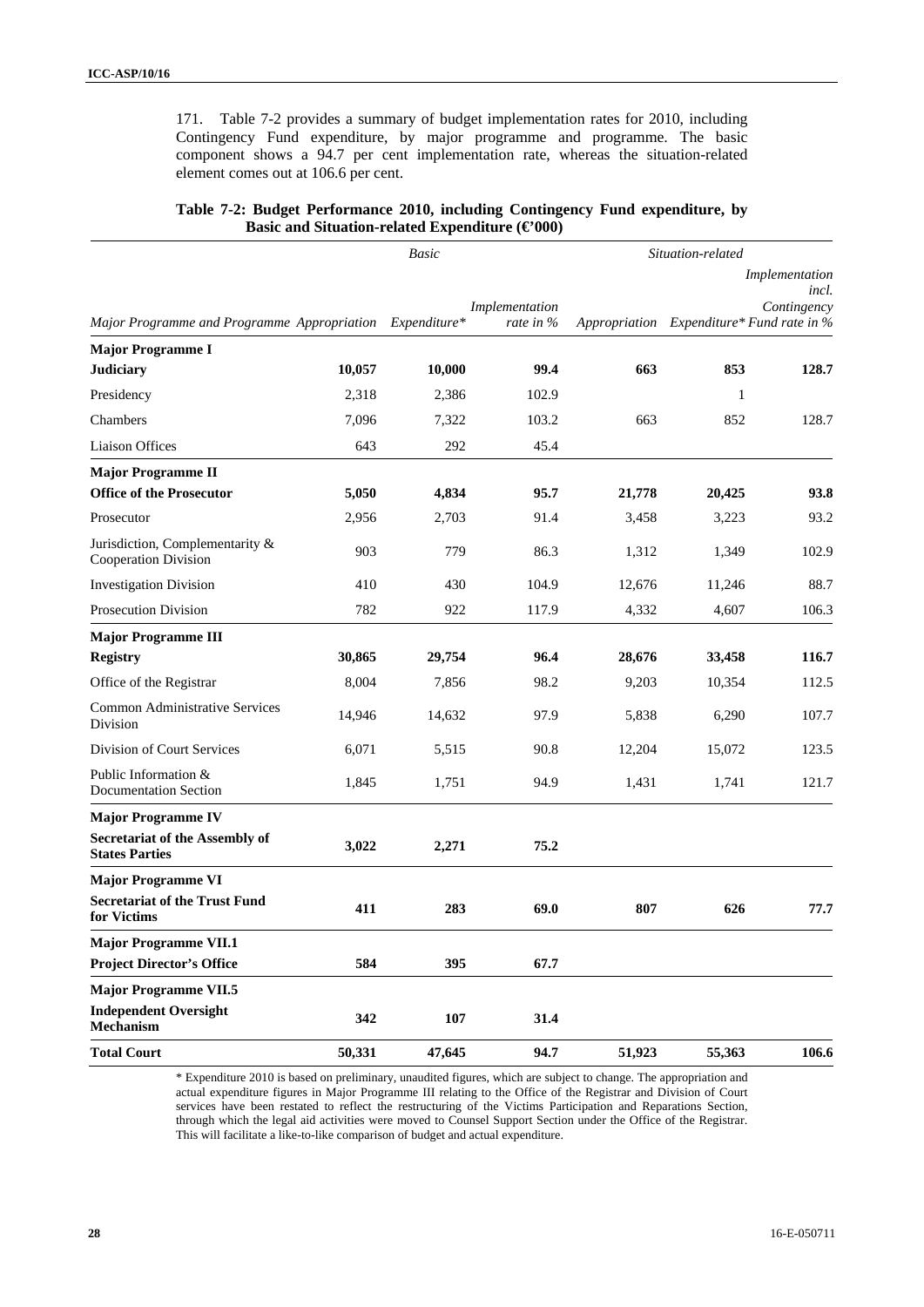172. Table 7-3 illustrates the implementation of the 2010 budget performance, including Contingency Fund expenditure, by expenditure type.

|                                   |               |               |          | Implementation<br>rate incl.<br>Contingency |
|-----------------------------------|---------------|---------------|----------|---------------------------------------------|
| <i>Item</i>                       | Appropriation | Expenditure * | Variance | Fund in %                                   |
| Judges                            | 5,634         | 5,905         | $-271$   | 104.8                                       |
| <b>Judges Travel</b>              | 154           | 116           | 37       | 75.7                                        |
| Salaries & allowances of Judges   | 5,788         | 6,021         | $-233$   | 104.0                                       |
| Professional staff                | n/a           | n/a           | n/a      | n/a                                         |
| General Service staff             | n/a           | n/a           | n/a      | n/a                                         |
| Subtotal staff                    | 60,172        | 55,746        | 4,427    | 92.6                                        |
| General temporary assistance      | 7,865         | 11,201        | $-3,337$ | 142.4                                       |
| Temporary assistance for meetings | 1,151         | 2,072         | $-921$   | 180.0                                       |
| Overtime                          | 390           | 354           | 36       | 90.7                                        |
| Consultants                       | 393           | 541           | $-148$   | 137.7                                       |
| Subtotal other staff              | 9,797         | 14,167        | $-4,370$ | 144.6                                       |
| Travel                            | 4,844         | 4,651         | 193      | 96.0                                        |
| Hospitality                       | 58            | 43            | 15       | 74.5                                        |
| Contractual services              | 3,790         | 3,712         | 78       | 97.9                                        |
| Training                          | 945           | 844           | 100      | 89.4                                        |
| Counsel **                        | 2,711         | 4,131         | $-1,420$ | 152.4                                       |
| General operating expenses        | 12,122        | 11,255        | 867      | 92.8                                        |
| Supplies and materials            | 1,236         | 1,005         | 231      | 81.3                                        |
| Furniture and equipment           | 790           | 1,431         | $-641$   | 181.1                                       |
| Subtotal non-staff                | 26,496        | 27,073        | $-577$   | 102.2                                       |
| <b>Total Court</b>                | 102,254       | 103,008       | $-754$   | 100.7                                       |

#### **Table 7-3: Budget Implementation 2010, including Contingency Fund expenditure, by Expenditure Type (€000)**

\* Expenditure 2010 is based on preliminary, unaudited figures, which are subject to change.

\*\* A detailed breakdown of the Counsel budget is not available. Overall expenditure for Defence Counsel was €2,896 thousands, and for Counsel for Victims €1,235 thousands.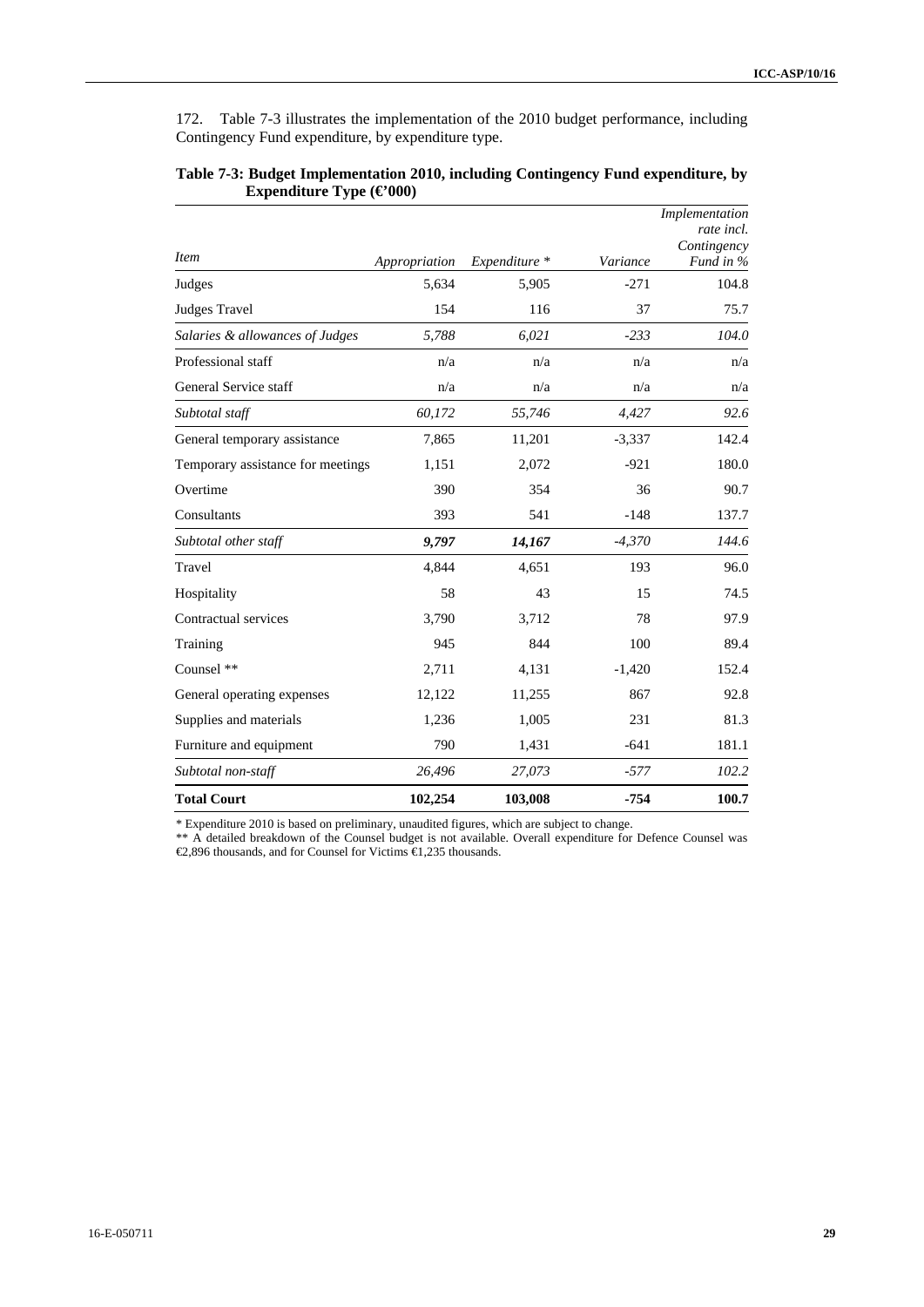# **Annex I**

# **Major programme I: Judiciary**

# **A. Programme 1100: Presidency**

| <i><b>Objectives</b></i>                                                                              | <i>Expected results</i>                                          | Performance indicators                                                                              | Target<br>2010 | Achievements                                                                                                                      |
|-------------------------------------------------------------------------------------------------------|------------------------------------------------------------------|-----------------------------------------------------------------------------------------------------|----------------|-----------------------------------------------------------------------------------------------------------------------------------|
| Become a non-bureaucratic                                                                             | Objective 1                                                      |                                                                                                     |                |                                                                                                                                   |
| administration focused on<br>results rather than<br>processes, relying on rules<br>where necessary to | - A model of<br>international<br>criminal justice.               | - Provide legal and logistical<br>support to all plenaries of<br>the judges.                        |                | The Presidency provided legal and<br>logistical support to seven<br>meetings of the judges.                                       |
| guarantee rights or<br>minimize risks (SO 8).                                                         |                                                                  | - Issue high quality decisions<br>on Presidency appeals and<br>adjudications in a timely<br>manner. |                | The Presidency issued 14 judicial<br>and legal decisions, most of which<br>were confidential due to their<br>nature.              |
|                                                                                                       |                                                                  | - Negotiate bilateral<br>enforcement strategies.                                                    |                | 2 Four enforcement agreements were<br>negotiated and three concluded in<br>2010.                                                  |
| Constantly increase                                                                                   | Objective 2                                                      |                                                                                                     |                |                                                                                                                                   |
| support for the Court<br>through enhancing<br>communication and mutual<br>understanding with          | - Well-recognized<br>and adequately<br>supported<br>institution. | - Implement external<br>relations strategy.                                                         |                | The Presidency conducted<br>intensive external relations<br>activities throughout the year.                                       |
| stakeholders, stressing the<br>court's role and its<br>independence (SO 6).                           |                                                                  | - Host official visits.                                                                             | 50             | The President and the Vice-<br>Presidents hosted ca. 115 official<br>visits in total.                                             |
|                                                                                                       |                                                                  | - Conduct foreign visits.                                                                           | 10             | The President and the Vice-<br>Presidents conducted a total of 30<br>foreign visits.                                              |
|                                                                                                       |                                                                  | - Hold diplomatic briefings.                                                                        | 3              | The President addressed both<br>diplomatic briefings hosted by the<br>Court in 2010.                                              |
|                                                                                                       |                                                                  | - Participate in NGO<br>briefings.                                                                  | 2              | The President addressed both NGO<br>briefings hosted by the Court in<br>2010.                                                     |
|                                                                                                       |                                                                  | - Grant interviews and press<br>conferences.                                                        | $12 + 3$       | Members of the Presidency gave<br>19 media interviews and<br>participated in 4 press conferences.                                 |
| Become a non-bureaucratic                                                                             | Objective 1                                                      |                                                                                                     |                |                                                                                                                                   |
| administration focused on<br>results rather than<br>processes, relying on rules<br>where necessary to | - Model of public<br>administration.                             | - Well-designed, targeted<br>staff training programmes.                                             |                | Several staff members attended<br>language training. Specialised<br>training for Presidency staff was<br>postponed to early 2011. |
| guarantee rights or<br>minimize risks (SO 8).                                                         |                                                                  | - Annual meeting with all<br>Court staff.                                                           | 1              | The President addressed a meeting<br>of all staff on 30 June 2010.                                                                |
|                                                                                                       |                                                                  | - Court-wide communications<br>from the President.                                                  | 3              | The President sent 4<br>communications to all staff.                                                                              |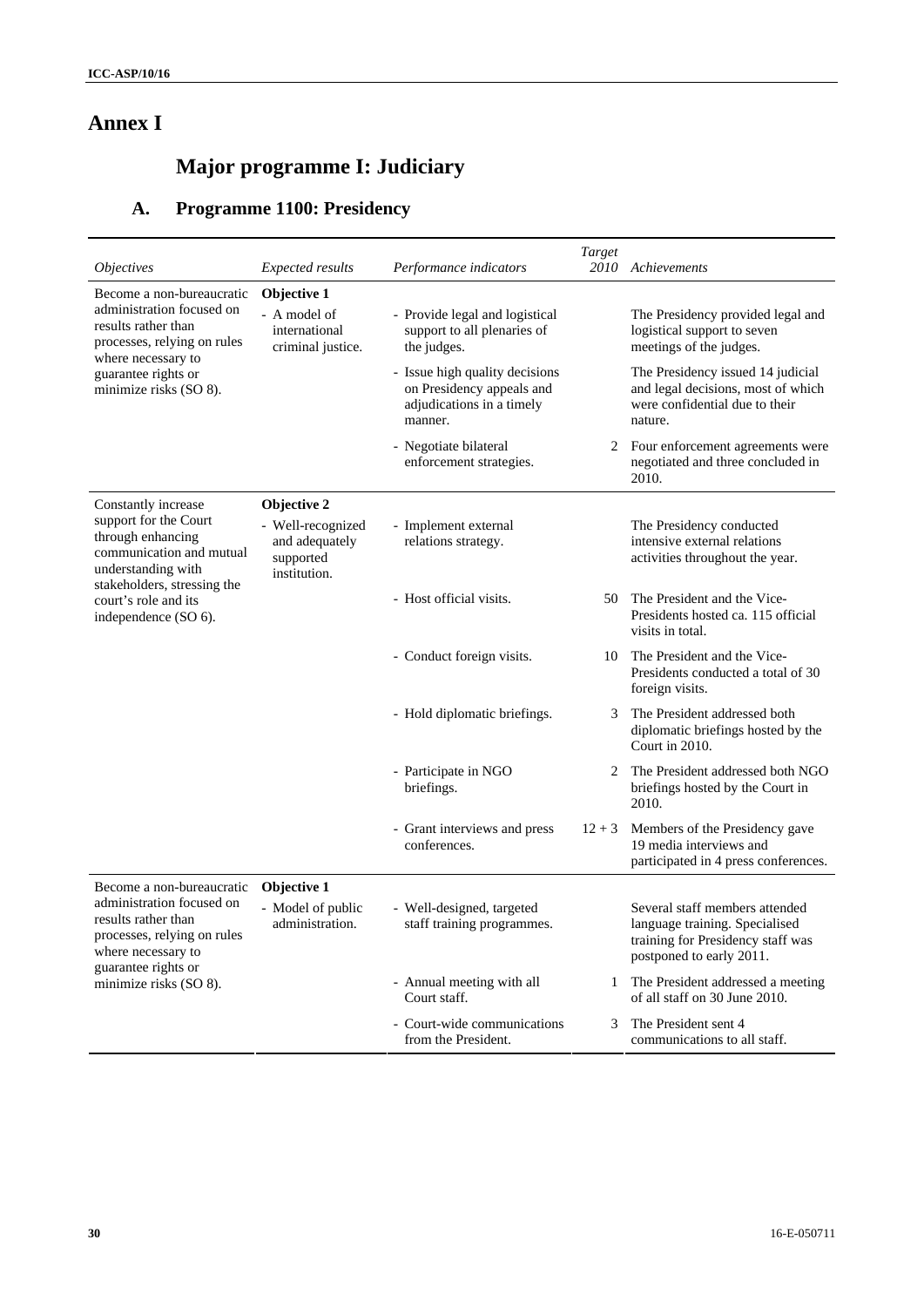| <i><b>Objectives</b></i>                                                                                                                               | Expected results                                   | Performance indicators                                                                                                                 | Target<br>2010 | Achievements                                                                                                                                                                                                                                                                 |  |  |
|--------------------------------------------------------------------------------------------------------------------------------------------------------|----------------------------------------------------|----------------------------------------------------------------------------------------------------------------------------------------|----------------|------------------------------------------------------------------------------------------------------------------------------------------------------------------------------------------------------------------------------------------------------------------------------|--|--|
| Become a non-bureaucratic                                                                                                                              | Objective 1                                        |                                                                                                                                        |                |                                                                                                                                                                                                                                                                              |  |  |
| administration focused on<br>results rather than<br>processes, relying on rules<br>where necessary to<br>guarantee rights or<br>minimize risks (SO 8). | - A model of<br>international<br>criminal justice. | - Staffing in Chambers<br>recruited.                                                                                                   | 100\%          | With the use of effective<br>administrative approaches, such as<br>the use of rosters and GTA<br>contracts, delays in recruitment<br>were significantly reduced and<br>staffing levels remained responsive<br>to the fluctuation of workload in<br>Chambers throughout 2010. |  |  |
|                                                                                                                                                        |                                                    | - Find a new structure for<br>Chambers.                                                                                                |                | Areas requiring changes to the<br>staffing structure and working<br>methods of Chambers were<br>identified in 2009 and the matter<br>remained under further<br>consideration in 2010.                                                                                        |  |  |
|                                                                                                                                                        | Objective 2                                        |                                                                                                                                        |                |                                                                                                                                                                                                                                                                              |  |  |
|                                                                                                                                                        | - Model of public<br>administration.               | - New Chambers structure<br>implemented, including<br>more teamwork for legal<br>officers, to enhance<br>flexibility within divisions. | 100%           | Implementation of changes to the<br>Chambers staffing structure and<br>working methods began in 2010,<br>increasing efficiency, teamwork<br>and flexibility.                                                                                                                 |  |  |
|                                                                                                                                                        |                                                    | - Training for legal officers<br>and research assistants.                                                                              |                | Chambers conducted 8 days of<br>substantive legal training in 2010.<br>Chambers staff also attended<br>language training.                                                                                                                                                    |  |  |
|                                                                                                                                                        |                                                    | - Procedures implemented to<br>streamline process of<br>cataloguing decisions and<br>research documents.                               |                | Databases and indexes of<br>jurisprudence that facilitate<br>research were developed by<br>Chambers. In addition, discussions<br>were initiated about a possible<br>Court-wide collection and<br>indexing of all decisions.                                                  |  |  |

# **B. Programme 1200: Chambers**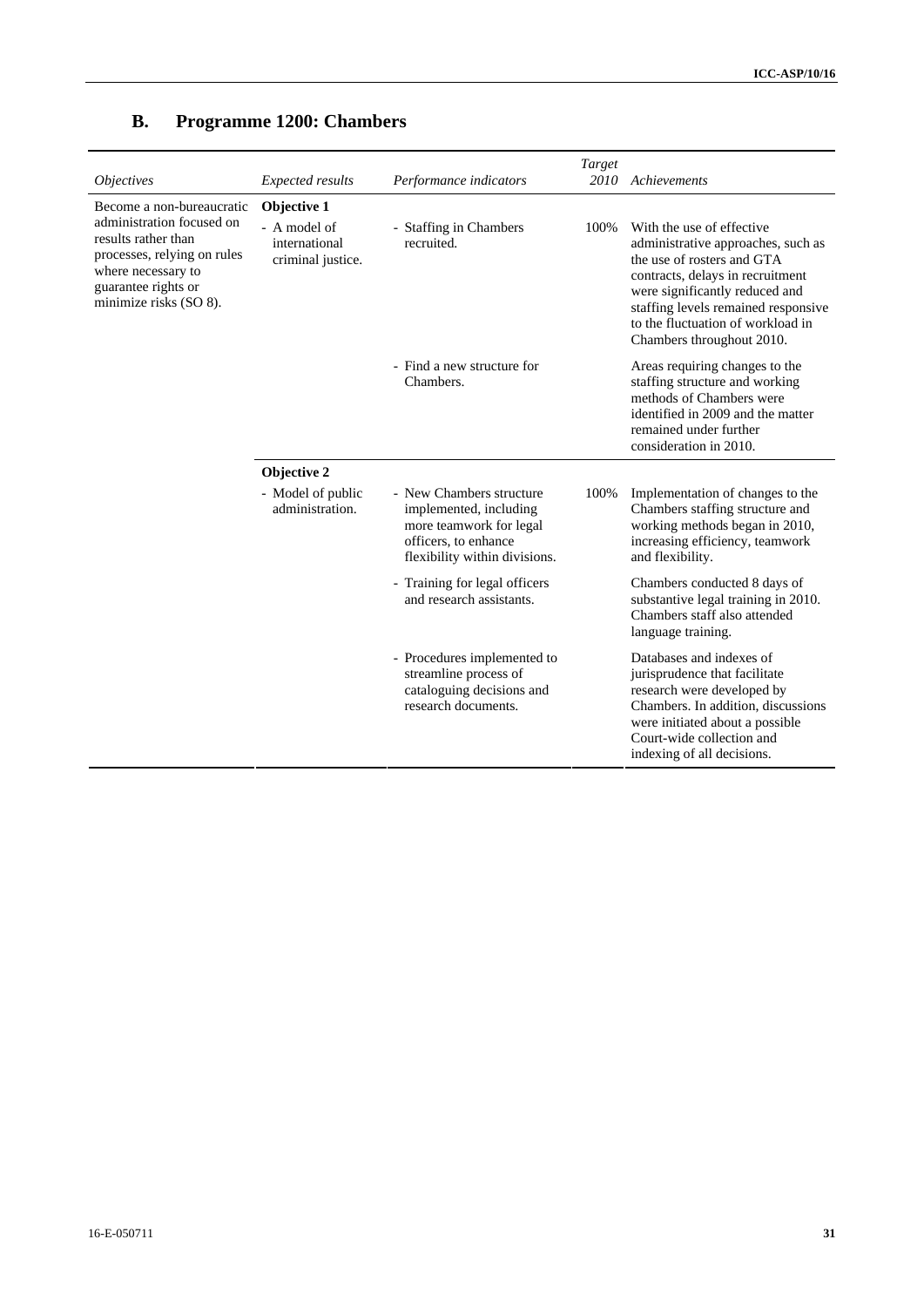| <i>Objectives</i>                                                                                                                                                                                  | <i>Expected results</i>                                                                | Performance indicators                                                                                                                                            | Target<br><i>2010</i> | Achievements                                                                                                                                                                                                                                                                                                                                                                                                                                  |
|----------------------------------------------------------------------------------------------------------------------------------------------------------------------------------------------------|----------------------------------------------------------------------------------------|-------------------------------------------------------------------------------------------------------------------------------------------------------------------|-----------------------|-----------------------------------------------------------------------------------------------------------------------------------------------------------------------------------------------------------------------------------------------------------------------------------------------------------------------------------------------------------------------------------------------------------------------------------------------|
| Constantly increase<br>support for the Court<br>through enhancing<br>communication and mutual<br>understanding with<br>stakeholders, stressing the<br>court's role and its<br>independence (SO 6). | Objectives 1 and 2<br>- Well-recognized<br>and adequately<br>supported<br>institution. | - Pursue all requests of the<br>Court for cooperation with<br>relevant interlocutors at<br><b>United Nations</b><br>Headquarters until<br>completion of requests. |                       | The New York Liaison Office<br>pursued to completion two<br>requests for conclusion of<br>agreements in specific areas of<br>cooperation and several requests<br>for information from the Court as<br>well as from the UN.                                                                                                                                                                                                                    |
|                                                                                                                                                                                                    |                                                                                        | - Hold briefings for States in<br>New York.                                                                                                                       | 3                     | The NY Liaison Office provided<br>support to 6 briefings by Court<br>principals or senior officials to<br>States in New York, as well as to<br>one briefing by ASP leadership.<br>Head of the Liaison Office gave<br>two briefings to NGOs and one to<br>the Friends of the ICC.                                                                                                                                                              |
|                                                                                                                                                                                                    |                                                                                        | - Provide support to visiting<br>Court officials.                                                                                                                 | $6 - 10$<br>visits    | The NY Liaison Office provided<br>support to 12 high-level visits by<br>Court officials and 2 visits by the<br>Secretariat of the Assembly.                                                                                                                                                                                                                                                                                                   |
|                                                                                                                                                                                                    |                                                                                        | - Monitor and participate in<br>relevant United Nations<br>meetings, follow up on<br>items bilaterally and provide<br>weekly reports to the Court.                |                       | The NY Liaison Office monitored<br>all relevant UN meetings and the<br>Head of the Liaison Office held<br>numerous bilateral meetings to<br>follow up on pertinent issues. The<br>Liaison Office reported regularly<br>to the Court on relevant<br>developments.                                                                                                                                                                              |
|                                                                                                                                                                                                    |                                                                                        | - Participate and intervene in<br>seminars and discussions on<br>Court-related subjects.                                                                          |                       | The Head of the NY Liaison<br>Office participated frequently in<br>seminars, roundtable discussions<br>and other events on relevant topics<br>organised by the UN, States,<br>NGOs or other actors.                                                                                                                                                                                                                                           |
|                                                                                                                                                                                                    |                                                                                        | - Provide logistical support to<br>the Assembly, its Bureau<br>and the New York Working<br>Group.                                                                 |                       | The NY Liaison Office provided<br>logistical support to two sessions<br>of the Assembly, and substantive<br>support to 19 meetings of the<br>Bureau and 16 meetings of the<br>New York Working Group. The<br>substantive support included<br>taking notes and preparing<br>summaries of the meetings.<br>Logistical support involved<br>preparation, distribution, as well as<br>transportation and storage of<br>documents and publications. |

# **C. Programme 1300: Liaison Offices**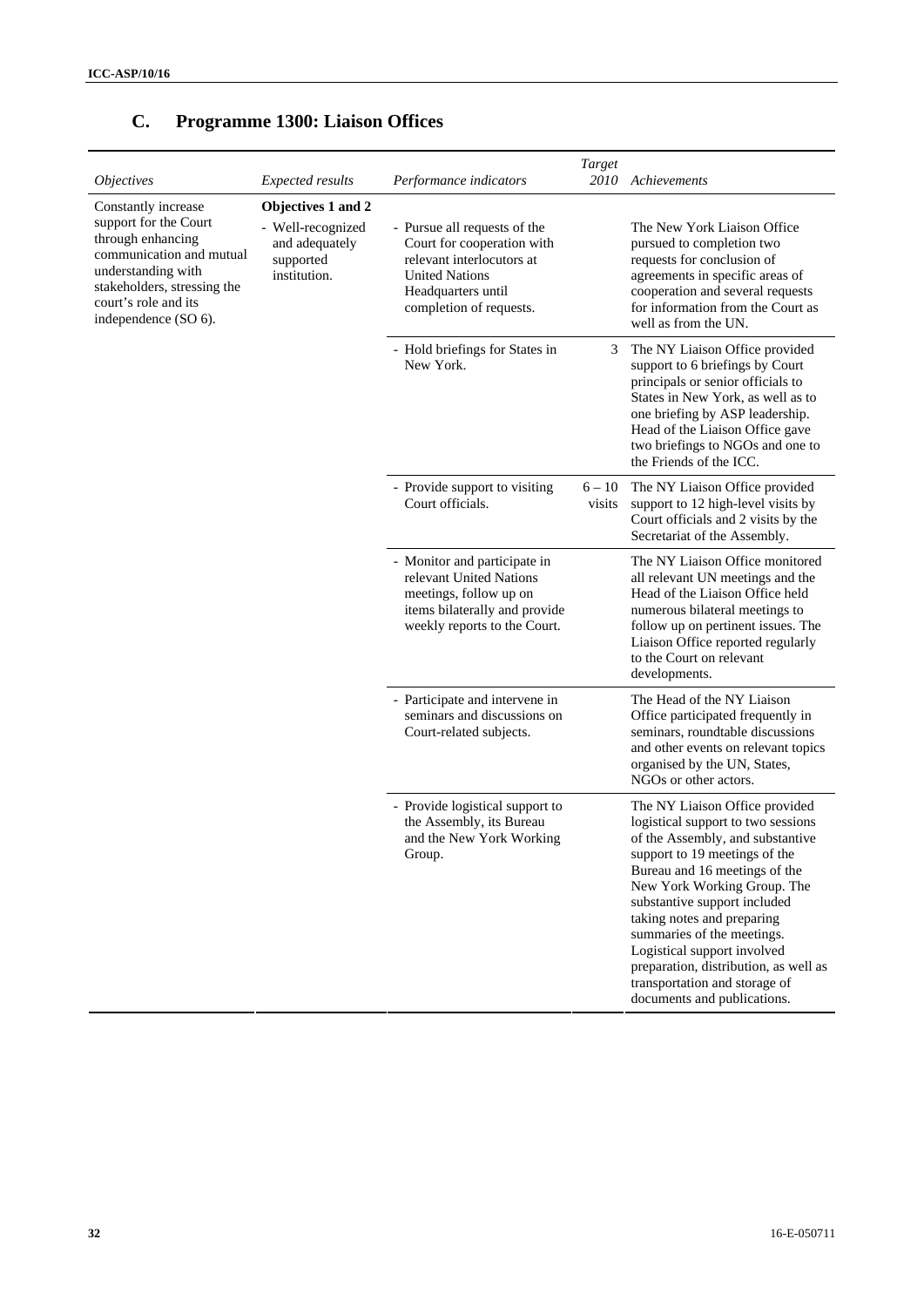# **Annex II**

# **Major programme II: Office of the Prosecutor**

# **A. Programme 2100 – The Prosecutor (incl. LAS and Services Section)**

| <i><b>Objectives</b></i>                                                                                                                                                                                                                                                                                                  | <b>Expected results</b>                                                                                                                                      | Performance indicators                                                                                               | Target<br>2010   | Achievements                                                                                                                                                                                   |
|---------------------------------------------------------------------------------------------------------------------------------------------------------------------------------------------------------------------------------------------------------------------------------------------------------------------------|--------------------------------------------------------------------------------------------------------------------------------------------------------------|----------------------------------------------------------------------------------------------------------------------|------------------|------------------------------------------------------------------------------------------------------------------------------------------------------------------------------------------------|
| Develop policies for<br>implementing the quality<br>standards specified in the<br>Statute and the Rules of<br>Procedure and Evidence<br>with respect to all<br>participants in proceedings<br>and persons otherwise<br>affected by the Court's<br>activities, in a manner that<br>is respectful of diversity<br>$(SO3)$ . | Objective 1<br>- Further<br>development of<br>the Operations<br>Manual finalized<br>and implemented.                                                         | - Actual proportion of<br>planned protocols/standard<br>operating procedures<br>(SOPs) developed and<br>implemented. | 100%             | All developments were progressed<br>in accordance with plans.<br>The Operations Manual review<br>widened the scope of the manual to<br>support and administrative<br>activities of the Office. |
| Become a non-bureaucratic<br>administration focused on<br>results rather than<br>processes, relying on rules<br>where necessary to<br>guarantee rights or<br>minimize risks (SO 8).                                                                                                                                       | <b>Objective 2</b><br>the level of service<br>indicated in the<br>service-level<br>agreements<br>(SLAs) relevant to<br>the units.                            | - Delivery of at least - Actual service standards<br>compared to published<br>service standards.                     | 100\%<br>$>$ SLA | All service levels were maintained<br>at 2009 or higher levels.<br>No operations were delayed as<br>result of service delays.                                                                  |
|                                                                                                                                                                                                                                                                                                                           | - All OTP-specific<br>language,<br>administrative.<br>budgetary and<br>technical<br>development and<br>improvement<br>objectives for<br>2010<br>implemented. | - Actual proportion of<br>improvements/<br>developments implemented.                                                 | 100%             | All objectives were implemented<br>as planned and on time.                                                                                                                                     |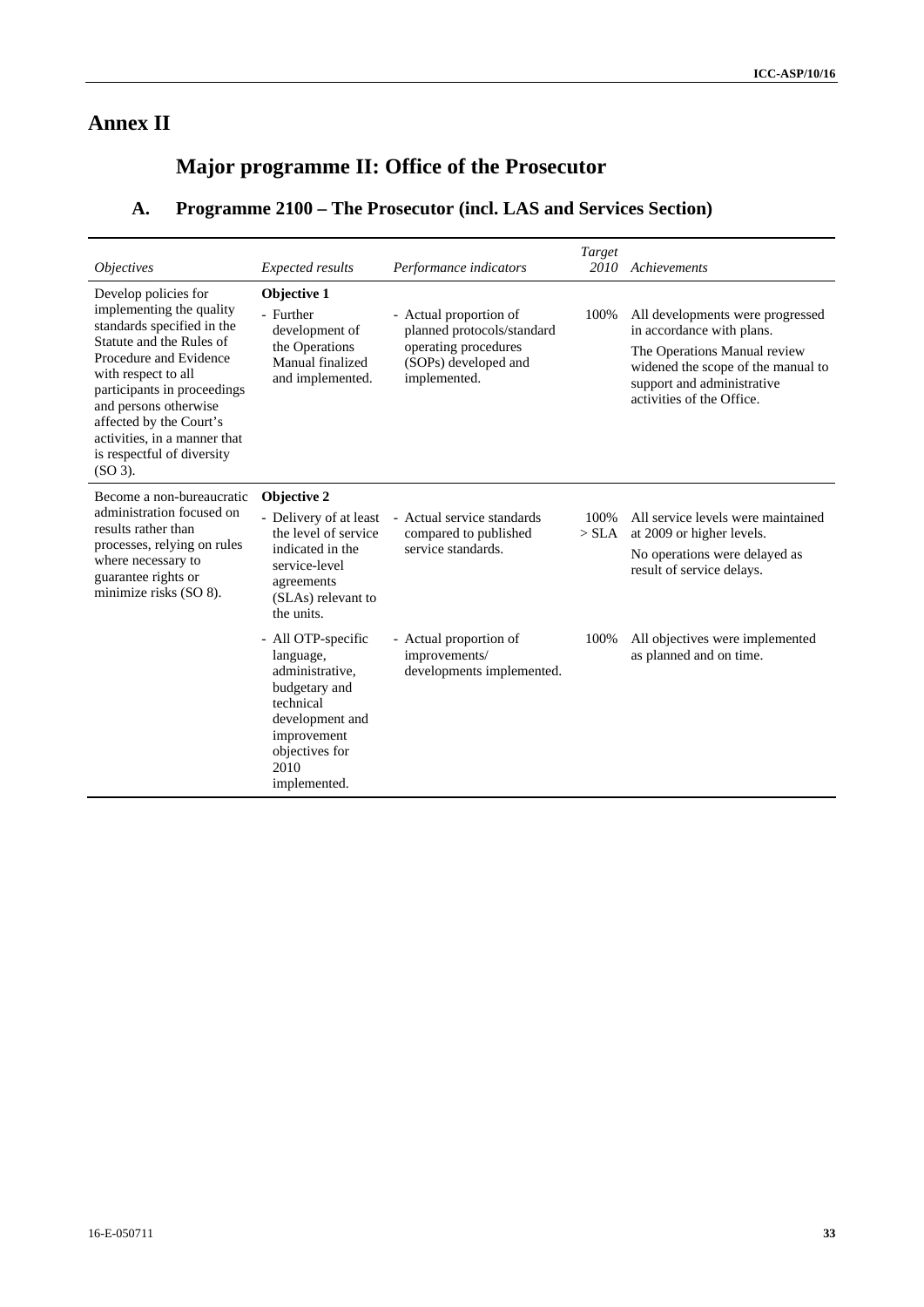| <i>Objectives</i>                                                                                                                                                             | <b>Expected results</b>                                                                                                                                                                                                                                            | Performance indicators                                                                                             | Target<br>2010      | Achievements                                                                                                                                                                                                                                                                                                                         |
|-------------------------------------------------------------------------------------------------------------------------------------------------------------------------------|--------------------------------------------------------------------------------------------------------------------------------------------------------------------------------------------------------------------------------------------------------------------|--------------------------------------------------------------------------------------------------------------------|---------------------|--------------------------------------------------------------------------------------------------------------------------------------------------------------------------------------------------------------------------------------------------------------------------------------------------------------------------------------|
| Conduct 4 to 5 new<br>investigations into cases,<br>within existing or new<br>situations, and at least 4<br>trials, subject to external<br>cooperation received<br>$(SO 1)$ . | Objective 1<br>- All requested and<br>periodic analytical<br>reports on situations<br>of interest or<br>admissibility or<br>interests of justice for<br>situations under<br>investigation<br>delivered on time and<br>substantiated by the<br>Executive Committee. | - Actual percentage of<br>reports delivered on time<br>and substantiated by the<br><b>Executive Committee.</b>     | 100%                | All reports delivered on time and<br>substantiated.                                                                                                                                                                                                                                                                                  |
|                                                                                                                                                                               | - Efficient and<br>compliant requests for<br>assistance.                                                                                                                                                                                                           | - Proportion of requests<br>that are not timely or<br>where conformity issues<br>identified; rate of<br>compliance | $< 5\%$             | 1%                                                                                                                                                                                                                                                                                                                                   |
|                                                                                                                                                                               | - Expand range of<br>providers of<br>information and other<br>support (through<br>general and situation-<br>specific agreements)<br>including assistance<br>for investigative/trial<br>purposes.                                                                   | - Range available in 2010<br>vs. range in 2009.                                                                    | $>10\%$<br>increase | 11% increase (range of<br>information providers expanded<br>in furtherance of requirements in<br>the context of additional<br>situations under investigation and<br>preliminary examination).                                                                                                                                        |
|                                                                                                                                                                               | - Conclusion of<br>expected 2010<br>cooperation<br>agreements.                                                                                                                                                                                                     | - Proportion of expected<br>cooperation agreements<br>established.                                                 | 100%                | No OTP-specific agreements<br>were sought and/or required for<br>the period 2010 other than ad hoc<br>arrangements concluded for<br>individual requests for assistance,<br>which were all concluded<br>satisfactorily. JCCD also<br>contributed 100% to court wide<br>planed cooperation agreements,<br>which are still in progress. |
| Develop mechanisms to                                                                                                                                                         | Objective 2                                                                                                                                                                                                                                                        |                                                                                                                    |                     |                                                                                                                                                                                                                                                                                                                                      |
| provide for all necessary<br>cooperation, in particular<br>the arrest and surrender of<br>persons, witness protection<br>and the enforcement of<br>sentences (SO5).           | Adequate progress<br>made in the<br>implementation of<br>cooperation and arrest<br>strategies developed<br>for each situation.                                                                                                                                     | - Actual implementation<br>vs. planned<br>implementation.                                                          | 100%                | 90%                                                                                                                                                                                                                                                                                                                                  |
| Constantly increase                                                                                                                                                           | Objective 3                                                                                                                                                                                                                                                        |                                                                                                                    |                     |                                                                                                                                                                                                                                                                                                                                      |
| support for the Court<br>through enhancing<br>communication and mutual<br>understanding with<br>stakeholders, stressing the<br>court's role and its<br>independence (SO 6).   | - At least 85%<br>implementation of<br>annual objectives<br>contained within<br>cooperation and<br>external relations<br>strategies directly<br>involving OTP.                                                                                                     | - Actual implementation<br>rate of annual objectives.                                                              | > 85%               | 95%<br><b>JCCD</b> has increased its<br>interaction with its stakeholders<br>resulting in increased support for<br>the Court in general and the<br>Office of the Prosecutor in<br>particular.                                                                                                                                        |

## **B. Programme 2200: Jurisdiction, Complementarity and Cooperation Division**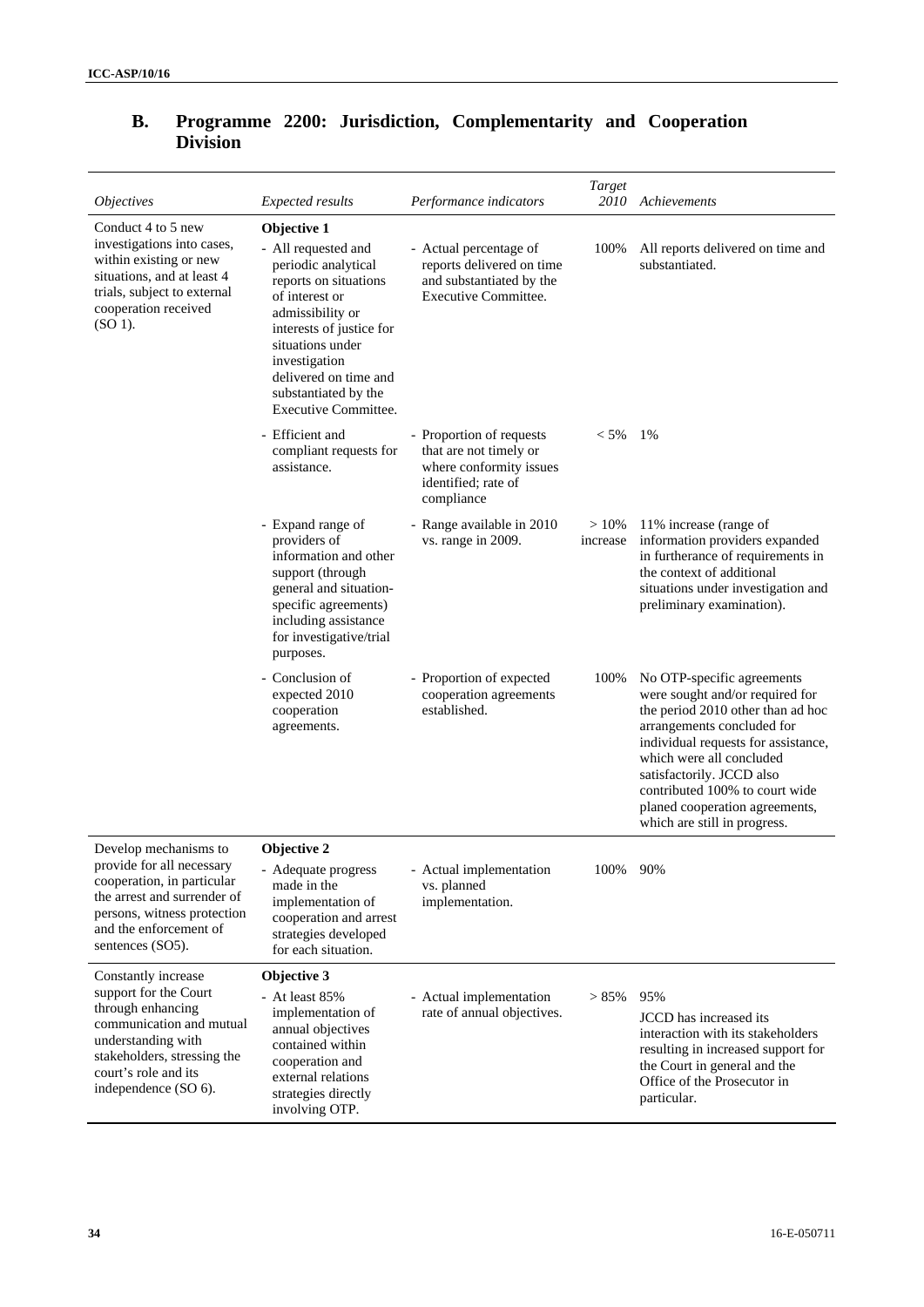| <i><b>Objectives</b></i>                                                                                                                                                                      | Expected results                                                                                                                                                                        | Performance indicators                                                                                                         | Target 2010                                            | Achievements                                                                                                                                                                                                                                                                                                                                                           |
|-----------------------------------------------------------------------------------------------------------------------------------------------------------------------------------------------|-----------------------------------------------------------------------------------------------------------------------------------------------------------------------------------------|--------------------------------------------------------------------------------------------------------------------------------|--------------------------------------------------------|------------------------------------------------------------------------------------------------------------------------------------------------------------------------------------------------------------------------------------------------------------------------------------------------------------------------------------------------------------------------|
| Conduct 4 to 5 new<br>investigations into cases,<br>within existing or new<br>situations, and at least 4<br>trials, subject to external<br>cooperation received<br>$(SO 1)$ .                 | Objective 1<br>- Collection and<br>analysis objectives<br>set out in the joint<br>team investigation<br>plan reached for the<br>five investigations<br>and preliminary<br>examinations. | - Planned collection vs.<br>actual collection.                                                                                 | 0%<br>deviation<br>assuming no<br>unforeseen<br>events | In 2010 the Investigations<br>Division advanced five active<br>investigations and met all<br>deadlines with respect to these<br>investigations. Three of the five<br>resulted in applications to the<br>Pre-Trial Chamber for arrest<br>warrants or summonses. In<br>addition, ID supported three cases<br>in trial and three cases where the<br>Accused are at large. |
|                                                                                                                                                                                               |                                                                                                                                                                                         | - Half-yearly survey of<br>satisfaction with<br>analytical products<br>(joint team, trial team<br>and Executive<br>Committee). | >90%<br>satisfaction                                   | The development of products,<br>collection & analysis of evidence,<br>and support to trials provided to<br>the Prosecution Division were<br>considered satisfactory and<br>within target.                                                                                                                                                                              |
|                                                                                                                                                                                               | - Implement the<br>strategy on victims<br>in relation to<br>investigations.                                                                                                             | - Level of<br>implementation of<br>strategy according to<br>plan.                                                              | 0%<br>deviation<br>assuming no<br>unforeseen<br>events | All victims strategy objectives<br>implemented (0% deviation).                                                                                                                                                                                                                                                                                                         |
| Maintain and further<br>develop the system to<br>address all security risks,<br>striving for maximum<br>security of all participants<br>and staff consistent with<br>the Rome Statute (SO 2). | Objective 2<br>- No security<br>incident with<br>witness or staff<br>resultant from<br>inadequate<br>exposure or lack of<br>OTP action.                                                 | - Number of security<br>incidents caused by<br>inadequate exposure or<br>lack of OTP action.                                   | zero                                                   | In 2010, there were zero security<br>incidents caused by inadequate<br>exposure or lack of OTP action.                                                                                                                                                                                                                                                                 |

# **C. Programme 2300: Investigation Division**

### **D. Programme 2400: Prosecution Division**

| <i>Objectives</i>                                                                                                                                                            | <i>Expected results</i>                                                                                                                                                              | Performance indicators                                                                                                                             | Target<br>2010 | Achievements                                                                                                                                |
|------------------------------------------------------------------------------------------------------------------------------------------------------------------------------|--------------------------------------------------------------------------------------------------------------------------------------------------------------------------------------|----------------------------------------------------------------------------------------------------------------------------------------------------|----------------|---------------------------------------------------------------------------------------------------------------------------------------------|
| Conduct 4 to 5 new<br>investigations into cases,<br>within existing or new<br>situations, and at least 4<br>trials, subject to external<br>cooperation received<br>$(SO1)$ . | <b>Objective 1</b><br>- High-quality and<br>compact applications<br>delivered within the<br>stipulated timeframes<br>(on time and approved<br>by peer review/<br>Deputy Prosecutor). | - Proportion of draft<br>submissions approved by a<br>peer review board and<br>delivered on time.                                                  | 100%           | All draft submissions were<br>approved and delivered on time.<br>Increased standardisation<br>facilitated reviews and reduced<br>revisions. |
|                                                                                                                                                                              | - Efficient presentation<br>of evidence before the<br>Pre-Trial and Trial<br>Chambers.                                                                                               | - Proportion of bi-monthly<br>reviews of case progress<br>and updates to case-<br>approach approved by the<br>Prosecutor and Deputy<br>Prosecutor. | 100%           | All reviews were approved by<br>the Prosecutor. Increased<br>standardisation facilitated<br>reviews.                                        |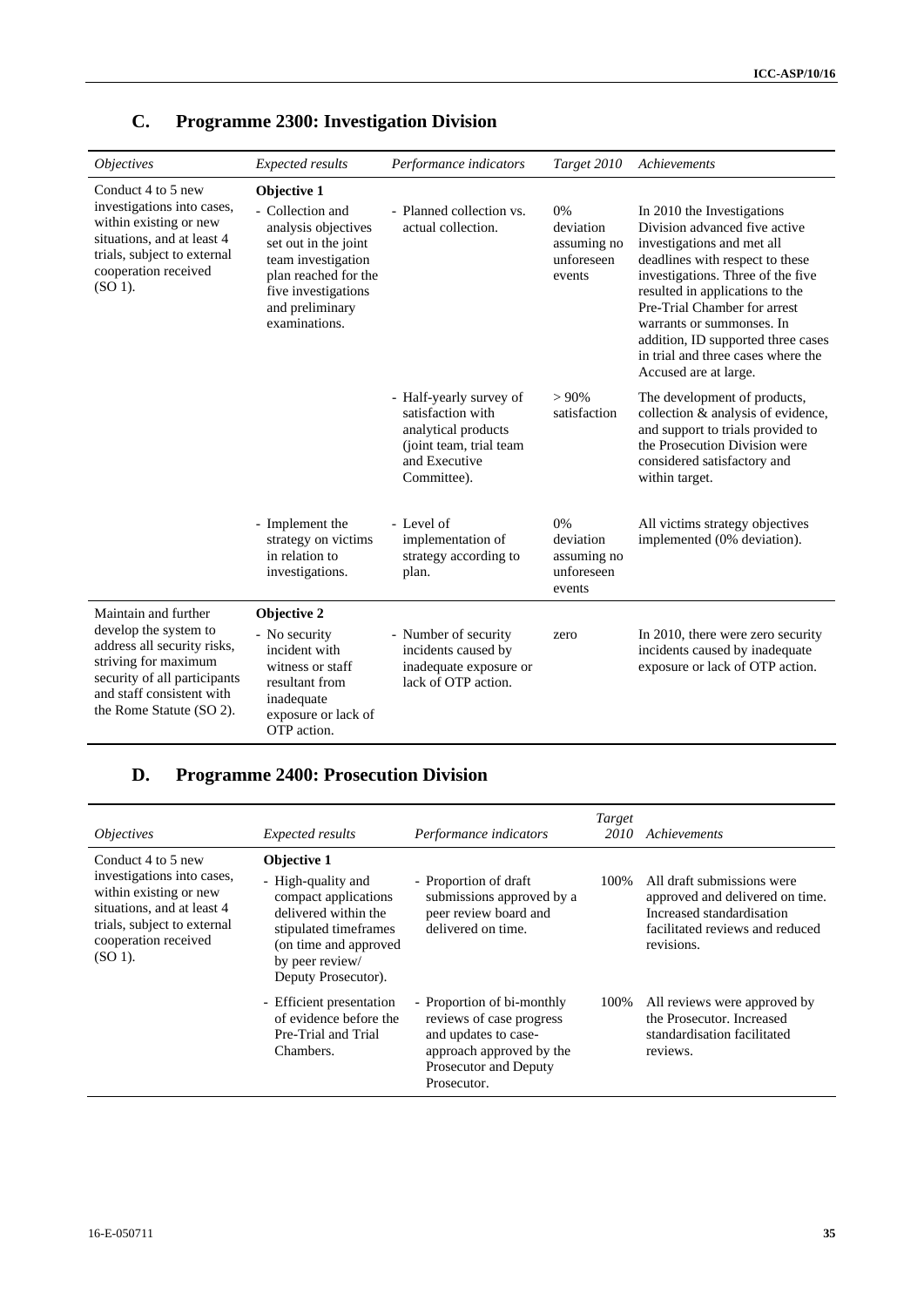# **Annex III**

# **Major programme III: Registry**

# **A. Programme 3100: Office of the Registrar**

| <i><b>Objectives</b></i>                                                                                                                                                                                                                                                                                            | <b>Expected results</b>                                                                                                 | Performance indicators                                                                                                                                             | Target<br>2010 | Achievements                                                                                                                                                                                                                           |
|---------------------------------------------------------------------------------------------------------------------------------------------------------------------------------------------------------------------------------------------------------------------------------------------------------------------|-------------------------------------------------------------------------------------------------------------------------|--------------------------------------------------------------------------------------------------------------------------------------------------------------------|----------------|----------------------------------------------------------------------------------------------------------------------------------------------------------------------------------------------------------------------------------------|
| Conduct 4 to 5 new<br>investigations into cases,<br>within existing or new<br>situations, and at least 4 trials,<br>subject to external<br>cooperation received (SO 1).                                                                                                                                             | Objective 1<br>- Support of<br>investigations and<br>trials delivered in<br>keeping with the<br>statutory<br>framework. | - Regular assessments with<br>stakeholders conducted as<br>foreseen in the bi-annual<br>plan.                                                                      |                | 100%                                                                                                                                                                                                                                   |
| Maintain and further develop                                                                                                                                                                                                                                                                                        | Objective 2                                                                                                             |                                                                                                                                                                    |                |                                                                                                                                                                                                                                        |
| the system to address all<br>security risks, striving for<br>maximum security of all<br>participants and staff                                                                                                                                                                                                      | - Maintenance of a<br>secure and safe<br>environment at the                                                             | - Screening of all persons<br>and items entering the<br>Court's premises.                                                                                          | 100%           | 100%                                                                                                                                                                                                                                   |
| consistent with the Rome<br>Statute (SO 2).                                                                                                                                                                                                                                                                         | seat of the Court.                                                                                                      | - Response by a security<br>officer to all emergencies<br>within two minutes.                                                                                      | 100%           | 100%                                                                                                                                                                                                                                   |
|                                                                                                                                                                                                                                                                                                                     | - Field security<br>management<br>system in<br>accordance with                                                          | - Compliance with UN<br>Field Security training<br>programmes (both basic<br>and advanced).                                                                        | 100%           | 97 % for all persons travelling to<br>the field.                                                                                                                                                                                       |
|                                                                                                                                                                                                                                                                                                                     | UN/international<br>standards.                                                                                          | - Compliance with<br>Minimum Operating<br><b>Security Standards</b><br>(MOSS) and Minimum<br><b>Operating Residential</b><br><b>Security Standards</b><br>(MORSS). | 100%           | $85 - 94$ % depending on the<br>location.                                                                                                                                                                                              |
|                                                                                                                                                                                                                                                                                                                     | - Controlled and<br>consistent<br>information<br>security                                                               | - Conduct of Network<br>penetration test and<br>decrease in level of<br>vulnerability.                                                                             |                | Network test was conducted and<br>reported. Recommendations are<br>integrated in ICTS projects and<br>programs.                                                                                                                        |
|                                                                                                                                                                                                                                                                                                                     | management<br>process.                                                                                                  | - Increased maturity score<br>during periodic ISO 27001<br>assessment.                                                                                             |                | The 2010 risk assessment was not<br>conducted to prevent duplication:<br>Contractor Deloitte & Touche<br>reported in 2010 on an ICT risk<br>assessment and Contractor ACT<br>Management reported on the<br>issues with eCourt systems. |
| Conduct 4 to 5 new                                                                                                                                                                                                                                                                                                  | Objectives 1 and 3                                                                                                      |                                                                                                                                                                    |                |                                                                                                                                                                                                                                        |
| investigations into cases,<br>within existing or new<br>situations, and at least 4 trials,<br>subject to external<br>cooperation received (SO 1).                                                                                                                                                                   | - Protection of the<br>Court's legal<br>interests.                                                                      | - Number of framework<br>agreements concluded in<br>support of the Court's<br>operations.                                                                          | 10 8           |                                                                                                                                                                                                                                        |
| Develop policies for imple-<br>menting the quality standards<br>specified in the Statute and<br>the Rules of Procedure and<br>Evidence with respect to all<br>participants in proceedings<br>and persons otherwise<br>affected by the Court's<br>activities, in a manner that is<br>respectful of diversity (SO 3). |                                                                                                                         | - Number of cases resolved<br>satisfactorily.                                                                                                                      |                | 50 23                                                                                                                                                                                                                                  |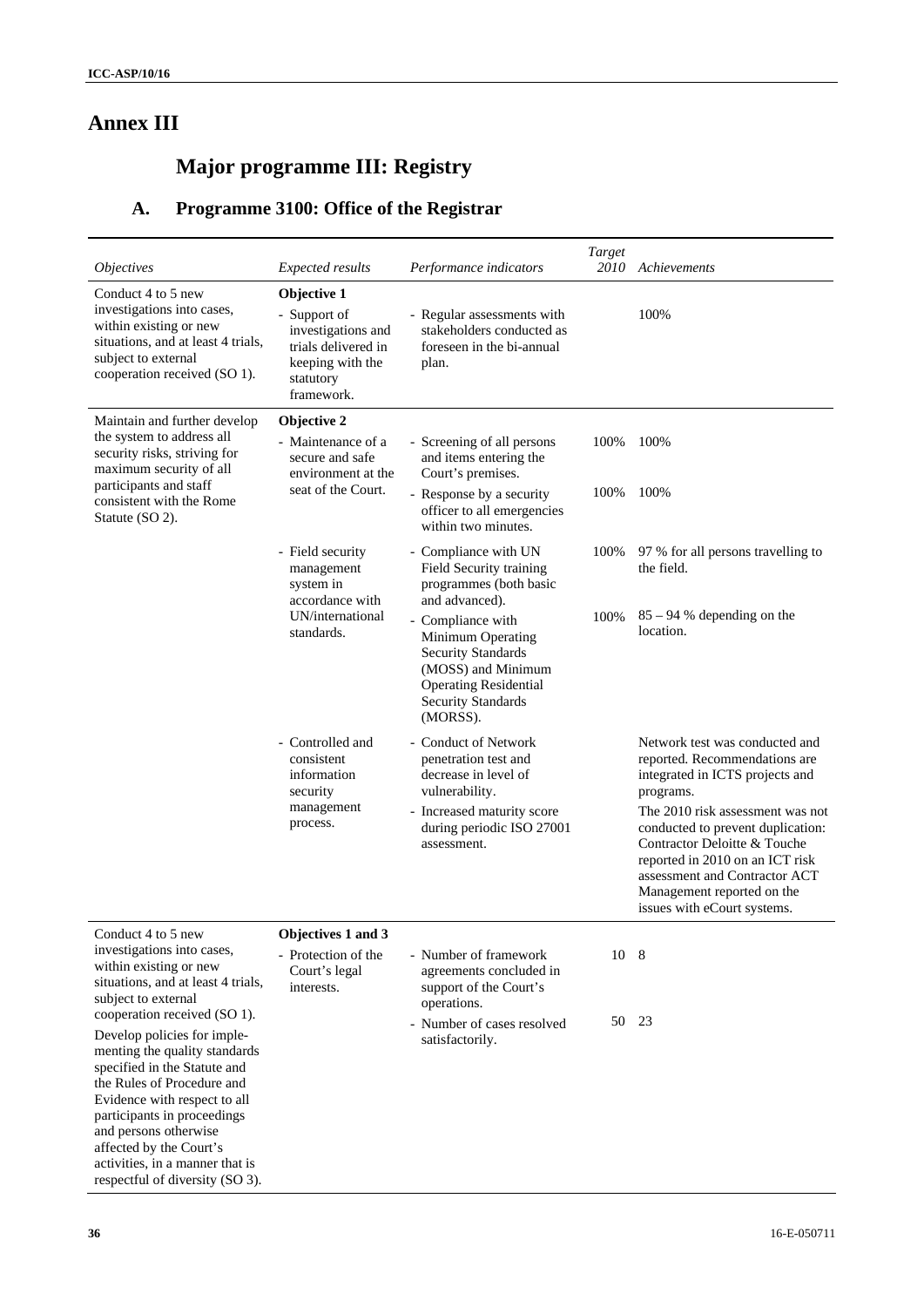| <i><b>Objectives</b></i>                                                                                                                            | <i>Expected results</i>                         | Performance indicators                                                                                       | Target<br>2010 | Achievements |
|-----------------------------------------------------------------------------------------------------------------------------------------------------|-------------------------------------------------|--------------------------------------------------------------------------------------------------------------|----------------|--------------|
| Become a non-bureaucratic                                                                                                                           | <b>Objective 4</b>                              |                                                                                                              |                |              |
| administration focused on<br>results rather than processes,<br>relying on rules where<br>necessary to guarantee rights<br>or minimize risks (SO 8). | - Reduced financial<br>and management<br>risks. | - Percentage of issues<br>identified by internal audit<br>addressed by action plans.                         | 100\%          | 43%          |
|                                                                                                                                                     |                                                 | - Delivery of independent,<br>assurance-based<br>performance audits,<br>objective information and<br>advice. |                | 6 6          |

### **B. Programme 3200: Common Administrative Services Division**

| <i><b>Objectives</b></i>                                                                                                                                                                    | Expected results                                                                                                                                                                | Performance indicators                                                                                                                                                  | Target 2010                                                  | Achievements                                                                                                                                                                                                                                                                                          |
|---------------------------------------------------------------------------------------------------------------------------------------------------------------------------------------------|---------------------------------------------------------------------------------------------------------------------------------------------------------------------------------|-------------------------------------------------------------------------------------------------------------------------------------------------------------------------|--------------------------------------------------------------|-------------------------------------------------------------------------------------------------------------------------------------------------------------------------------------------------------------------------------------------------------------------------------------------------------|
| Become a non-bureaucratic<br>administration focused on<br>results rather than<br>processes, relying on rules<br>where necessary to<br>guarantee rights or<br>minimize risks (SO 8).         | Objective 1<br>- Implement integrated<br>management<br>information systems<br>with 100% use of<br>Business intelligence<br>(BI).<br>- Implement efficiency<br>savings measures. | - Number of<br>information system<br>modules available.<br>- Number of available<br>BI reports.                                                                         | 50<br>20                                                     | 40<br>9 - Efficiency savings<br>measures implemented<br>include the flexible use of<br>existing resources<br>(reassignments and<br>redeployments). Other efforts<br>include review and<br>standardization of procedures<br>and services.                                                              |
| Submit sound, accurate<br>and transparent budget<br>proposals necessitating<br>only minor adjustments to<br>the proposed amount and<br>distribution of resources by<br>the Assembly (SO 9). | Objective 2<br>- Submit sound.<br>accurate and<br>transparent budget<br>proposals.                                                                                              | - Adjustment to the<br>proposed amount and<br>distribution of<br>resources.                                                                                             | Maximum of<br>5%<br>reduction or<br>redistribution.          | The reduction or<br>redistribution of the Court's<br>budget proposal by the CBF<br>and the ASP were within the<br>target 2010.                                                                                                                                                                        |
| Attract, care for, and offer<br>career development and<br>advancement opportunities<br>to a diverse staff of the<br>highest quality (SO 10).                                                | Objective 3<br>- Implement strategy<br>for advancement<br>opportunities.                                                                                                        | - Number of 2010<br>objectives<br>implemented with no<br>budgetary<br>implications.<br>- Number of 2010<br>objectives<br>implemented with<br>budgetary<br>implications. | $80\%$ of all<br>objectives.<br>$20\%$ of all<br>objectives. | Strategic Learning Plans were<br>developed and implemented<br>across the Court; a Leadership<br>Development Programme was<br>started: new human resources<br>related policies adopted and<br>the conditions of service for<br>internationally-recruited<br>professional field staff were<br>improved. |

### **C. Programme 3300: Division of Court Services**

| <i><b>Objectives</b></i>                                                                                                                                                               | <i>Expected results</i>                                                                                                                                                                                                                                                   | Performance indicators                                                                         | Target<br>2010 | Achievements                                                 |
|----------------------------------------------------------------------------------------------------------------------------------------------------------------------------------------|---------------------------------------------------------------------------------------------------------------------------------------------------------------------------------------------------------------------------------------------------------------------------|------------------------------------------------------------------------------------------------|----------------|--------------------------------------------------------------|
| Conduct 4 to 5 new<br>investigations into cases,<br>within existing or new<br>situations, and at least 4<br>trials, subject to external<br>cooperation received.<br>(SO <sub>1</sub> ) | <b>Objective 1</b><br>- Support to Court sessions in<br>accordance with the Regulations<br>of the Court and the Regulations<br>of the Registry. Support of 200<br>court days for 2009.<br>- Efficient and effective services<br>to requesting parties and to<br>Chambers. | - Number of trial days<br>successfully completed.<br>- Requests responded to<br>within a week. | 100%           | Support provided<br>successfully by<br>CMS.<br>100% support. |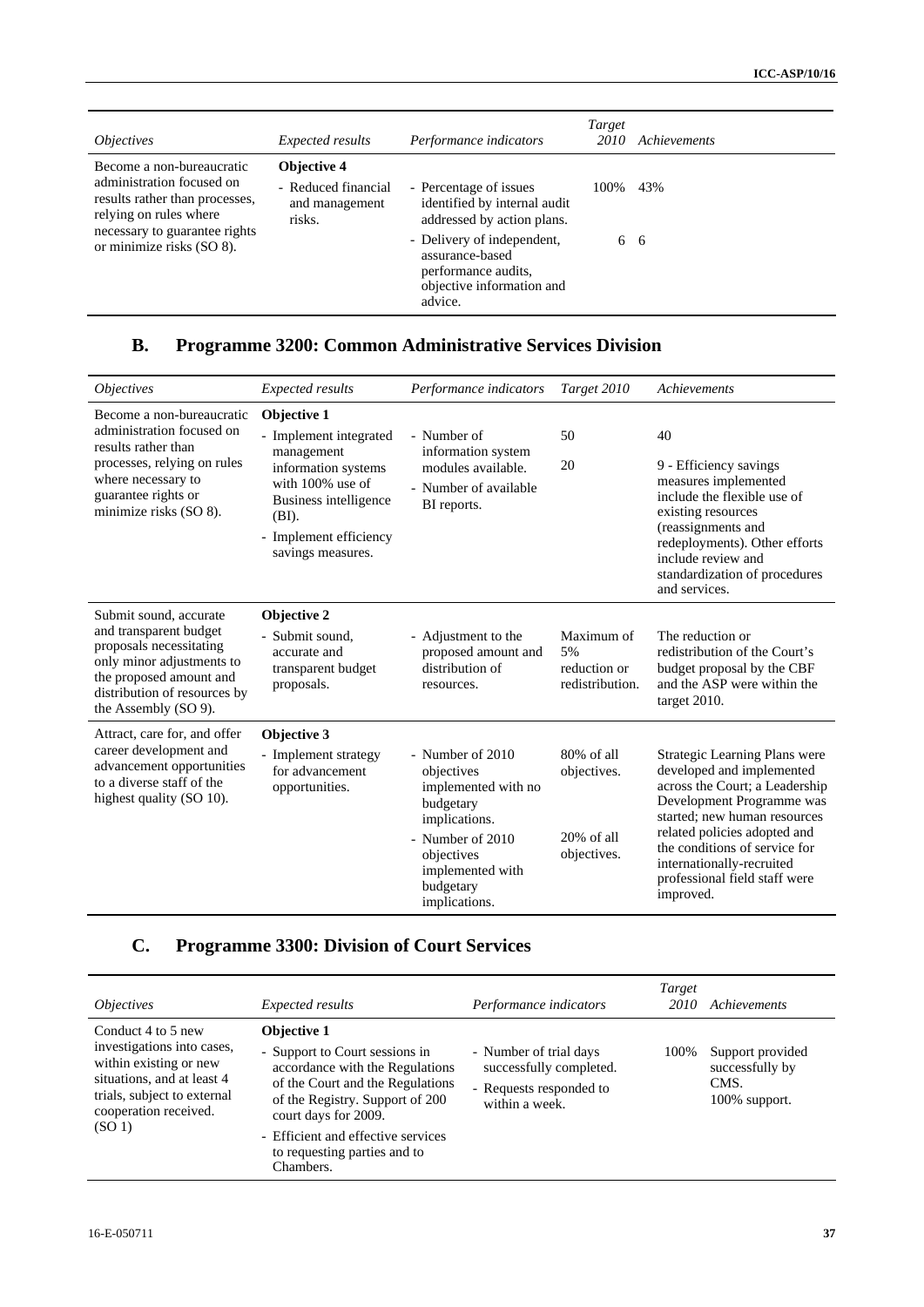| <i>Objectives</i>                                                                                                                                                                             | <b>Expected results</b>                                                                                                                                                                                  | Performance indicators                                                            | <b>Target</b><br>2010   | Achievements                                                               |
|-----------------------------------------------------------------------------------------------------------------------------------------------------------------------------------------------|----------------------------------------------------------------------------------------------------------------------------------------------------------------------------------------------------------|-----------------------------------------------------------------------------------|-------------------------|----------------------------------------------------------------------------|
| Maintain and further<br>develop the system to<br>address all security risks,<br>striving for maximum<br>security of all participants<br>and staff consistent with<br>the Rome Statute (SO 2). | Objective 2<br>- Efficient and effective support,<br>protection and<br>operational/logistical services to<br>victims, witnesses and others at<br>risk, regardless of location,<br>subject to assessment. | - Number of successfully<br>protected witnesses and<br>victims.                   | 100%                    | 100% successful<br>implementation of<br>procedural<br>protective measures. |
| Become a non-bureaucratic<br>administration focused on<br>results rather than<br>processes, relying on rules<br>where necessary to<br>guarantee rights or<br>minimize risks (SO 8).           | Objective 3<br>- Terminological accuracy and<br>consistency in translated texts<br>and interpreted events in all used<br>languages.                                                                      | - Number of searches<br>performed in language tools<br>per month by active users. | 200<br>$(mini-$<br>mum) | Some 400 searches<br>performed per month<br>per user.                      |
|                                                                                                                                                                                               | - Comprehensive and resource-<br>effective use of all translation<br>services.                                                                                                                           | - Number of duplicated<br>requests in the workflow.                               | 0%                      | 82 requests<br>cancelled due to<br>duplication.                            |
|                                                                                                                                                                                               | - Adequate number of staff and<br>freelance interpreters and field<br>interpreters available for<br>assignments.                                                                                         | - Number of fulfilled<br>interpretation and field<br>interpretation requests.     | 90%                     | Interpretation had<br>169 fulfilled<br>interpretation<br>requests.         |

### **D. Programme 3400: Public Information and Documentation Section**

| <i><b>Objectives</b></i>                                                                                                                                                      | <i>Expected results</i>                                                                                       | Performance indicators                                                                                           | Target 2010                                                                   | Achievements                                                                                                                                      |
|-------------------------------------------------------------------------------------------------------------------------------------------------------------------------------|---------------------------------------------------------------------------------------------------------------|------------------------------------------------------------------------------------------------------------------|-------------------------------------------------------------------------------|---------------------------------------------------------------------------------------------------------------------------------------------------|
| Further cultivate a level of<br>awareness and<br>understanding of the Court<br>appropriate to the stage of<br>the Court's activities in<br>affected communities<br>$(SO 4)$ . | Objective 1<br>- Increased<br>awareness and<br>understanding at<br>grass-roots level of<br>Courts activities. | - Number of interactive<br>sessions conducted.<br>- Estimated population<br>reached via radio and<br>television. | 50 per<br>situation<br>$80\%$ of<br>affected<br>communities<br>per situation. | UG: 136<br><b>DRC</b> : 221<br><b>SUD: 70</b><br><b>CAR: 96</b><br>$UG: 8.5$ million<br>$DRC: 25$ million<br>$SUB:10$ million<br>$CAR: 1$ million |
|                                                                                                                                                                               | - Increased<br>applications by<br>victims to<br>participate in<br>proceedings                                 | - Proportion of properly<br>completed victim<br>applications submitted.                                          | 75%                                                                           | 66% of applications<br>evaluated were properly<br>completed.                                                                                      |
|                                                                                                                                                                               | - Realistic<br>expectations about<br>the scope of the<br>work of the Court.                                   | - Number of publications<br>distributed.                                                                         | $20,000$ per<br>situation.                                                    | UG: 21,489 <sup>1</sup><br>DRC: $23,206^2$<br>SUD: $8,446^3$<br>CAR: $3,647^4$                                                                    |

<sup>&</sup>lt;sup>1</sup> Of the total texts distributed in Uganda, 17,645 were information kits and 3,844 ICC legal compendia.

<sup>&</sup>lt;sup>2</sup> Of the total texts distributed in the DRC, 15,320 were information kits and 7,886 legal compendia. <sup>3</sup> Of the total texts distributed in connection with the situation in Derfur, Sudan, 8,147 were in

<sup>&</sup>lt;sup>3</sup> Of the total texts distributed in connection with the situation in Darfur, Sudan, 8,147 were information kits

and 319 legal compendia. 4 Of the total texts distributed in the CAR, 3,488 were information kits and 159, 319 legal compendia.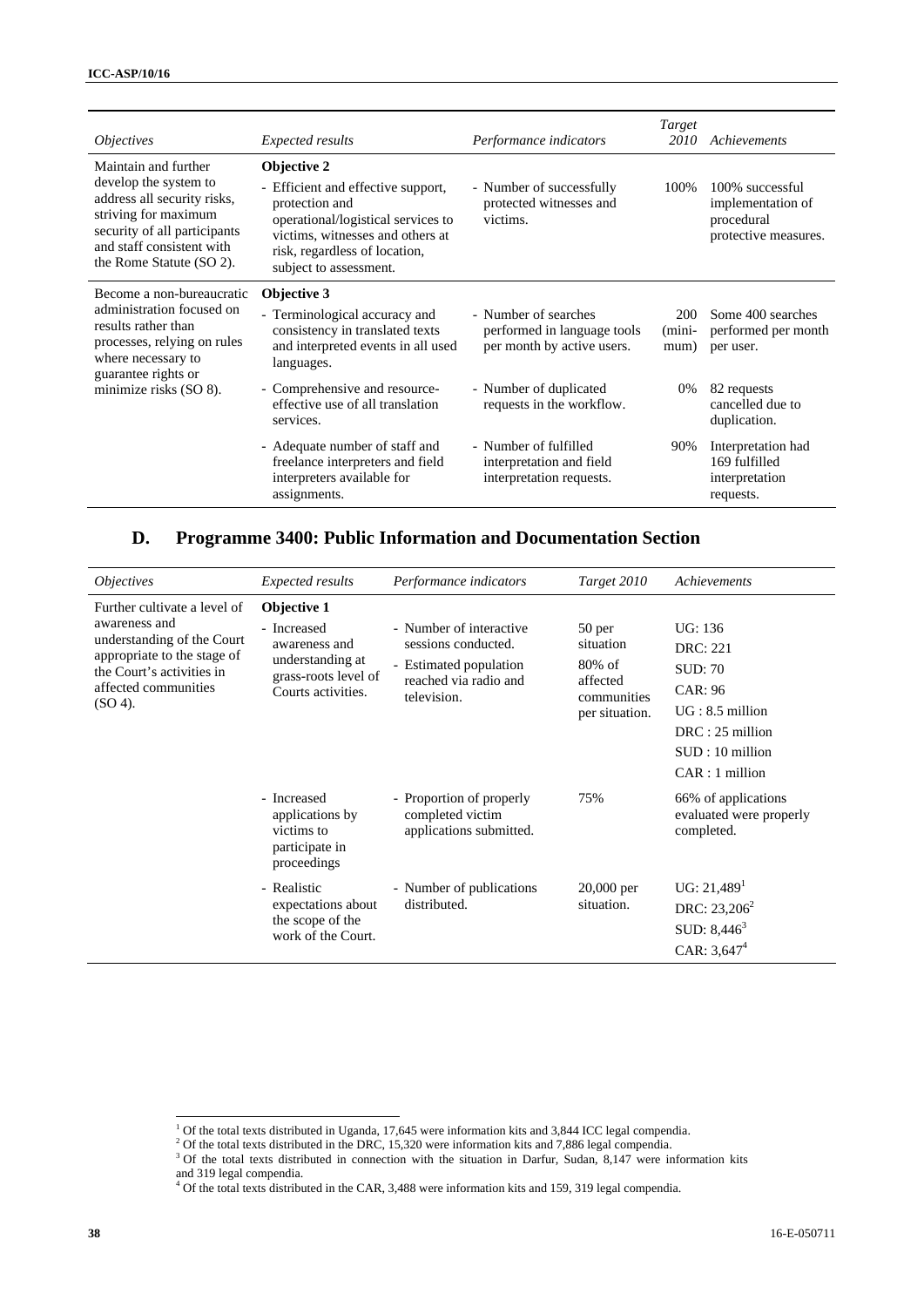| <i><b>Objectives</b></i>                                                         | Expected results                                                       | Performance indicators                                                                    | Target 2010                               | Achievements                                                                                                                |
|----------------------------------------------------------------------------------|------------------------------------------------------------------------|-------------------------------------------------------------------------------------------|-------------------------------------------|-----------------------------------------------------------------------------------------------------------------------------|
| Ensure publicity of all<br>proceedings for local and<br>global audiences (SO 7). | Objective 2<br>- Increased access to<br>Court judicial<br>proceedings. | In countries concerned:<br>- Number of hours of radio<br>broadcast of audio<br>summaries. | 40 hours                                  | UG: N/A <sup>5</sup><br>DRC: 49 hours<br>SUB: N/A <sup>6</sup><br>CAR: 67 hours                                             |
|                                                                                  |                                                                        | - Number of hours of TV<br>broadcast of video<br>summaries.                               | 50 hours                                  | UG: N/A<br>DRC: 48.53 hours<br>SUB: N/A<br>CAR: 61.38 hours                                                                 |
|                                                                                  |                                                                        | - Number of projections of<br>video summaries.                                            | 50                                        | UG: N/A<br><b>DRC: 73</b><br><b>SUD: 19</b><br>CAR: 83                                                                      |
|                                                                                  |                                                                        | - Number of participants<br>reached directly at<br>interactive sessions.                  | 20% more<br>than in 2009<br>per situation | $UG: 23,100 (11\% +)$<br>$DRC: 21,122 (9\% +)$<br>$SUD: 1.899(66\% +)$<br>$CAR: 6.836 (32% +)$                              |
|                                                                                  |                                                                        | - Number of viewing sites<br>operating.                                                   | $\overline{c}$                            | N/A sites are linked to<br>projections of video<br>summaries (see above).                                                   |
|                                                                                  |                                                                        | - Number of raw-cut videos<br>used by media.                                              | 60                                        | 70                                                                                                                          |
|                                                                                  |                                                                        | - Increased number of visitors<br>to the Court's website<br>video-streaming service.      | 15%                                       | 113,233 (95,000 in 2009)                                                                                                    |
|                                                                                  |                                                                        | - Number of visitors<br>attending hearings/briefings<br>at the seat of the Court.         | 10% more<br>compared to<br>2009           | 10,302 (6,276 in 2009)                                                                                                      |
|                                                                                  |                                                                        | - Increased number of<br>interviews given to the<br>media.                                | 100                                       | UG: 65 (67 in 2009)<br>DRC: 841 (1,001 in 2009)<br>SUD: 49 (3 in 2009)<br>CAR: 305 (273 in 2009)<br>HQ: 1,339 (415 in 2009) |

 5 Uganda did not broadcast ICC audio summaries of trial or pre-trial proceedings related to the cases in other

situations. However, there were 168 hours of locally produced ICC radio programmes aired in 2010.<br><sup>6</sup> The ICC does not have paid agreements with radio stations broadcasting audio and television summaries of programmes produced by the Court. Nevertheless, it is estimated that radio stations and websites of partners broadcasted in 2010 the following productions prepared at Headquarters: Al Bashir case – Appeals judgment – summary in English, French and Arabic for radio and television ("In the courtroom" programme and AV summary); "Adam will not attend school on Saturday" – in Fur (2 discs), Zagawa, Masalit and Arabic; summary of the situation and cases in Darfur (Sudan) – English and Arabic versions (for the refugees camps in Chad)- Outreach; 21 programmes for radio – Ask the Court in Arabic and summaries of the proceedings in the case of Abu Garda.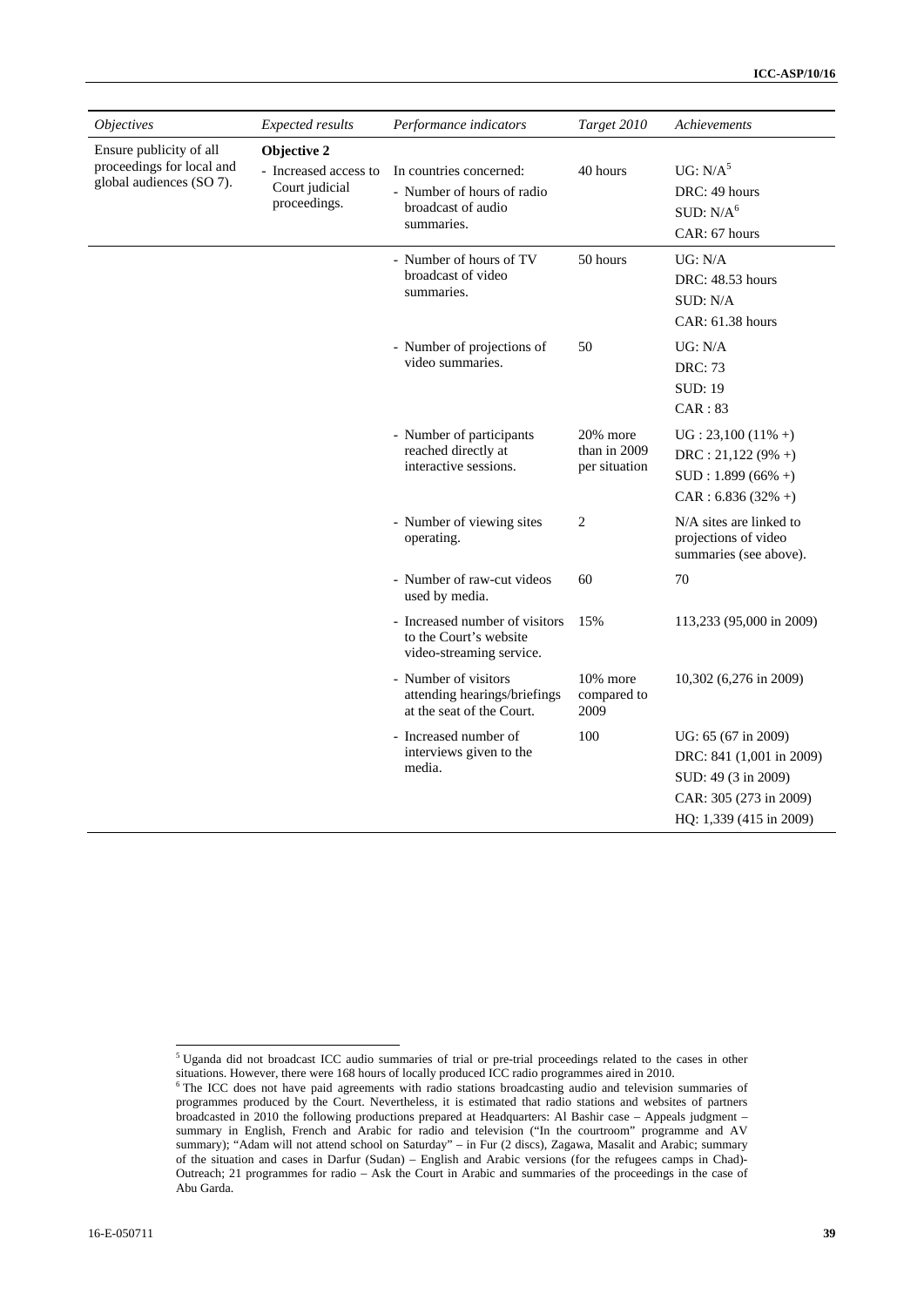| <i>Objectives</i>                                                                                                                                                                                                                                                                                                         | <b>Expected results</b>                                                                                                        | Performance indicators                                                                                                               | Target<br>2010 | Achievements                                                                                                                               |
|---------------------------------------------------------------------------------------------------------------------------------------------------------------------------------------------------------------------------------------------------------------------------------------------------------------------------|--------------------------------------------------------------------------------------------------------------------------------|--------------------------------------------------------------------------------------------------------------------------------------|----------------|--------------------------------------------------------------------------------------------------------------------------------------------|
| Develop policies for<br>implementing the quality<br>standards specified in the<br>Statute and the Rules of<br>Procedure and Evidence<br>with respect to all<br>participants in proceedings<br>and persons otherwise<br>affected by the Court's<br>activities, in a manner that<br>is respectful of diversity<br>$(SO3)$ . | Objective 1<br>- Provision of legal<br>representations and/or<br>advice for the purpose<br>of proceedings before<br>the Court. | - Number of appointments<br>of legal representatives.                                                                                | 30             | CSS: 9<br>VPRS: 2 up to 28/02/2010                                                                                                         |
|                                                                                                                                                                                                                                                                                                                           | Preparation of<br>suitable material for<br>legal representatives'<br>teams or for defence<br>teams.                            | - Number of reports and<br>documents filed before the<br>Chambers.                                                                   | 150            | CSS: 91<br><b>VPRS: 77</b>                                                                                                                 |
|                                                                                                                                                                                                                                                                                                                           | - Compliance to strict<br>confidentiality by all<br>staff members of the<br>units within the<br>programme.                     | - Number of incidents of<br>improper handling of<br>confidential information.                                                        | None           | CSS: None<br>VPRS: 2 (1 from a legal<br>representative, 1 for loss of DHL<br>mail).                                                        |
|                                                                                                                                                                                                                                                                                                                           | - Availability of<br>transparent criteria for<br>providing legal<br>support to legal<br>teams.                                 | - Number of justified claims<br>in relation to breach of<br>confidentiality.                                                         | None           | CSS: None<br>VPRS: 1 (by a legal<br>representative).                                                                                       |
| Cultivate a level of                                                                                                                                                                                                                                                                                                      | Objective 2                                                                                                                    |                                                                                                                                      |                |                                                                                                                                            |
| awareness and<br>understanding of the Court<br>appropriate to the stage of<br>the Court's activities in<br>affected communities<br>$(SO 6)$ .                                                                                                                                                                             | Suspects, accused<br>persons, and victims'<br>communities made<br>aware of their rights                                        | - Percentage of applications<br>from victims using the<br>standard application<br>forms.                                             | $>95\%$        | 100%                                                                                                                                       |
|                                                                                                                                                                                                                                                                                                                           | relating to fair trial,<br>participation and<br>reparations.                                                                   | - Percentage of suspect and<br>accused persons using the<br>relevant application forms<br>for legal assistance paid by<br>the Court. | $>75\%$        | 100%                                                                                                                                       |
|                                                                                                                                                                                                                                                                                                                           |                                                                                                                                | - Number of intermediaries.                                                                                                          | 10             | 80                                                                                                                                         |
|                                                                                                                                                                                                                                                                                                                           | - Effective system for                                                                                                         | - Number of requests for                                                                                                             |                | <b>CSS: 12</b>                                                                                                                             |
|                                                                                                                                                                                                                                                                                                                           | legal assistance paid<br>by the Court.                                                                                         | legal assistance paid by<br>the Court.                                                                                               |                | VPRS: 8 victims applied for legal<br>aid (up to 28/02/2010).                                                                               |
|                                                                                                                                                                                                                                                                                                                           |                                                                                                                                | - Percentage of payment for<br>legal assistance made<br>within one month.                                                            | 95%            | 100%                                                                                                                                       |
|                                                                                                                                                                                                                                                                                                                           | - Effective system to<br>process applications<br>from victims.                                                                 | - Percentage of applications<br>from victims registered<br>and acknowledged within<br>seven days of receipt.                         | 95%            | 80% forms are acknowledged<br>from the Court HQ only where a<br>legal representative is<br>representing the interest of the<br>applicants. |
|                                                                                                                                                                                                                                                                                                                           |                                                                                                                                | - Percentage of applications<br>from victims entered into<br>the database within 30<br>days of receipt.                              | 95%            | 80%                                                                                                                                        |
|                                                                                                                                                                                                                                                                                                                           | - Training of legal<br>professionals and                                                                                       | - Number of lawyers trained<br>per annum.                                                                                            | >40            | 150 (seminar)                                                                                                                              |
|                                                                                                                                                                                                                                                                                                                           | lawyers in targeted<br>countries on<br>proceedings before<br>the Court.                                                        | - Number of international<br>associations receiving<br>briefings from Court<br>representatives per annum.                            | >5             | -19                                                                                                                                        |

# **E. Programme 3500: Division of Victims and Counsel**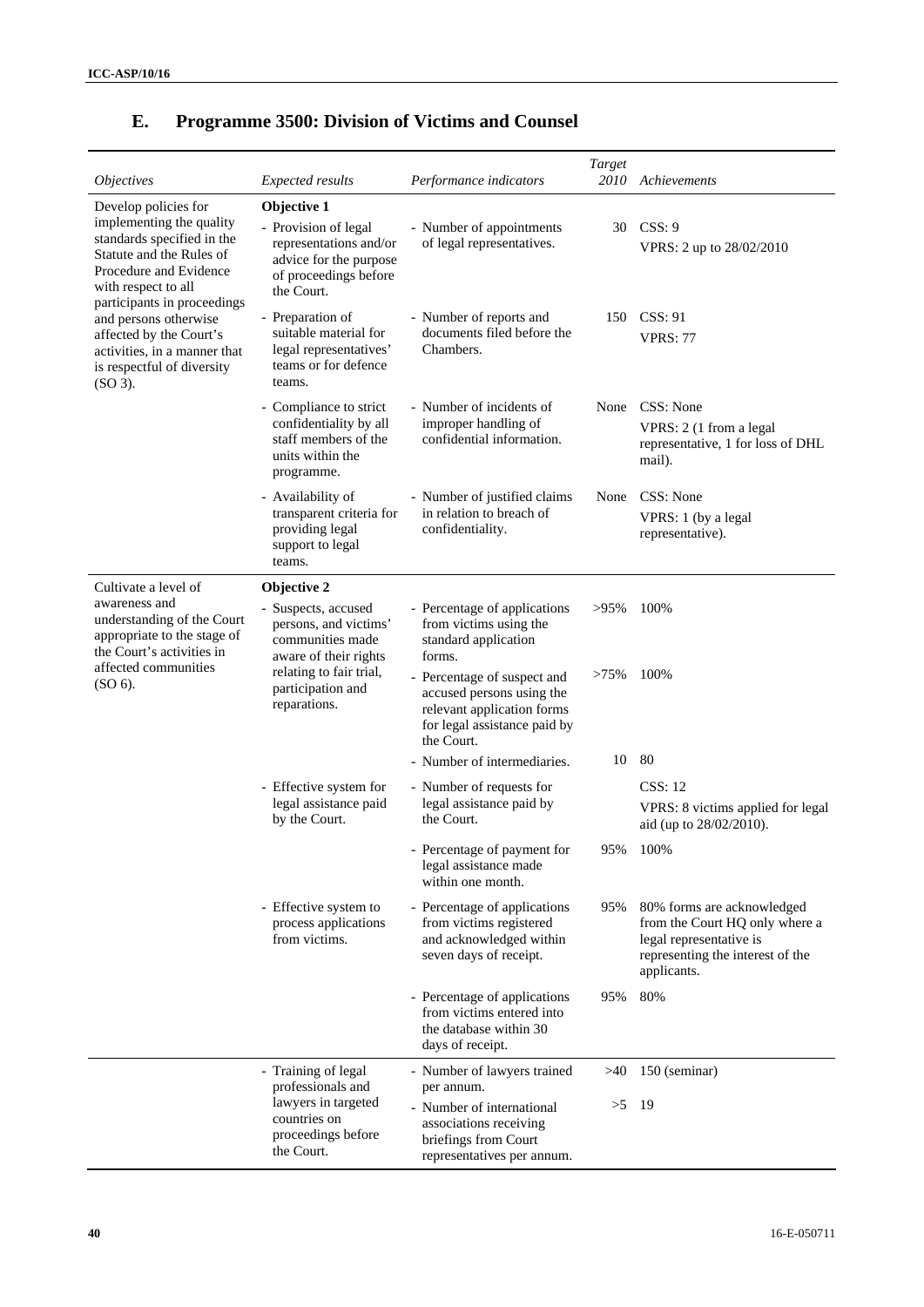## **Annex IV**

# **Major programme IV: Secretariat of the Assembly of States Parties**

|                                                                                                                                                                                                                                                                                                                                                                                                                                                                                                                                                                                                                                                                                                                       |                                                                                                                                         |                                                                                                                                                                                                                                                                                                                                                                                                                                                    | Target      |                                                                                                                                                                                                                                                                                                                                                                                                                                                                                                                                                                                                                                                                                                                                                                  |
|-----------------------------------------------------------------------------------------------------------------------------------------------------------------------------------------------------------------------------------------------------------------------------------------------------------------------------------------------------------------------------------------------------------------------------------------------------------------------------------------------------------------------------------------------------------------------------------------------------------------------------------------------------------------------------------------------------------------------|-----------------------------------------------------------------------------------------------------------------------------------------|----------------------------------------------------------------------------------------------------------------------------------------------------------------------------------------------------------------------------------------------------------------------------------------------------------------------------------------------------------------------------------------------------------------------------------------------------|-------------|------------------------------------------------------------------------------------------------------------------------------------------------------------------------------------------------------------------------------------------------------------------------------------------------------------------------------------------------------------------------------------------------------------------------------------------------------------------------------------------------------------------------------------------------------------------------------------------------------------------------------------------------------------------------------------------------------------------------------------------------------------------|
| <i>Objectives</i><br>Organize quality conferences,<br>in particular the eighth<br>resumed and ninth sessions of<br>the Assembly in New York, as<br>well as two sessions of the<br>Committee on Budget and<br>Finance in The Hague.<br>In addition, the Secretariat<br>serviced meetings of a number<br>of subsidiary bodies of the<br>Assembly, in particular the<br>Oversight Committee for the<br>Permanent Premises and The<br>Hague Working Group.                                                                                                                                                                                                                                                                | <b>Expected results</b><br>- Conferences and<br>sessions held as<br>planned.                                                            | Performance indicators<br>- Meetings run smoothly, end<br>on time and adopt reports.<br>- All agenda items are<br>considered.<br>- Participants are supported<br>substantively and<br>logistically at meetings,<br>including with registration,<br>provision of documentation<br>and language services.<br>- Session participants are<br>satisfied with the<br>arrangements and<br>information provided.                                           | 2010<br>n/a | Achievements<br>High-quality conference and<br>meeting services were provided<br>to the Assembly and its<br>subsidiary bodies. All pre-<br>session documents, in-session<br>and post-session documents<br>were edited, translated and<br>made available to States in a<br>timely manner, despite delays<br>in receipt of some documents.<br>Positive feedback from<br>participants was received.                                                                                                                                                                                                                                                                                                                                                                 |
| Enable the Assembly and its<br>subsidiary bodies to carry out<br>their mandates more<br>effectively by providing<br>quality servicing and support,<br>such as planning and<br>coordinating conference<br>services; preparing,<br>coordinating and submitting<br>documentation; monitoring<br>the compliance of various<br>organs of the Court with<br>regulations governing the<br>timely preparation and<br>submission of documents;<br>identifying and acquiring<br>additional resources to enable<br>the Secretariat to carry out its<br>mandate effectively and<br>efficiently; and ensuring that<br>States Parties have access to<br>conference and documentation<br>services in accordance with<br>the Statute. | - Quality edited and<br>translated<br>documents<br>released for<br>processing,<br>production and<br>distribution in a<br>timely manner. | - States and CBF members<br>are provided and satisfied<br>with quality conference<br>services and with the<br>editing, translation and<br>timely issuance of<br>documents, in the official<br>languages, as appropriate,<br>which fully support them in<br>their functions.<br>States and CBF members<br>are assisted as required, in<br>particular with the provision<br>of information and<br>documentation regarding<br>the Assembly and Court. | n/a         | For the fourteenth and fifteenth<br>sessions of the Committee on<br>Budget and Finance, the<br>Secretariat processed the pre-<br>session, in-session and post-<br>session documents <sup>1</sup> set out in<br>the table below (1,782 pages).<br>For the resumed eighth and the<br>ninth sessions of the Assembly,<br>the Secretariat processed the<br>pre-session, in-session and<br>post-session documents <sup>2</sup> set out<br>in the table below (6,496<br>pages).<br>All available information and<br>documentation requested<br>regarding the work of the<br>Assembly and the Court were<br>provided upon request. States<br>and CBF members were thus<br>facilitated in fulfilling their<br>role. Positive feedback from<br>participants was received. |
| Research and prepare<br>analytical studies on the<br>application and interpretation<br>of the provisions of the<br>Statute relating to the<br>Assembly and its subsidiary<br>bodies.                                                                                                                                                                                                                                                                                                                                                                                                                                                                                                                                  | - Quality legal<br>advice provided to<br>the Assembly and<br>its subsidiary<br>bodies.                                                  |                                                                                                                                                                                                                                                                                                                                                                                                                                                    | n/a         |                                                                                                                                                                                                                                                                                                                                                                                                                                                                                                                                                                                                                                                                                                                                                                  |

<sup>&</sup>lt;sup>1</sup> In three official languages.<br><sup>2</sup> In six official languages.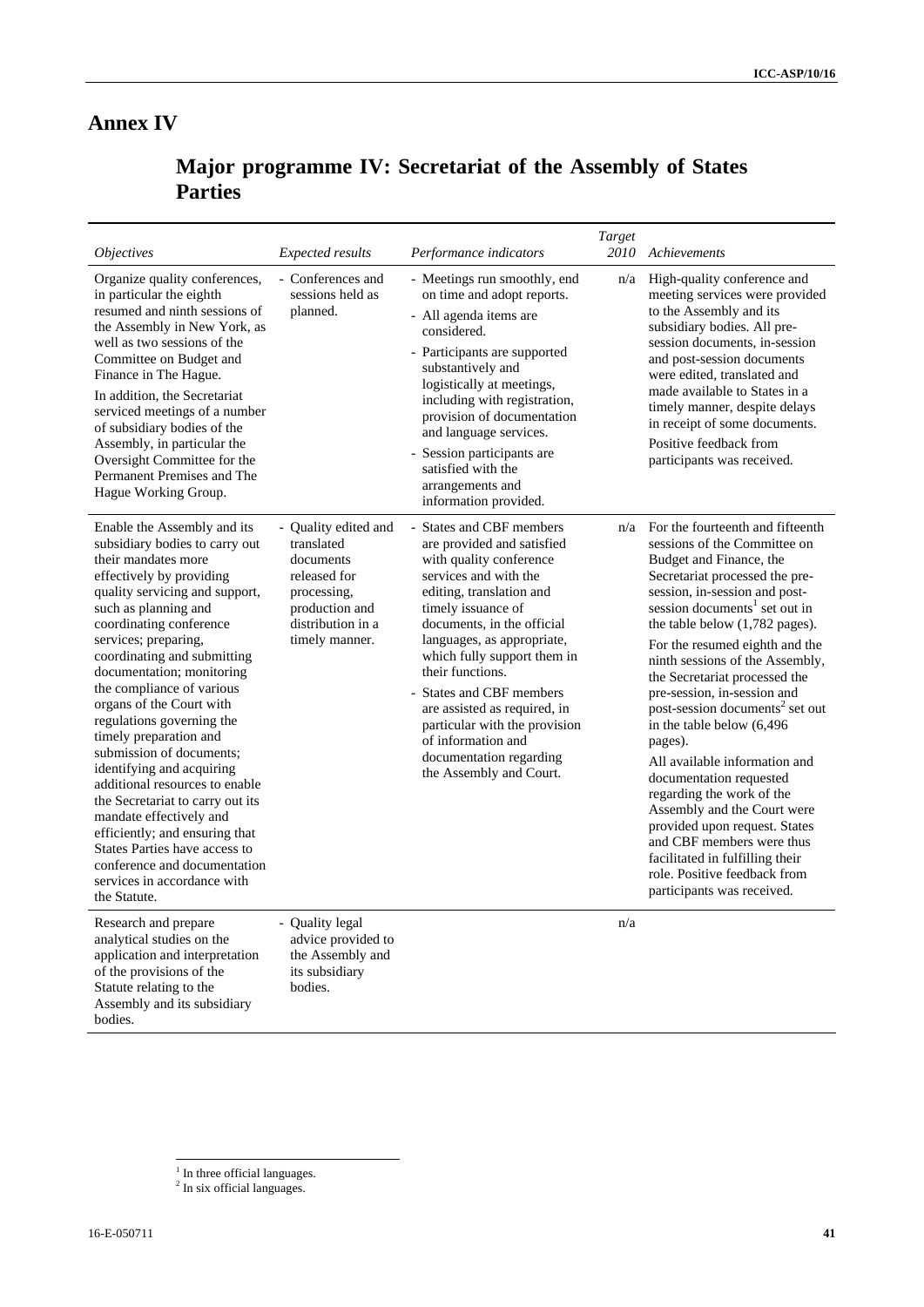| <i>Objectives</i>                                                                                                                                                                                                                                                                                                                                                                                                                                                                                                                                                                                                                                                                                                                                                                  | <b>Expected results</b>                                                                                                                 | Performance indicators                                                                                                                                                                                                                                                                                                                                                                                                                                                                                                                                                          | Target<br>2010 | Achievements                                                                                                                                                                                                                                                                                                                                                                                                                                                                                                                                                                              |
|------------------------------------------------------------------------------------------------------------------------------------------------------------------------------------------------------------------------------------------------------------------------------------------------------------------------------------------------------------------------------------------------------------------------------------------------------------------------------------------------------------------------------------------------------------------------------------------------------------------------------------------------------------------------------------------------------------------------------------------------------------------------------------|-----------------------------------------------------------------------------------------------------------------------------------------|---------------------------------------------------------------------------------------------------------------------------------------------------------------------------------------------------------------------------------------------------------------------------------------------------------------------------------------------------------------------------------------------------------------------------------------------------------------------------------------------------------------------------------------------------------------------------------|----------------|-------------------------------------------------------------------------------------------------------------------------------------------------------------------------------------------------------------------------------------------------------------------------------------------------------------------------------------------------------------------------------------------------------------------------------------------------------------------------------------------------------------------------------------------------------------------------------------------|
| Enable effective<br>dissemination of<br>documentation and<br>information to States Parties<br>and other interested<br>organizations via, inter alia,<br>the Internet.                                                                                                                                                                                                                                                                                                                                                                                                                                                                                                                                                                                                              | - Effective<br>dissemination of<br>documentation and<br>information to<br>States Parties via,<br>inter alia, the<br>Internet.           | - Session participants are<br>satisfied with the<br>arrangements and<br>information provided.<br>- Information and<br>documentation can be<br>accessed without delays.                                                                                                                                                                                                                                                                                                                                                                                                          | n/a            | All official documents and<br>useful information were<br>uploaded to the website. In<br>addition, extranet is available<br>for use at all times for ASP and<br>CBF members.<br>The Secretariat distributed to<br>the delegations at the ninth<br>session of the Assembly USB<br>flash drives that contained the<br>majority of available pre-<br>session documents, reducing<br>the 11,000 pages of printed<br>documents normally<br>distributed. The Secretariat will<br>continue to adopt all measures<br>and ways to achieve efficiency<br>in documentation.<br>Positive feedback from |
|                                                                                                                                                                                                                                                                                                                                                                                                                                                                                                                                                                                                                                                                                                                                                                                    |                                                                                                                                         |                                                                                                                                                                                                                                                                                                                                                                                                                                                                                                                                                                                 |                | participants was received.                                                                                                                                                                                                                                                                                                                                                                                                                                                                                                                                                                |
| Review Conference                                                                                                                                                                                                                                                                                                                                                                                                                                                                                                                                                                                                                                                                                                                                                                  |                                                                                                                                         |                                                                                                                                                                                                                                                                                                                                                                                                                                                                                                                                                                                 |                |                                                                                                                                                                                                                                                                                                                                                                                                                                                                                                                                                                                           |
| Organize the Review<br>Conference in Kampala, a<br>venue far from the regular<br>Assembly sessions, and<br>provide it with quality<br>servicing and support, such as<br>planning and coordinating<br>conference services;<br>preparing, coordinating and<br>submitting documentation.<br>Organize four panel<br>discussions, held over two<br>days.<br>Identifying and acquiring<br>additional resources to enable<br>the Secretariat to carry out its<br>mandate effectively and<br>efficiently; and ensuring that<br>States Parties have access to<br>conference and documentation<br>services in accordance with<br>the Statute.<br>The Secretariat was also<br>involved in facilitating<br>preparatory work for the<br>Review Conference during the<br>first semester of 2010. | - Review<br>Conference held as<br>planned.                                                                                              | - The Conference and<br>meetings of its subsidiary<br>bodies run smoothly, end on<br>time and adopt reports.<br>- Panel discussions run<br>smoothly and on time.<br>Panellists and facilitators<br>receive substantive and<br>logistical support.<br>- All Review Conference<br>agenda items are<br>considered.<br>- Participants are supported<br>substantively and<br>logistically at meetings,<br>including with registration,<br>provision of documentation<br>and language services.<br>- Participants are satisfied<br>with the arrangements and<br>information provided. | n/a            |                                                                                                                                                                                                                                                                                                                                                                                                                                                                                                                                                                                           |
|                                                                                                                                                                                                                                                                                                                                                                                                                                                                                                                                                                                                                                                                                                                                                                                    | - Quality edited and<br>translated<br>documents<br>released for<br>processing,<br>production and<br>distribution in a<br>timely manner. | - States are provided and<br>satisfied with quality<br>conference services and<br>with the editing, translation<br>and timely issuance of<br>documents, in the six<br>official languages, which<br>fully support them in their                                                                                                                                                                                                                                                                                                                                                  |                | n/a For the Review Conference, the<br>Secretariat processed the pre-<br>session, in-session and post-<br>session documents <sup>3</sup> set out in<br>the table below (2,539 pages).                                                                                                                                                                                                                                                                                                                                                                                                      |

functions.

<sup>&</sup>lt;sup>3</sup> In six official languages.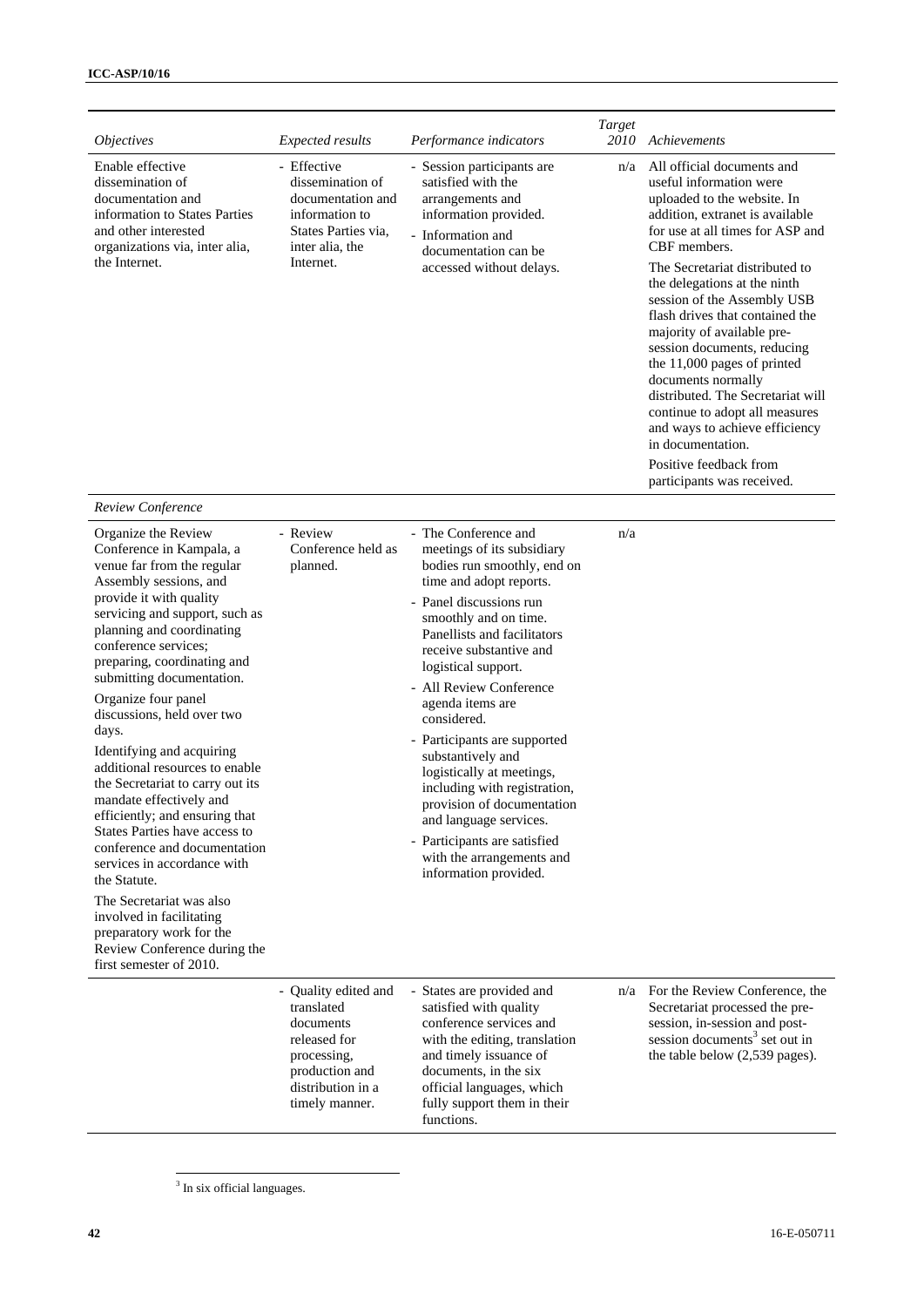|                                                       | Number of documents and pages, produced in 2010 |                 |                |                 |                |                   |                           |                  |                           |                  |                  |                        |                |              |
|-------------------------------------------------------|-------------------------------------------------|-----------------|----------------|-----------------|----------------|-------------------|---------------------------|------------------|---------------------------|------------------|------------------|------------------------|----------------|--------------|
|                                                       |                                                 | English         | French         |                 |                | Arabic<br>Spanish |                           | Chinese          |                           |                  | Russian          |                        |                | <b>Total</b> |
|                                                       | Documents                                       | Pages Documents |                | Pages Documents |                | Pages Documents   |                           | Pages Documents  |                           | Pages Documents  |                  | <b>Pages Documents</b> |                | Pages        |
| CBF<br>$14^{\rm th}$ session                          | 36                                              | 333             | 25             | 263             | 23             | 248               | $\boldsymbol{0}$          | $\boldsymbol{0}$ | $\boldsymbol{0}$          | $\boldsymbol{0}$ | $\boldsymbol{0}$ | $\boldsymbol{0}$       | 84             | 844          |
| $15^{\rm th}$ session                                 | 62                                              | 473             | 33             | 312             | 19             | 153               | $\mathbf{0}$              | $\boldsymbol{0}$ | $\boldsymbol{0}$          | $\mathbf{0}$     | $\boldsymbol{0}$ | $\boldsymbol{0}$       | 114            | 938          |
| CBF total                                             | 98                                              | 806             | 58             | 575             | 42             | 401               | $\boldsymbol{\mathit{0}}$ | 0                | $\boldsymbol{\mathit{0}}$ | $\theta$         | $\theta$         | $\theta$               | 198            | 1782         |
| <b>ASP</b> Resumed<br>8 <sup>th</sup> session:        |                                                 |                 |                |                 |                |                   |                           |                  |                           |                  |                  |                        |                |              |
| Pre-session<br>documentation                          | 9                                               | 82              | 9              | 82              | 9              | 82                | 9                         | 82               | $\overline{4}$            | 49               | 4                | 49                     | 44             | 426          |
| In-session<br>documentation                           | 20                                              | 92              | 19             | 72              | 19             | 72                | 19                        | 72               | 3                         | 17               | 3                | 17                     | 83             | 342          |
| Post-session<br>documentation                         | $\mathfrak{2}$                                  | 111             | $\mathbf{1}$   | 67              | $\mathbf{1}$   | 67                | $\mathbf{1}$              | 67               | $\mathbf{1}$              | 67               | $\mathbf{1}$     | 67                     | $\overline{7}$ | 446          |
| ASP Resumed<br>$8th$ session:<br>total                | 31                                              | 285             | 29             | 221             | 29             | 221               | 29                        | 221              | 8                         | 133              | 8                | 133                    | 134            | 1214         |
| Review<br>Conference:<br>Pre-session<br>documentation | 13                                              | 75              | 12             | 72              | 12             | 72                | 8                         | 32               | 7                         | 28               | 7                | 28                     | 59             | 307          |
| In-session<br>documentation                           | 55                                              | 593             | 31             | 209             | 28             | 153               | 28                        | 153              | 22                        | 127              | 22               | 127                    | 186            | 1362         |
| Post-session<br>documentation                         | $\mathfrak{2}$                                  | 200             | $\mathbf{1}$   | 134             | $\mathbf{1}$   | 134               | $\mathbf{1}$              | 134              | $\mathbf{1}$              | 134              | $\mathbf{1}$     | 134                    | $\overline{7}$ | 870          |
| Review<br>Conference:<br>total                        | 70                                              | 868             | 44             | 415             | 41             | 359               | 37                        | 319              | 30                        | 289              | 30               | 289                    | 252            | 2539         |
| ASP 9 <sup>th</sup><br>session:                       |                                                 |                 |                |                 |                |                   |                           |                  |                           |                  |                  |                        |                |              |
| Pre-session<br>documentation                          | 40                                              | 781             | 40             | 781             | 38             | 770               | 38                        | 770              | 3                         | 15               | 3                | 15                     | 162            | 3132         |
| In-session<br>documentation                           | 21                                              | 140             | 17             | 96              | 13             | 74                | 13                        | 74               | 9                         | 42               | 9                | 42                     | 82             | 468          |
| Post-session<br>documentation                         | 3                                               | 427             | $\mathfrak{2}$ | 385             | $\overline{c}$ | 385               | $\overline{2}$            | 385              | $\mathbf{1}$              | 50               | $\mathbf{1}$     | 50                     | 11             | 1682         |
| ASP $9th$ session:<br>total                           | 64                                              | 1348            | 59             | 1262            | 53             | 1229              | 53                        | 1229             | 13                        | 107              | 13               | 107                    | 255            | 5282         |
| 2010 total                                            | 263                                             | 3307            | 190            | 2473            | 165            | 2210              | 119                       | 1769             | 51                        | 529              | 51               | 529                    | 839            | 10817        |

**Number of documents and pages, produced in 2010**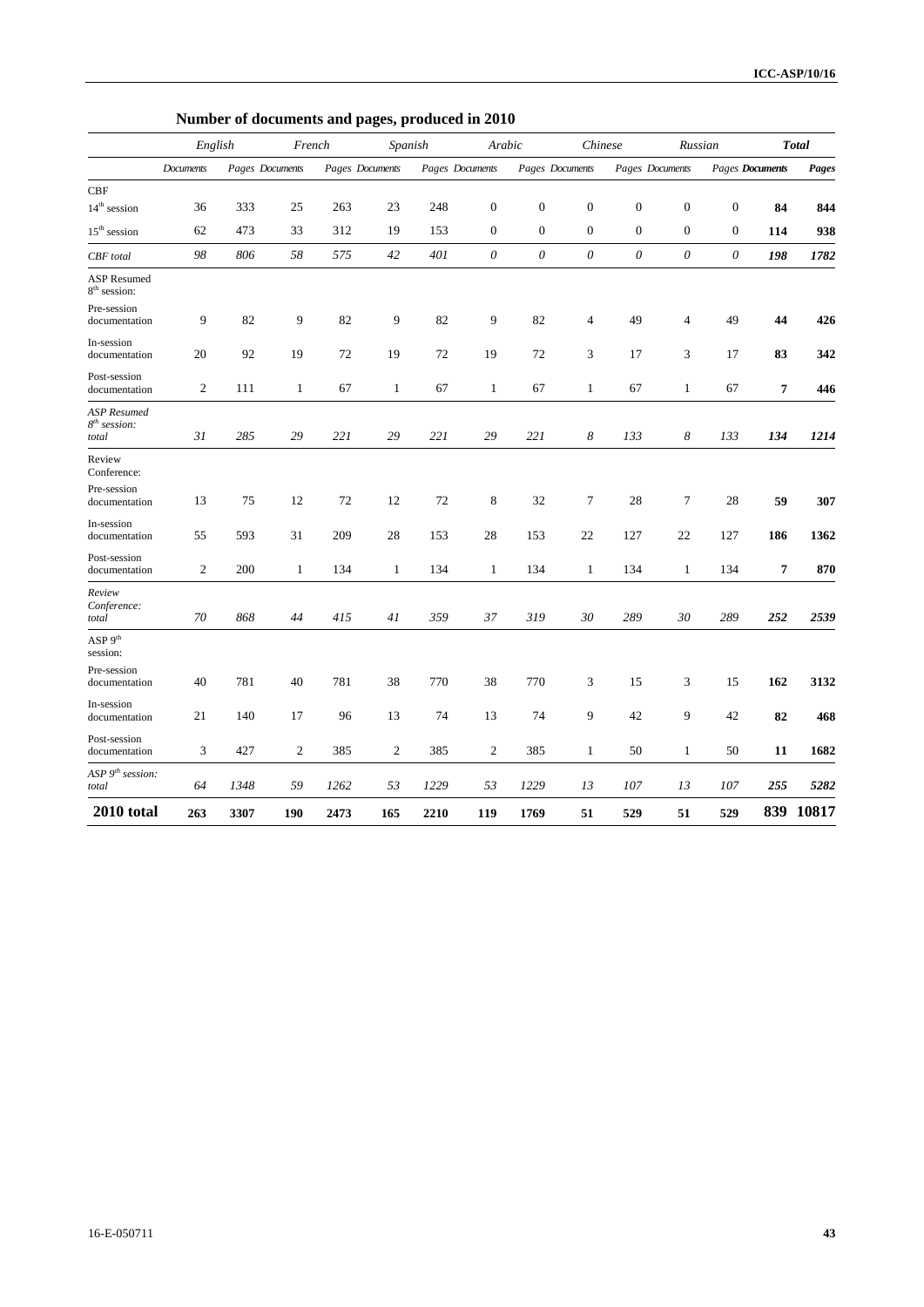## **Annex V**

# **Major programme VI: Secretariat of the Trust Fund for Victims**

| <i><b>Objectives</b></i>                                                                                                                                                                                                                                                                                                | <b>Expected results</b>                                                                                                                               | Performance indicators                                                                                                                                                         | Target 2010                                                                                                                                                | Achievements                                                                                                                                                                                                                                                                                                                                                                   |  |
|-------------------------------------------------------------------------------------------------------------------------------------------------------------------------------------------------------------------------------------------------------------------------------------------------------------------------|-------------------------------------------------------------------------------------------------------------------------------------------------------|--------------------------------------------------------------------------------------------------------------------------------------------------------------------------------|------------------------------------------------------------------------------------------------------------------------------------------------------------|--------------------------------------------------------------------------------------------------------------------------------------------------------------------------------------------------------------------------------------------------------------------------------------------------------------------------------------------------------------------------------|--|
| Develop policies for<br>implementing the quality<br>standards specified in the<br>Statute and the Rules of<br>Procedure and Evidence<br>with respect to all<br>participants in<br>proceedings and persons<br>otherwise affected by the<br>Court's activities, in a<br>manner that is respectful<br>of diversity (SO 3). | Objective 1<br>- Reparations paid<br>to victims, their<br>families, and<br>victims'<br>communities.<br>when ordered by<br>Chambers.                   | - Basic mechanism in<br>place for timely<br>payment, control<br>and reporting on<br>reparation payments<br>based on the<br>implementation of<br>rehabilitation<br>assistance.  | 85%<br>implementation<br>rate                                                                                                                              | In the absence of a Court order<br>for reparations in 2010, no<br>implementation took place.<br>TFV autumn 2010 report<br>anticipates the parameters of<br>reparations based also on the<br>implementation of<br>rehabilitation assistance.                                                                                                                                    |  |
| Constantly increase<br>support for the Court<br>through enhancing<br>communication and<br>mutual understanding with<br>stakeholders, stressing the<br>Court's role and its<br>independence (SO 6).                                                                                                                      | Objective 2<br>- Improved<br>communications to<br>the Board of<br>Directors, States<br>Parties, senior<br>management and<br>other stakeholders.       | - Positive feedback<br>received from<br>external<br>stakeholders and<br>staff on quality of<br>communications.                                                                 | Timely reports and<br>analysis available<br>to external<br>stakeholders and<br>staff.                                                                      | Reporting has been timely;<br>TFV programme progress<br>reports have become more<br>comprehensive, resulting in<br>positive feedback from internal<br>and external audiences.                                                                                                                                                                                                  |  |
|                                                                                                                                                                                                                                                                                                                         | - Broader<br>understanding of<br>the role of the<br>TFV, its Board of<br>Directors and the<br>Secretariat of the<br>Trust Fund and its<br>activities. | - Increased use of<br>communication<br>materials by partner<br>organizations,<br>intermediaries and<br>other stakeholders,<br>and increased visits<br>to the Funds<br>website. | $>10\%$ increase in<br>number of visitors<br>by the end of the<br>year to the Fund's<br>website.                                                           | Considering means available,<br>TFV communications have<br>positively contributed to the<br>wider understanding of the role<br>and mandates of the TFV. Two<br><b>TFV Programme Progress</b><br>Reports were published in 2010<br>and disseminated widely. TFV<br>website has been linked to ICC<br>website. Visitor count: steady<br>rise, 240% improvement Feb-<br>Dec 2010. |  |
| Become a non-<br>bureaucratic<br>administration focused on<br>results rather than<br>processes, relying on<br>rules where necessary to<br>guarantee rights or<br>minimize risks (SO 8).                                                                                                                                 | Objective 3<br>- Efficient<br>administrative<br>structure and<br>operations in place<br>in conformity with<br>applicable<br>regulations and<br>rules. | - Satisfactory report<br>from the External<br>Auditor and Internal<br>Auditor concerning<br>the Secretariat's<br>control and<br>management<br>practices.                       | No remarks from<br>the External<br>Auditor or the<br><b>Internal Auditor</b><br>concerning the<br>Secretariat's<br>control and<br>management<br>practices. | Satisfactory audit reports<br>received and recommendations<br>implemented.                                                                                                                                                                                                                                                                                                     |  |
|                                                                                                                                                                                                                                                                                                                         | - Smooth transition<br>to the new SAP<br>Grants<br>Management<br>System.                                                                              | - Full documentation<br>of new procedures.                                                                                                                                     | Significant<br>progress made in<br>the implementation<br>of the required<br>changes to the SAP<br>system; basic<br>financial reporting<br>system in place. | Progress has been made<br>notwithstanding severe delays.<br>Planned date for go-live<br>deferred from 1 January to<br>1 April 2011.                                                                                                                                                                                                                                            |  |
|                                                                                                                                                                                                                                                                                                                         | - Enhanced<br>effectiveness of<br>functions, including<br>grants management,<br>Chamber<br>notifications, and<br>tendering.                           | - Significant<br>reduction of<br>processing times<br>compared to the<br>previous year.                                                                                         | $>$ 25% reduction.                                                                                                                                         | All TFV projects were managed<br>through the ICC's Procurement<br>Review Committee (PRC) and<br>contracts were reviewed by<br>LASS. TFV project reporting<br>processes were also reviewed<br>and strengthened.                                                                                                                                                                 |  |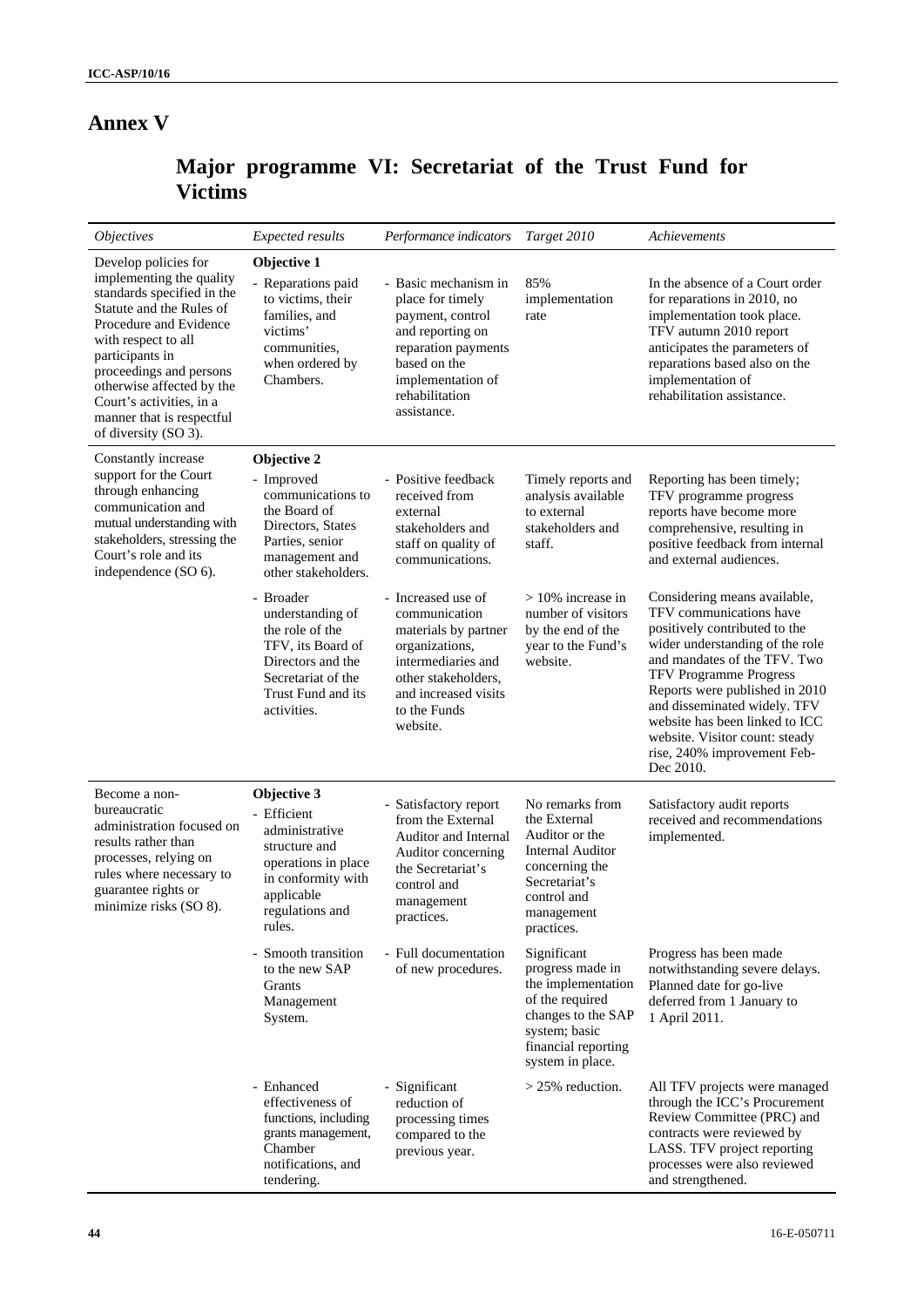# **Annex VI**

**Major programme VII-1: project Office for the Permanent Premises** 

| <i><b>Objectives</b></i>                                                                                                        | Expected results                                                                                                                          | Performance indicators                                                                                               | Target<br>2010 | Achievements                                                                                                                         |
|---------------------------------------------------------------------------------------------------------------------------------|-------------------------------------------------------------------------------------------------------------------------------------------|----------------------------------------------------------------------------------------------------------------------|----------------|--------------------------------------------------------------------------------------------------------------------------------------|
| The objective of the<br>Project Director's Office<br>(PDO) is to provide the<br>Court with the necessary<br>permanent premises. | - To provide the Court<br>with the necessary<br>permanent premises<br>to meet the<br>organization's<br>strategic goals and<br>objectives. | - Project performs in line<br>with agreed budget.<br>- Preliminary design of the<br>permanent premises<br>finalised. | 100%<br>100%   | The project in 2010 has been<br>performing within the agreed<br>budget<br>The preliminary design has been<br>finalised and approved. |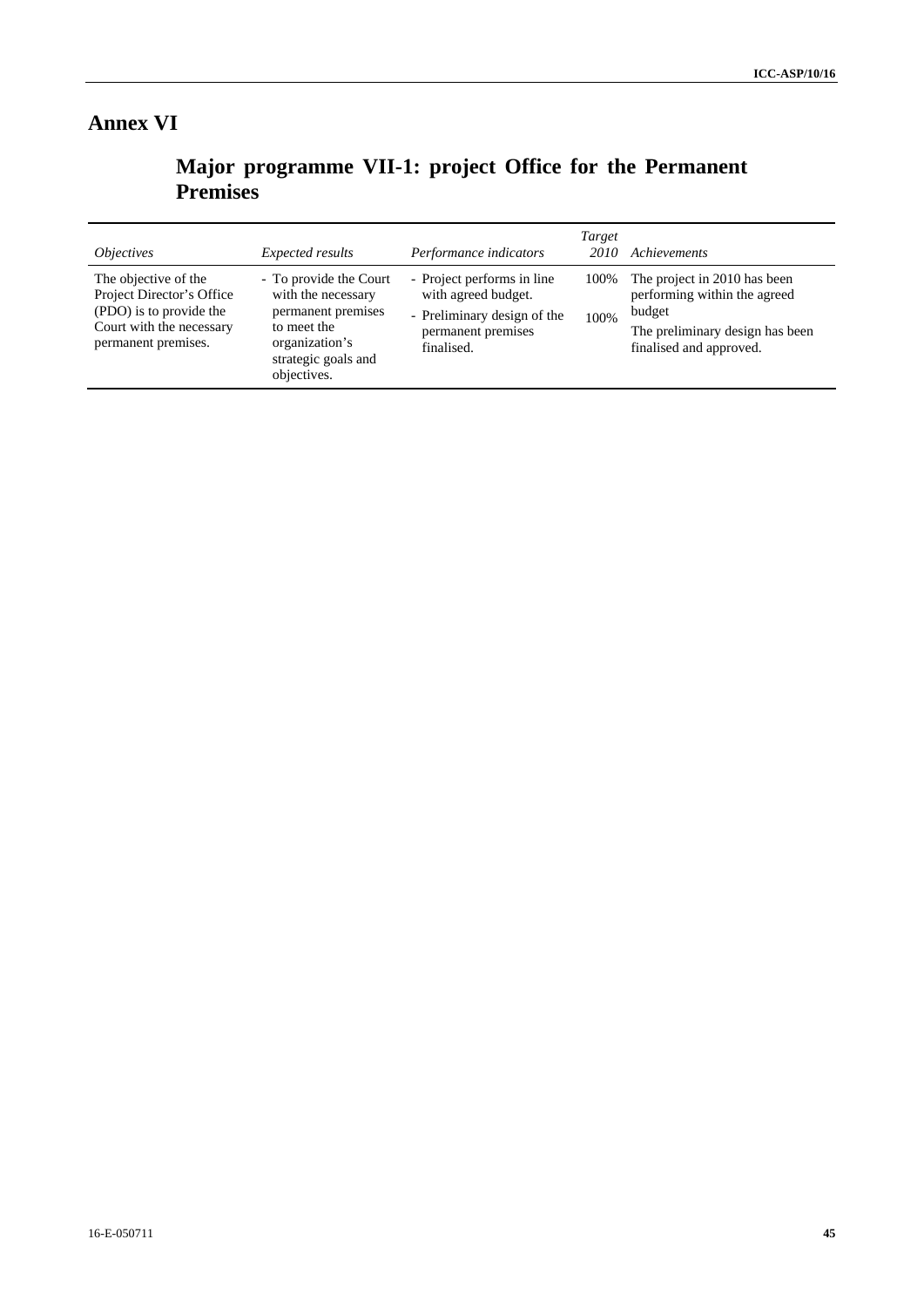# **Annex VII**

# **Realization of assumptions 2005-2010**

| Financial<br>year | Approved<br>budget<br>(in million<br>euros) | <b>Budget</b><br>performance<br>$(in \%)$ | <b>Assumptions</b>                                                                                                                                                                                                                                                                              | Realization of assumptions                                                                                                                                                                                                                                                                                                                                                                                                                                                      |
|-------------------|---------------------------------------------|-------------------------------------------|-------------------------------------------------------------------------------------------------------------------------------------------------------------------------------------------------------------------------------------------------------------------------------------------------|---------------------------------------------------------------------------------------------------------------------------------------------------------------------------------------------------------------------------------------------------------------------------------------------------------------------------------------------------------------------------------------------------------------------------------------------------------------------------------|
| 2005              | 66.9                                        | 92.9                                      | - Monitor eight situations<br>- Two situations in the pre-trial,<br>trial and appeals phase.<br>- Two situations in the<br>investigation phase.                                                                                                                                                 | - Monitored/analysed eight situations.<br>- Pre-trial proceedings and interlocutory appeals in<br>three situations.<br>- Three situations in the investigation phase -<br>Uganda, DRC I and Darfur (following referral<br>from UNSC).                                                                                                                                                                                                                                           |
| 2006              | 80.4                                        | 80.4                                      | - Monitor up to eight situations.<br>- Opening of fourth<br>investigation.<br>- Start of two trials.                                                                                                                                                                                            | - Monitored/analysed five situations.<br>- Opening of fourth investigation - DRC II.<br>- Pre-trial proceedings and interlocutory appeals in<br>the case of Lubanga Dyilo (DRC I).<br>- Pre-trial proceedings in the other three<br>investigations.                                                                                                                                                                                                                             |
| 2007              | 88.9                                        | 87.2                                      | - Monitor at least five situations.<br>- No opening of investigations<br>into new situations.<br>- Within the four situations,<br>investigation of at least six<br>cases, including the two cases<br>in which arrest warrants have<br>been issued.                                              | - Five situations under preliminary/advanced<br>analysis.<br>- One new investigation into a new situation opened<br>$(CAR)$ .<br>- Seven cases within four situations under<br>investigation (DRC I, DRC II, Darfur I, Darfur II,<br>Uganda, CAR).<br>- Continuation of pre-trial proceedings<br>(Confirmation of charges hearing) in the case of<br>Lubanga Dyilo (DRC I).                                                                                                     |
| 2008              | 90.4                                        | 92.6                                      | - Monitor at least five situations.<br>- No opening of investigations<br>into new situations.<br>- In four situations, pursue<br>investigative steps, in a total of<br>at least five cases, including<br>the three cases in which arrest<br>warrants have been issued.<br>- At least one trial. | Six situations under preliminary/advanced<br>analysis.<br>- No new situations opened.<br>- Seven cases within four situations under<br>investigation (Uganda, DRC I, II, Darfur I, II, III,<br>CAR).<br>- Lubanga Dyilo case before the Trial Chamber;<br>proceedings stayed (DRC I).<br>- Pre-trial proceedings (Confirmation of charges<br>hearing) in case of Katanga and Ngudjolo Chui<br>(DRC II).<br>- Pre-trial hearings (status conferences) in case of<br>Bemba (CAR). |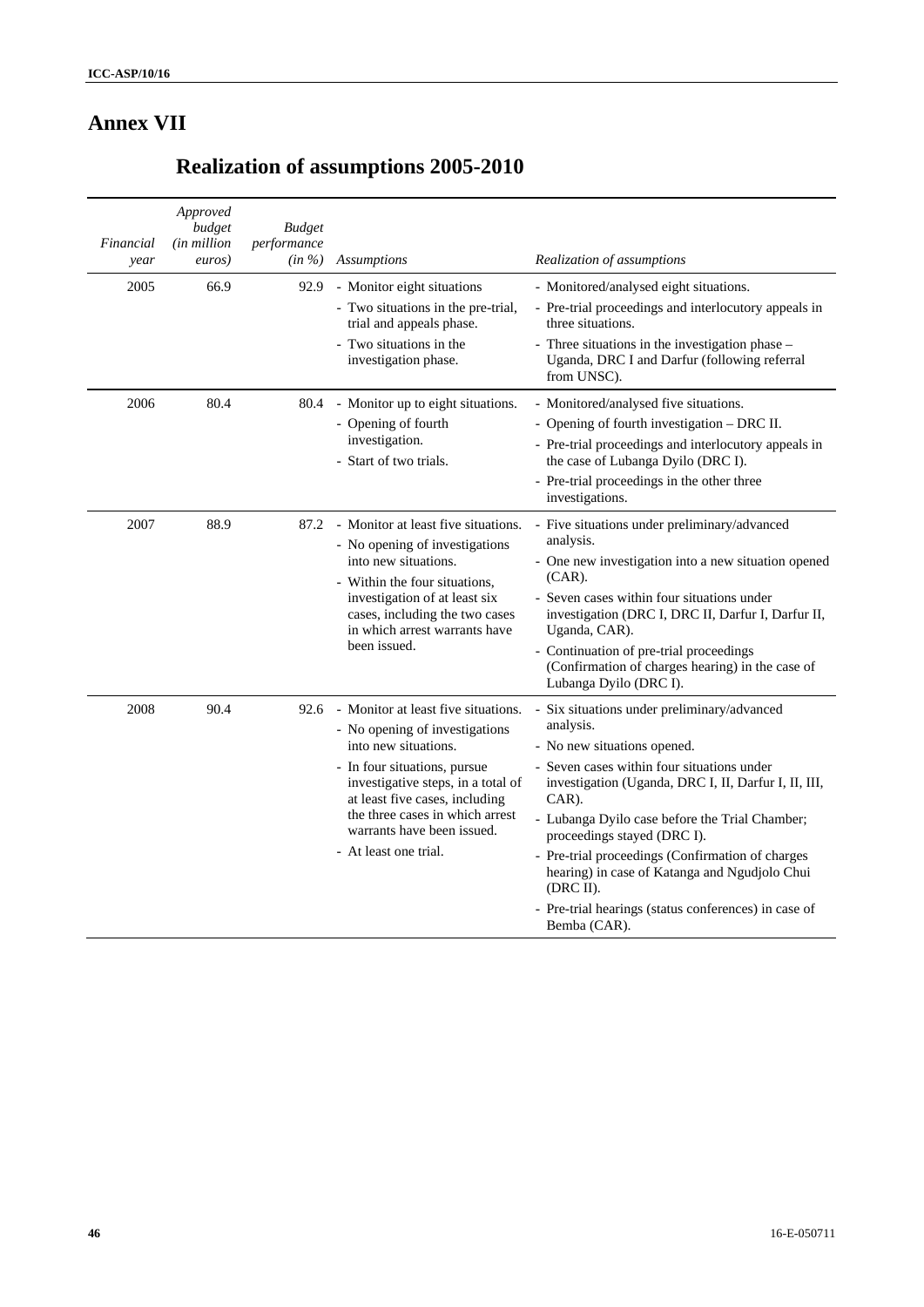| Financial<br>year | Approved<br>budget<br>(in million<br>euros) | <b>Budget</b><br>performance<br>$(in \%)$ | <b>Assumptions</b>                                                                                                                                  | Realization of assumptions                                                                                                                                                                                                                                            |
|-------------------|---------------------------------------------|-------------------------------------------|-----------------------------------------------------------------------------------------------------------------------------------------------------|-----------------------------------------------------------------------------------------------------------------------------------------------------------------------------------------------------------------------------------------------------------------------|
| 2009              | 101.2                                       | 92.5                                      | - Five investigations in three<br>existing situations.<br>- No opening of investigations<br>into new situations.<br>- Analysis of up to eight other | - Five active investigations conducted: DRC II<br>(Katanga/Ngudjolo), DRC III (Kivus), CAR<br>(Bemba), Darfur II (Al Bashir) and III<br>(Haskanita).<br>- One request for Judges' authorization to open an<br>investigation in Kenya (proprio motu).                  |
|                   |                                             |                                           | situations.<br>- Two trials. Not envisioned to<br>start third trial in 2009.<br>- Consecutive trials.                                               | - Situations under preliminary examination,<br>including Kenya, Colombia, Afghanistan,<br>Georgia, Guinea, Cote d'Ivoire and Palestine, have<br>been made public. In order to increase impact, the<br>OTP has systematized publicity of its monitoring<br>activities. |
|                   |                                             |                                           |                                                                                                                                                     | - Two trials: Lubanga case, OTP presentation<br>completed; Katanga/Ngudjolo case, OTP<br>presentation commenced.<br>- Two confirmation of charges proceedings                                                                                                         |
|                   |                                             |                                           |                                                                                                                                                     | completed: Bemba Case and Abu Garda Case.                                                                                                                                                                                                                             |
| 2010              | 103.6                                       | 100.3                                     | - Five active investigations in<br>three situations currently<br>before the Court.                                                                  | DRCIII, IV and V (Kivus); Darfur III; and Ken I<br>and II.                                                                                                                                                                                                            |
|                   |                                             |                                           | - Five residual investigations<br>where either trial proceedings                                                                                    | Residual investigations/witness management in<br>cases where suspects are at large:                                                                                                                                                                                   |
|                   |                                             |                                           | ongoing or where suspects are<br>at large.                                                                                                          | - Uganda.                                                                                                                                                                                                                                                             |
|                   |                                             |                                           |                                                                                                                                                     | - Darfur I and II.                                                                                                                                                                                                                                                    |
|                   |                                             |                                           |                                                                                                                                                     | Residual investigations in support of cases at trial:                                                                                                                                                                                                                 |
|                   |                                             |                                           |                                                                                                                                                     | - DRC I and II.<br>- CAR.                                                                                                                                                                                                                                             |
|                   |                                             |                                           |                                                                                                                                                     |                                                                                                                                                                                                                                                                       |
|                   |                                             |                                           | - No investigations in a new<br>situation.                                                                                                          | - Investigation in the new situation of Kenya<br>authorized by the Pre-trial Chamber on 31March<br>2010.                                                                                                                                                              |
|                   |                                             |                                           |                                                                                                                                                     | - Active investigation of two cases: Ken I and Ken<br>П.                                                                                                                                                                                                              |
|                   |                                             |                                           |                                                                                                                                                     | - Applications for summons to appear made on 15th<br>December 2010.                                                                                                                                                                                                   |
|                   |                                             |                                           | - Analyze up to eight potential<br>situations.                                                                                                      | - Nine situations under preliminary examination<br>(phase 2b), including Afghanistan, Colombia,<br>Cote d'Ivoire, Georgia, Guinea, Honduras,<br>Nigeria, Republic of Korea, and Palestine have<br>been made public                                                    |
|                   |                                             |                                           |                                                                                                                                                     | - In order to increase impact, the OTP has<br>systematized publicity of its monitoring activities.                                                                                                                                                                    |
|                   |                                             |                                           | (parallel hearings over several<br>weeks may occur)                                                                                                 | - Up to three trials consecutively - Confirmation of charges hearing completed for<br>case of Abdallah Banda Abakaer Nourain and<br>Saleh Mohammed Jerbo Jamus - decision<br>pending.                                                                                 |
|                   |                                             |                                           |                                                                                                                                                     | - Trials continued in Thomas Lubanga Dyilo case<br>and Germain Katanga/Mathieu Ngudjolo Chui<br>cases. Prosecution cases concluded in both.                                                                                                                           |
|                   |                                             |                                           |                                                                                                                                                     | - The trial in the Jean Pierre Bemba Gombo case<br>commenced 22 November 2010.                                                                                                                                                                                        |
|                   |                                             |                                           |                                                                                                                                                     | - 4 months of parallel trials.                                                                                                                                                                                                                                        |